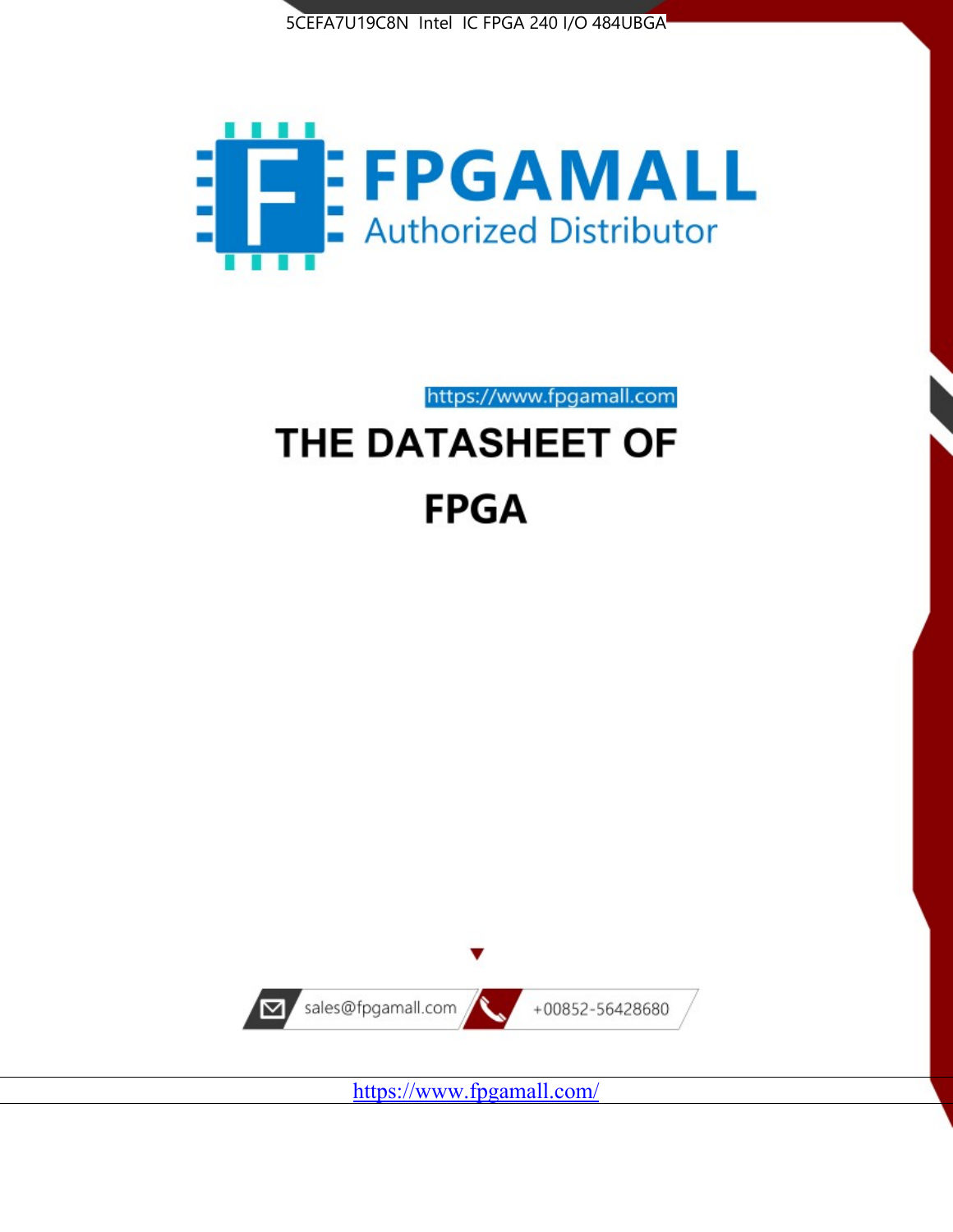5CEFA7U19C8N Intel IC FPGA 240 I/O 484UBGA



## **Cyclone V Device Overview**



**CV-51001 | 2018.05.07** Latest document on the web: **[PDF](https://www.altera.com/en_US/pdfs/literature/hb/cyclone-v/cv_51001.pdf)** | **[HTML](https://www.altera.com/documentation/sam1403480548153.html)**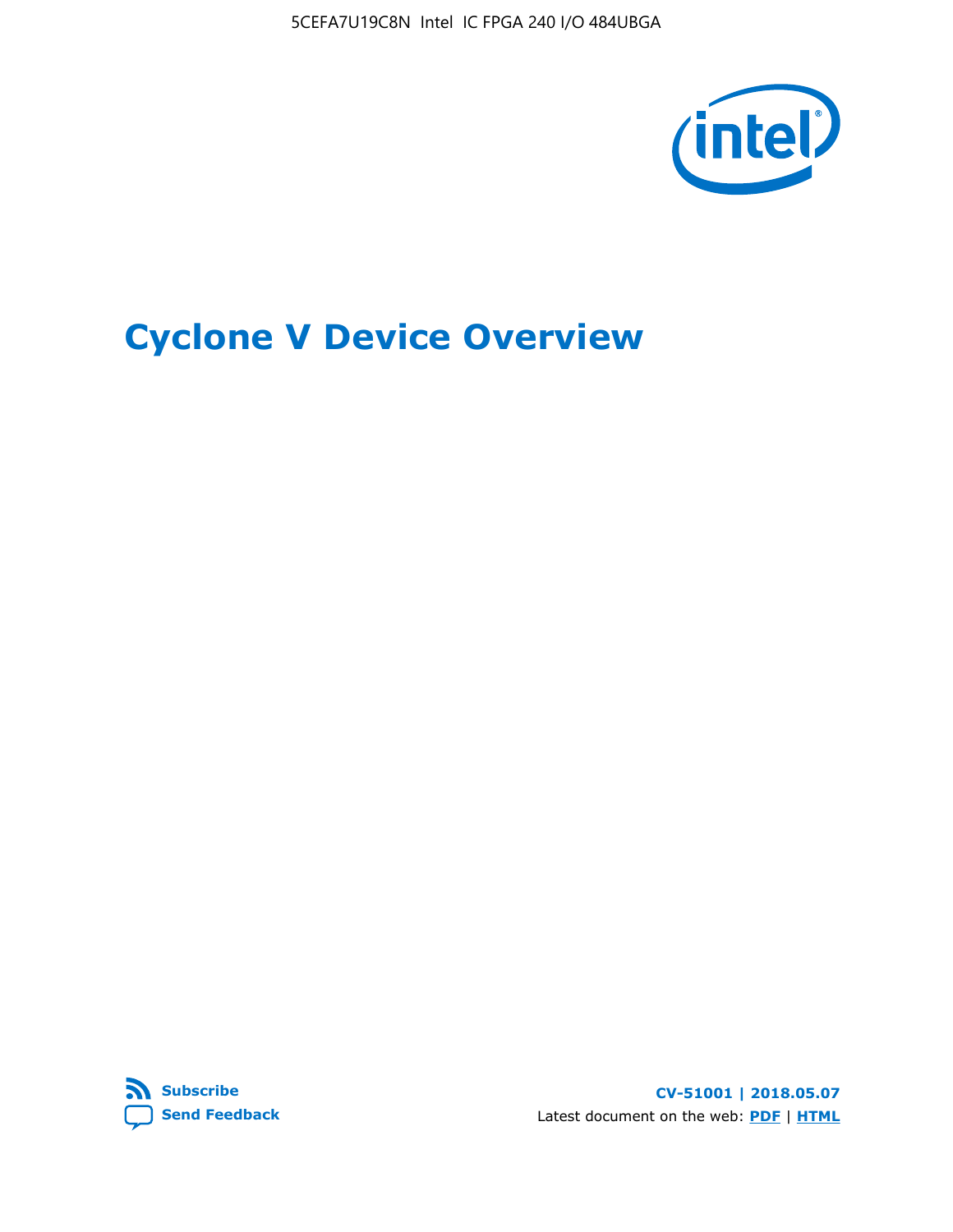

## **Contents**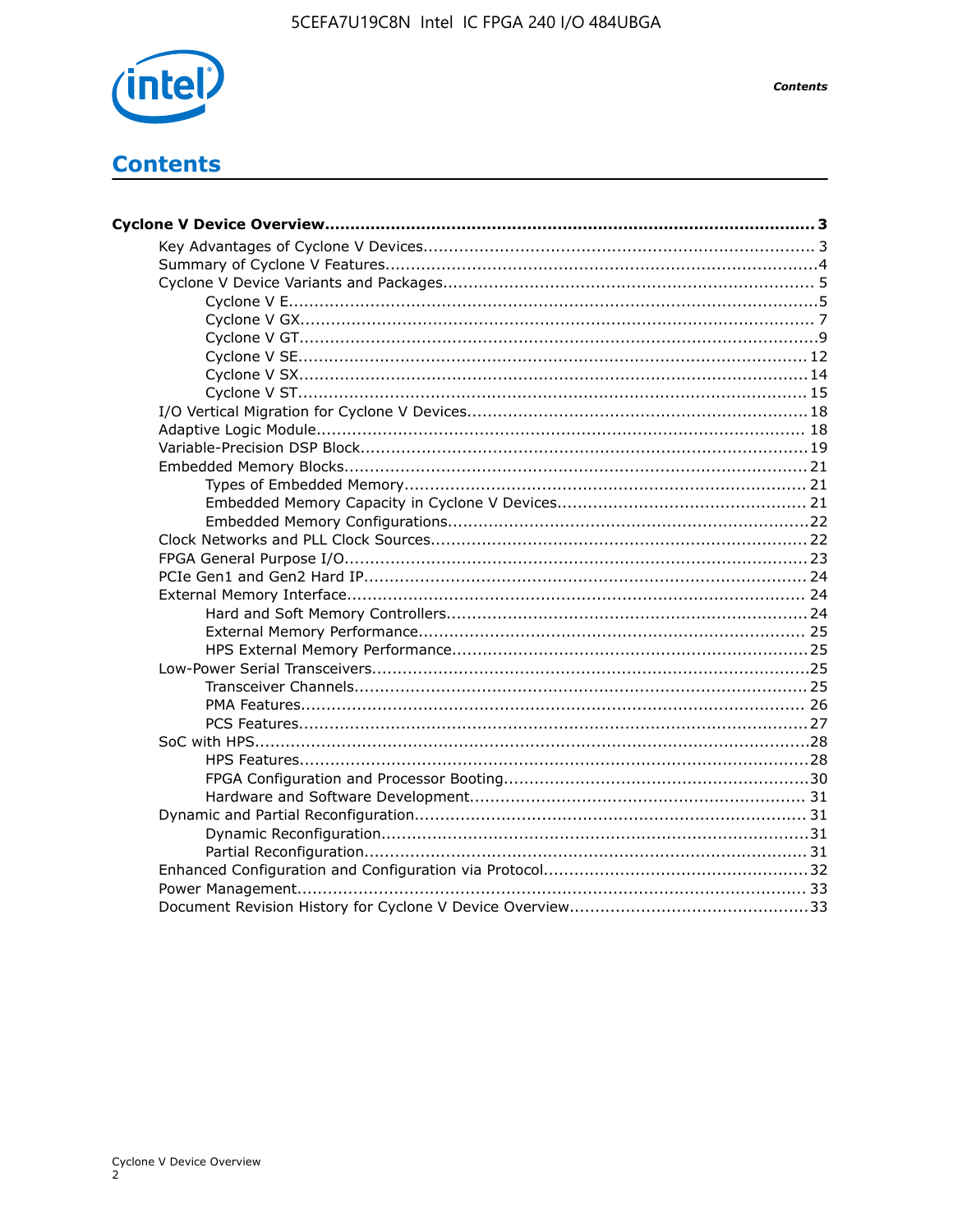

## **Cyclone V Device Overview**

The Cyclone® V devices are designed to simultaneously accommodate the shrinking power consumption, cost, and time-to-market requirements; and the increasing bandwidth requirements for high-volume and cost-sensitive applications.

Enhanced with integrated transceivers and hard memory controllers, the Cyclone V devices are suitable for applications in the industrial, wireless and wireline, military, and automotive markets.

#### **Related Information**

#### [Cyclone V Device Handbook: Known Issues](https://www.altera.com/support/support-resources/knowledge-base/solutions/rd12152011_347.html) Lists the planned updates to the Cyclone V Device Handbook chapters.

## **Key Advantages of Cyclone V Devices**

#### **Table 1. Key Advantages of the Cyclone V Device Family**

| <b>Advantage</b>                                                                    | <b>Supporting Feature</b>                                                                                                                                                                                                                                                    |
|-------------------------------------------------------------------------------------|------------------------------------------------------------------------------------------------------------------------------------------------------------------------------------------------------------------------------------------------------------------------------|
| Lower power consumption                                                             | Built on TSMC's 28 nm low-power (28LP) process technology and includes an<br>٠<br>abundance of hard intellectual property (IP) blocks<br>Up to 40% lower power consumption than the previous generation device<br>٠                                                          |
| Improved logic integration and<br>differentiation capabilities                      | 8-input adaptive logic module (ALM)<br>٠<br>Up to 13.59 megabits (Mb) of embedded memory<br>٠<br>Variable-precision digital signal processing (DSP) blocks<br>٠                                                                                                              |
| Increased bandwidth capacity                                                        | 3.125 gigabits per second (Gbps) and 6.144 Gbps transceivers<br>٠<br>Hard memory controllers<br>٠                                                                                                                                                                            |
| Hard processor system (HPS)<br>with integrated Arm* Cortex*-A9<br>MPCore* processor | Tight integration of a dual-core Arm Cortex-A9 MPCore processor, hard IP, and an<br>$\bullet$<br>FPGA in a single Cyclone V system-on-a-chip (SoC)<br>Supports over 128 Gbps peak bandwidth with integrated data coherency between<br>٠<br>the processor and the FPGA fabric |
| Lowest system cost                                                                  | Requires only two core voltages to operate<br>٠<br>Available in low-cost wirebond packaging<br>٠<br>Includes innovative features such as Configuration via Protocol (CvP) and partial<br>٠<br>reconfiguration                                                                |

Intel Corporation. All rights reserved. Intel, the Intel logo, Altera, Arria, Cyclone, Enpirion, MAX, Nios, Quartus and Stratix words and logos are trademarks of Intel Corporation or its subsidiaries in the U.S. and/or other countries. Intel warrants performance of its FPGA and semiconductor products to current specifications in accordance with Intel's standard warranty, but reserves the right to make changes to any products and services at any time without notice. Intel assumes no responsibility or liability arising out of the application or use of any information, product, or service described herein except as expressly agreed to in writing by Intel. Intel customers are advised to obtain the latest version of device specifications before relying on any published information and before placing orders for products or services. \*Other names and brands may be claimed as the property of others.

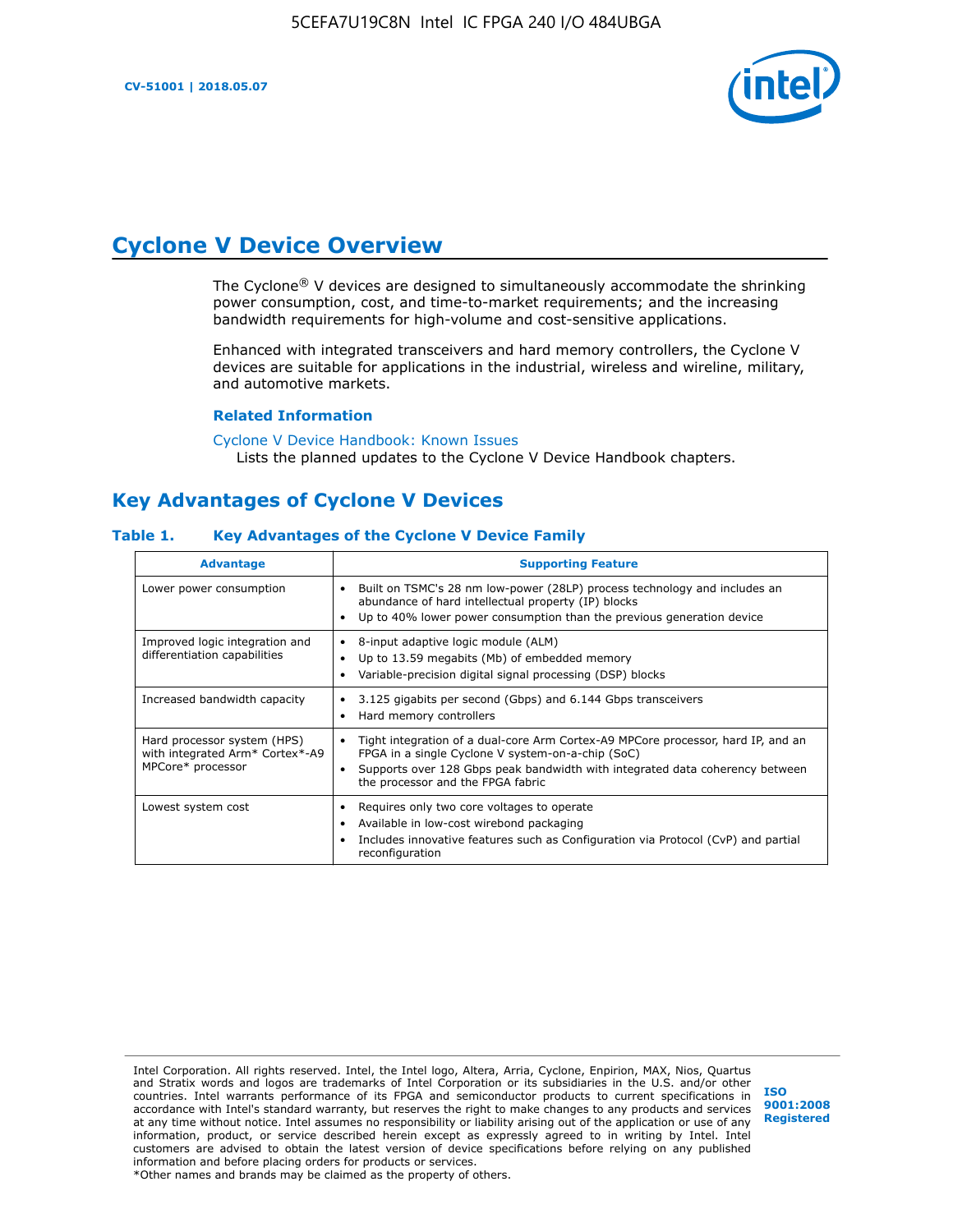

## **Summary of Cyclone V Features**

#### **Table 2. Summary of Features for Cyclone V Devices**

| <b>Feature</b>                                           | <b>Description</b>                                                                                                                                                                                      |                                                                                                                                                                                                                                                                                                                                                                                                                                                                                                                                                                                                                                                                                                         |  |  |  |  |  |
|----------------------------------------------------------|---------------------------------------------------------------------------------------------------------------------------------------------------------------------------------------------------------|---------------------------------------------------------------------------------------------------------------------------------------------------------------------------------------------------------------------------------------------------------------------------------------------------------------------------------------------------------------------------------------------------------------------------------------------------------------------------------------------------------------------------------------------------------------------------------------------------------------------------------------------------------------------------------------------------------|--|--|--|--|--|
| Technology                                               | $\bullet$<br>1.1 V core voltage<br>$\bullet$                                                                                                                                                            | TSMC's 28-nm low-power (28LP) process technology                                                                                                                                                                                                                                                                                                                                                                                                                                                                                                                                                                                                                                                        |  |  |  |  |  |
| Packaging                                                | Wirebond low-halogen packages<br>$\bullet$<br>different device densities<br>RoHS-compliant and leaded $(1)$ options                                                                                     | Multiple device densities with compatible package footprints for seamless migration between                                                                                                                                                                                                                                                                                                                                                                                                                                                                                                                                                                                                             |  |  |  |  |  |
| High-performance<br>FPGA fabric                          | Enhanced 8-input ALM with four registers                                                                                                                                                                |                                                                                                                                                                                                                                                                                                                                                                                                                                                                                                                                                                                                                                                                                                         |  |  |  |  |  |
| Internal memory<br>blocks                                | of the ALMs as MLAB memory                                                                                                                                                                              | M10K-10-kilobits (Kb) memory blocks with soft error correction code (ECC)<br>Memory logic array block (MLAB)-640-bit distributed LUTRAM where you can use up to 25%                                                                                                                                                                                                                                                                                                                                                                                                                                                                                                                                     |  |  |  |  |  |
| Embedded Hard IP<br>blocks                               | Variable-precision DSP                                                                                                                                                                                  | Native support for up to three signal processing precision levels<br>(three $9 \times 9$ , two $18 \times 18$ , or one 27 x 27 multiplier) in the same<br>variable-precision DSP block<br>64-bit accumulator and cascade<br>Embedded internal coefficient memory<br>Preadder/subtractor for improved efficiency                                                                                                                                                                                                                                                                                                                                                                                         |  |  |  |  |  |
|                                                          | Memory controller                                                                                                                                                                                       | DDR3, DDR2, and LPDDR2 with 16 and 32 bit ECC support                                                                                                                                                                                                                                                                                                                                                                                                                                                                                                                                                                                                                                                   |  |  |  |  |  |
|                                                          | Embedded transceiver<br>I/O                                                                                                                                                                             | PCI Express* (PCIe*) Gen2 and Gen1 (x1, x2, or x4) hard IP with<br>multifunction support, endpoint, and root port                                                                                                                                                                                                                                                                                                                                                                                                                                                                                                                                                                                       |  |  |  |  |  |
| Clock networks                                           | Up to 550 MHz global clock network<br>$\bullet$<br>$\bullet$                                                                                                                                            | Global, quadrant, and peripheral clock networks<br>Clock networks that are not used can be powered down to reduce dynamic power                                                                                                                                                                                                                                                                                                                                                                                                                                                                                                                                                                         |  |  |  |  |  |
| Phase-locked loops<br>(PLLs)                             | $\bullet$<br>Integer mode and fractional mode<br>$\bullet$                                                                                                                                              | Precision clock synthesis, clock delay compensation, and zero delay buffering (ZDB)                                                                                                                                                                                                                                                                                                                                                                                                                                                                                                                                                                                                                     |  |  |  |  |  |
| FPGA General-purpose<br>$I/Os$ (GPIOs)                   | $\bullet$<br>$\bullet$<br>$\bullet$                                                                                                                                                                     | 875 megabits per second (Mbps) LVDS receiver and 840 Mbps LVDS transmitter<br>400 MHz/800 Mbps external memory interface<br>On-chip termination (OCT)<br>3.3 V support with up to 16 mA drive strength                                                                                                                                                                                                                                                                                                                                                                                                                                                                                                  |  |  |  |  |  |
| Low-power high-speed<br>serial interface                 | 614 Mbps to 6.144 Gbps integrated transceiver speed<br>$\bullet$<br>Transmit pre-emphasis and receiver equalization<br>$\bullet$<br>Dynamic partial reconfiguration of individual channels<br>$\bullet$ |                                                                                                                                                                                                                                                                                                                                                                                                                                                                                                                                                                                                                                                                                                         |  |  |  |  |  |
| <b>HPS</b><br>(Cyclone V SE, SX,<br>and ST devices only) | $\bullet$<br>$\bullet$<br>interfaces<br>On-chip RAM and boot ROM                                                                                                                                        | Single or dual-core Arm Cortex-A9 MPCore processor-up to 925 MHz maximum frequency with<br>support for symmetric and asymmetric multiprocessing<br>Interface peripherals-10/100/1000 Ethernet media access control (EMAC), USB 2.0<br>On-The-GO (OTG) controller, quad serial peripheral interface (QSPI) flash controller, NAND<br>flash controller, Secure Digital/MultiMediaCard (SD/MMC) controller, UART, controller area<br>network (CAN), serial peripheral interface (SPI), I <sup>2</sup> C interface, and up to 85 HPS GPIO<br>System peripherals—general-purpose timers, watchdog timers, direct memory access (DMA)<br>controller, FPGA configuration manager, and clock and reset managers |  |  |  |  |  |
|                                                          |                                                                                                                                                                                                         | continued                                                                                                                                                                                                                                                                                                                                                                                                                                                                                                                                                                                                                                                                                               |  |  |  |  |  |

<sup>(1)</sup> Contact Intel for availability.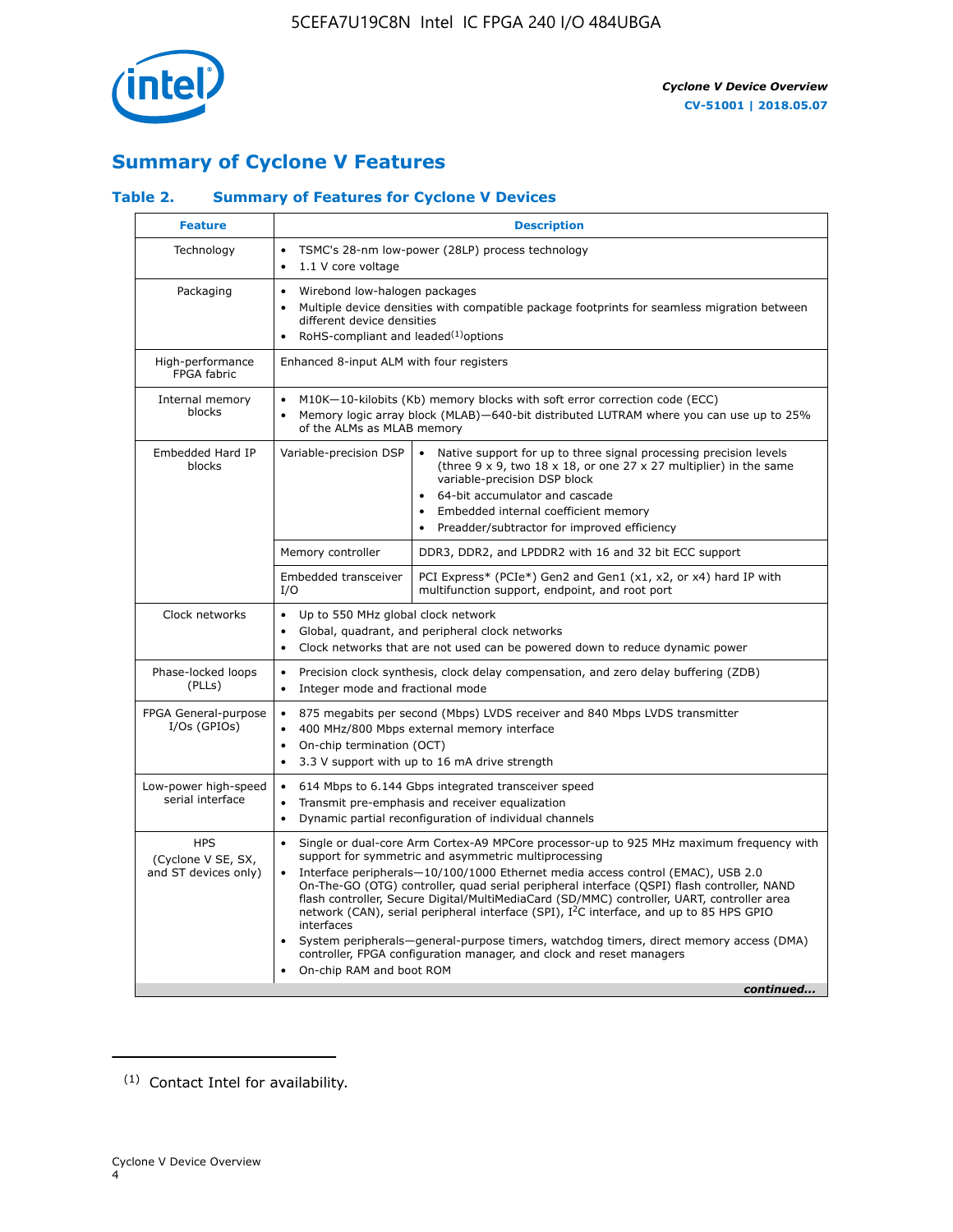

| <b>Feature</b> | <b>Description</b>                                                                                                                                                                                                                                                                                                                                                                                                           |
|----------------|------------------------------------------------------------------------------------------------------------------------------------------------------------------------------------------------------------------------------------------------------------------------------------------------------------------------------------------------------------------------------------------------------------------------------|
|                | HPS-FPGA bridges—include the FPGA-to-HPS, HPS-to-FPGA, and lightweight HPS-to-FPGA<br>bridges that allow the FPGA fabric to issue transactions to slaves in the HPS, and vice versa<br>FPGA-to-HPS SDRAM controller subsystem-provides a configurable interface to the multiport<br>front end (MPFE) of the HPS SDRAM controller<br>Arm CoreSight <sup>™</sup> JTAG debug access port, trace port, and on-chip trace storage |
| Configuration  | Tamper protection—comprehensive design protection to protect your valuable IP investments<br>Enhanced advanced encryption standard (AES) design security features<br>CvP<br>$\bullet$<br>Dynamic reconfiguration of the FPGA<br>Active serial (AS) x1 and x4, passive serial (PS), JTAG, and fast passive parallel (FPP) x8 and<br>x16 configuration options<br>Internal scrubbing (2)<br>Partial reconfiguration (3)        |

## **Cyclone V Device Variants and Packages**

#### **Table 3. Device Variants for the Cyclone V Device Family**

| <b>Variant</b> | <b>Description</b>                                                                                                      |
|----------------|-------------------------------------------------------------------------------------------------------------------------|
| Cyclone V E    | Optimized for the lowest system cost and power requirement for a wide spectrum of general logic<br>and DSP applications |
| Cyclone V GX   | Optimized for the lowest cost and power requirement for 614 Mbps to 3.125 Gbps transceiver<br>applications              |
| Cyclone V GT   | The FPGA industry's lowest cost and lowest power requirement for 6.144 Gbps transceiver<br>applications                 |
| Cyclone V SE   | SoC with integrated Arm-based HPS                                                                                       |
| Cyclone V SX   | SoC with integrated Arm-based HPS and 3.125 Gbps transceivers                                                           |
| Cyclone V ST   | SoC with integrated Arm-based HPS and 6.144 Gbps transceivers                                                           |

## **Cyclone V E**

This section provides the available options, maximum resource counts, and package plan for the Cyclone V E devices.

The information in this section is correct at the time of publication. For the latest information and to get more details, refer to the Product Selector Guide.

#### **Related Information**

[Product Selector Guide](https://www.altera.com/products/product-selector-guide.html)

Provides the latest information about Intel products.

<sup>(2)</sup> The SEU internal scrubbing feature is available for Cyclone V E, GX, SE, and SX devices with the "SC" suffix in the part number. For device availability and ordering, contact your local Intel sales representatives.

 $(3)$  The partial reconfiguration feature is available for Cyclone V E, GX, SE, and SX devices with the "SC" suffix in the part number. For device availability and ordering, contact your local Intel® sales representatives.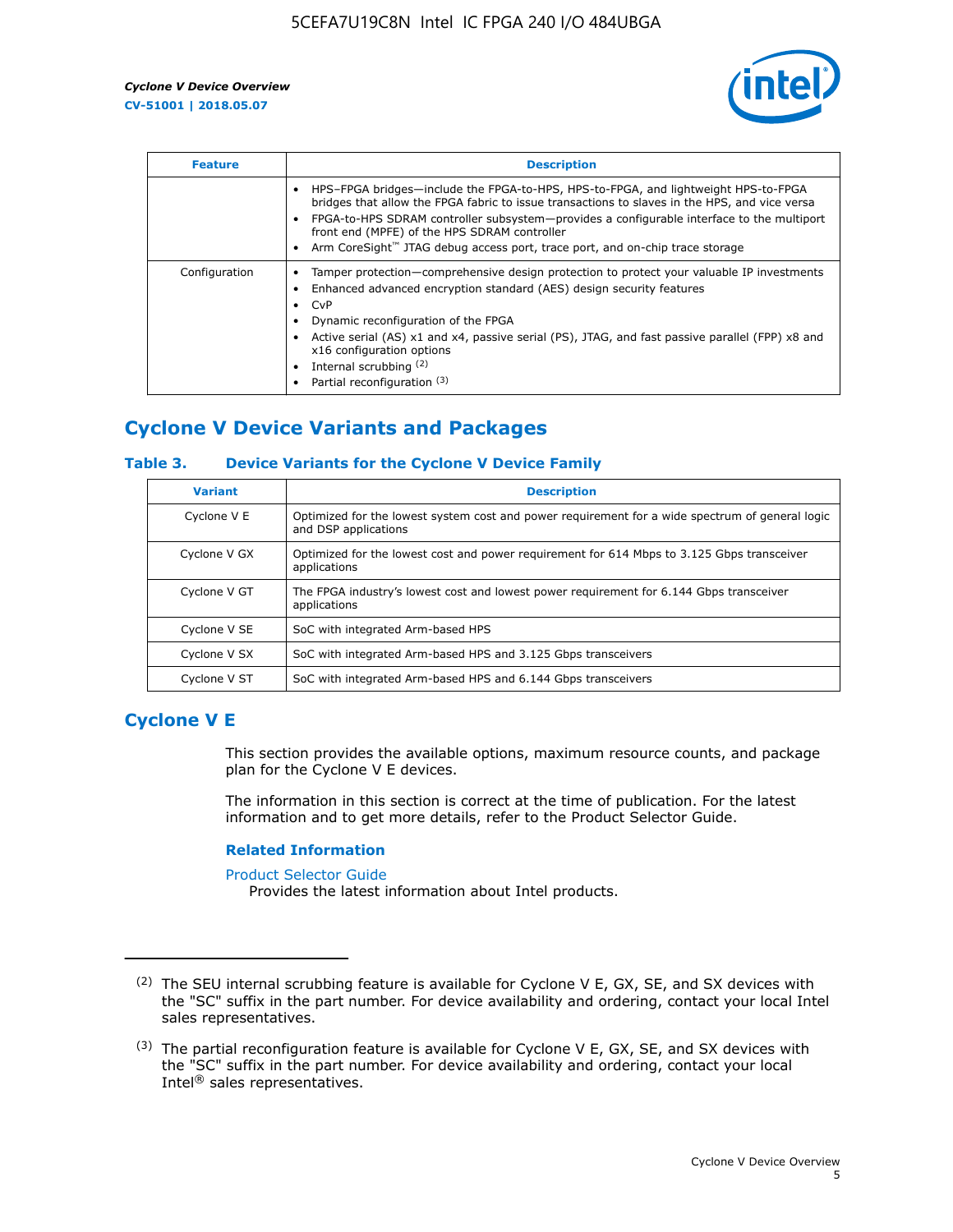## **Available Options**

#### **Figure 1. Sample Ordering Code and Available Options for Cyclone V E Devices**

The SEU internal scrubbing feature is available for Cyclone V E, GX, SE, and SX devices with the "SC" suffix in the part number. For device availability and ordering, contact your local Intel sales representatives.



#### **Maximum Resources**

#### **Table 4. Maximum Resource Counts for Cyclone V E Devices**

|                              | <b>Resource</b> | <b>Member Code</b> |                |           |                |         |  |  |
|------------------------------|-----------------|--------------------|----------------|-----------|----------------|---------|--|--|
|                              |                 | A2                 | A <sub>4</sub> | <b>A5</b> | A7             | A9      |  |  |
| Logic Elements (LE) (K)      |                 | 25                 | 49             | 77        | 150            | 301     |  |  |
| <b>ALM</b>                   |                 | 9,430              | 18,480         | 29,080    | 56,480         | 113,560 |  |  |
| Register                     |                 | 37,736             | 73,920         | 116,320   | 225,920        | 454,240 |  |  |
| Memory (Kb)                  | M10K            | 1,760              | 3,080          | 4,460     | 6,860          | 12,200  |  |  |
|                              | <b>MLAB</b>     | 196                | 303            | 424       | 836            | 1,717   |  |  |
| Variable-precision DSP Block |                 | 25                 | 66             | 150       | 156            | 342     |  |  |
| 18 x 18 Multiplier           |                 | 50                 | 132            | 300       | 312            | 684     |  |  |
| PLL                          |                 | $\overline{4}$     | $\overline{4}$ | 6         | $\overline{7}$ | 8       |  |  |
| GPIO                         |                 | 224<br>224         |                | 240       | 480            | 480     |  |  |
| <b>LVDS</b>                  | Transmitter     | 56                 | 56             | 60        | 120            | 120     |  |  |
|                              | Receiver        | 56                 | 56             | 60        | 120            | 120     |  |  |
| Hard Memory Controller       |                 | $\mathbf{1}$       | 1              | 2         | 2              | 2       |  |  |

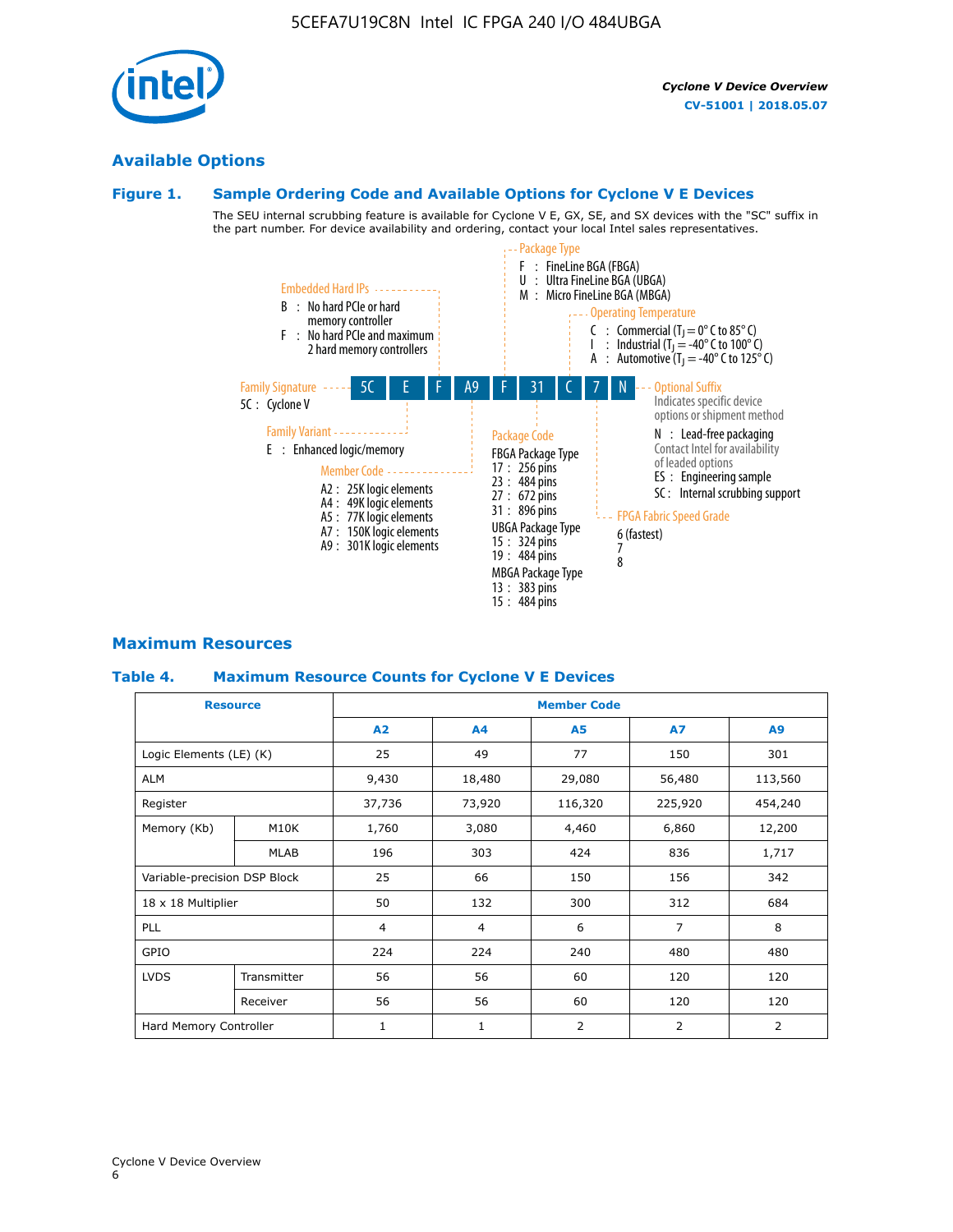

#### **Related Information**

[True LVDS Buffers in Devices, I/O Features in Cyclone V Devices](https://www.altera.com/documentation/sam1403481100977.html#sam1403480885395) Provides the number of LVDS channels in each device package.

#### **Package Plan**

#### **Table 5. Package Plan for Cyclone V E Devices**

| <b>Member</b><br><b>Code</b> | <b>M383</b><br>$(13 \text{ mm})$ | M484<br>$(15 \text{ mm})$ | <b>U324</b><br>$(15 \text{ mm})$ | <b>F256</b><br>$(17 \text{ mm})$ | <b>U484</b><br>$(19$ mm) | <b>F484</b><br>$(23$ mm $)$ | <b>F672</b><br>$(27 \text{ mm})$ | <b>F896</b><br>$(31 \text{ mm})$ |
|------------------------------|----------------------------------|---------------------------|----------------------------------|----------------------------------|--------------------------|-----------------------------|----------------------------------|----------------------------------|
|                              | <b>GPIO</b>                      | <b>GPIO</b>               | <b>GPIO</b>                      | <b>GPIO</b>                      | <b>GPIO</b>              | <b>GPIO</b>                 | <b>GPIO</b>                      | <b>GPIO</b>                      |
| A <sub>2</sub>               | 223                              |                           | 176                              | 128                              | 224                      | 224                         |                                  |                                  |
| A4                           | 223                              |                           | 176                              | 128                              | 224                      | 224                         | –                                |                                  |
| A <sub>5</sub>               | 175                              |                           |                                  |                                  | 224                      | 240                         |                                  |                                  |
| A7                           |                                  | 240                       |                                  |                                  | 240                      | 240                         | 336                              | 480                              |
| A9                           |                                  |                           |                                  |                                  | 240                      | 224                         | 336                              | 480                              |

## **Cyclone V GX**

This section provides the available options, maximum resource counts, and package plan for the Cyclone V GX devices.

The information in this section is correct at the time of publication. For the latest information and to get more details, refer to the *Product Selector Guide*.

#### **Related Information**

[Product Selector Guide](https://www.altera.com/products/product-selector-guide.html)

Provides the latest information about Intel products.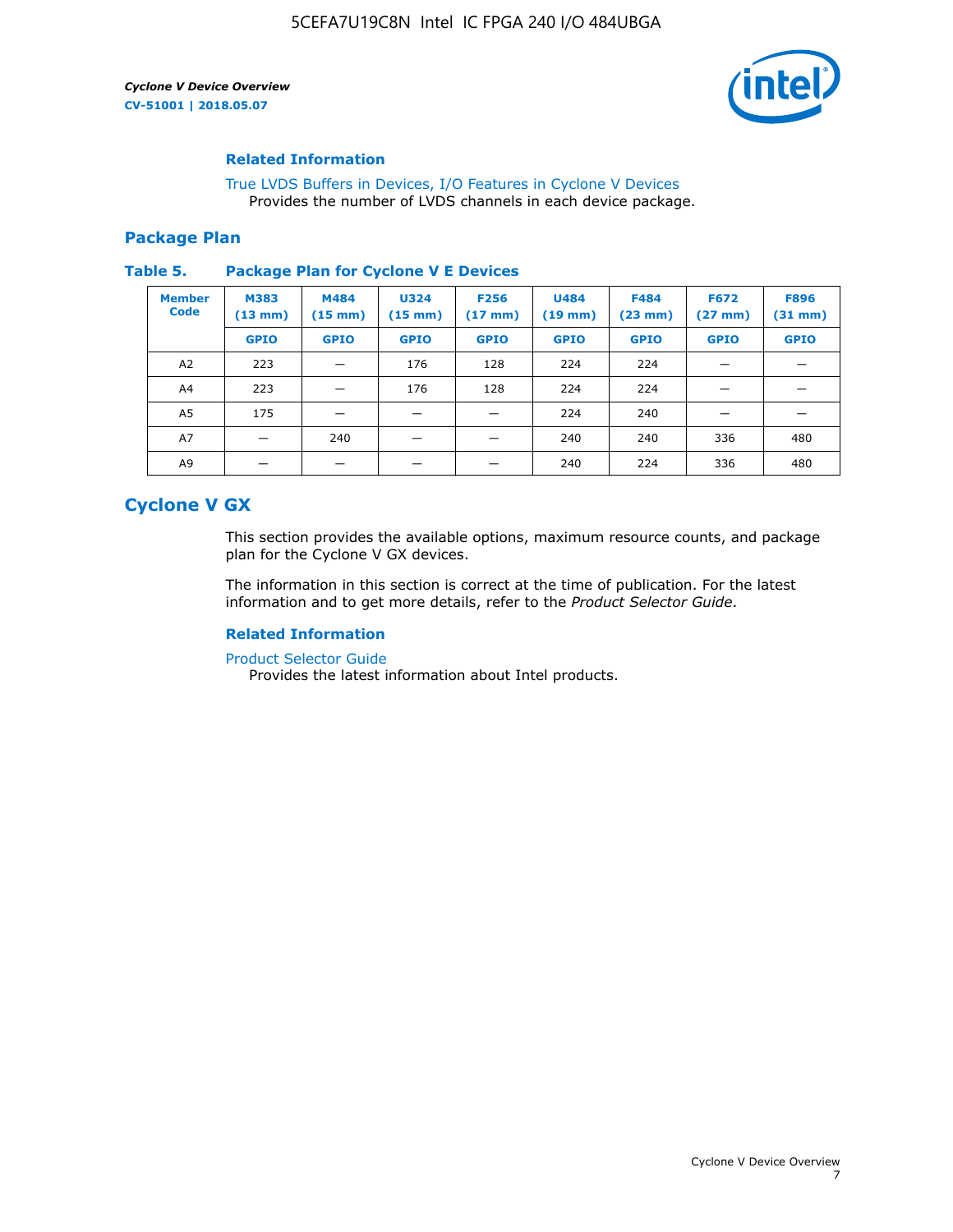

#### **Available Options**

#### **Figure 2. Sample Ordering Code and Available Options for Cyclone V GX Devices**

The SEU internal scrubbing feature is available for Cyclone V E, GX, SE, and SX devices with the "SC" suffix in the part number. For device availability and ordering, contact your local Intel sales representatives.



#### **Maximum Resources**

#### **Table 6. Maximum Resource Counts for Cyclone V GX Devices**

|                              | <b>Resource</b> | <b>Member Code</b> |                |                |                |           |  |  |
|------------------------------|-----------------|--------------------|----------------|----------------|----------------|-----------|--|--|
|                              |                 | C <sub>3</sub>     | C <sub>4</sub> | C <sub>5</sub> | C7             | C9        |  |  |
| Logic Elements (LE) (K)      |                 | 36                 | 50             | 77             | 150            | 301       |  |  |
| <b>ALM</b>                   |                 | 13,460             | 18,860         | 29,080         | 56,480         | 113,560   |  |  |
| Register                     |                 | 53,840             | 75,440         | 116,320        | 225,920        | 454,240   |  |  |
| Memory (Kb)                  | M10K            | 1,350              | 2,500          | 4,460          | 6,860          | 12,200    |  |  |
|                              | <b>MLAB</b>     | 182                | 424            | 424            | 836            | 1,717     |  |  |
| Variable-precision DSP Block |                 | 57                 | 70             | 150            | 156            | 342       |  |  |
| 18 x 18 Multiplier           |                 | 114                | 140            | 300            | 312            | 684       |  |  |
| PLL                          |                 | $\overline{4}$     |                | 6              | $\overline{7}$ | 8         |  |  |
| 3 Gbps Transceiver           |                 | 3                  | 6              | 6<br>9         |                | 12        |  |  |
| GPIO <sup>(4)</sup>          |                 | 208                | 336            | 336            | 480            | 560       |  |  |
|                              |                 |                    |                |                |                | continued |  |  |

 $(4)$  The number of GPIOs does not include transceiver I/Os. In the Intel Quartus® Prime software, the number of user I/Os includes transceiver I/Os.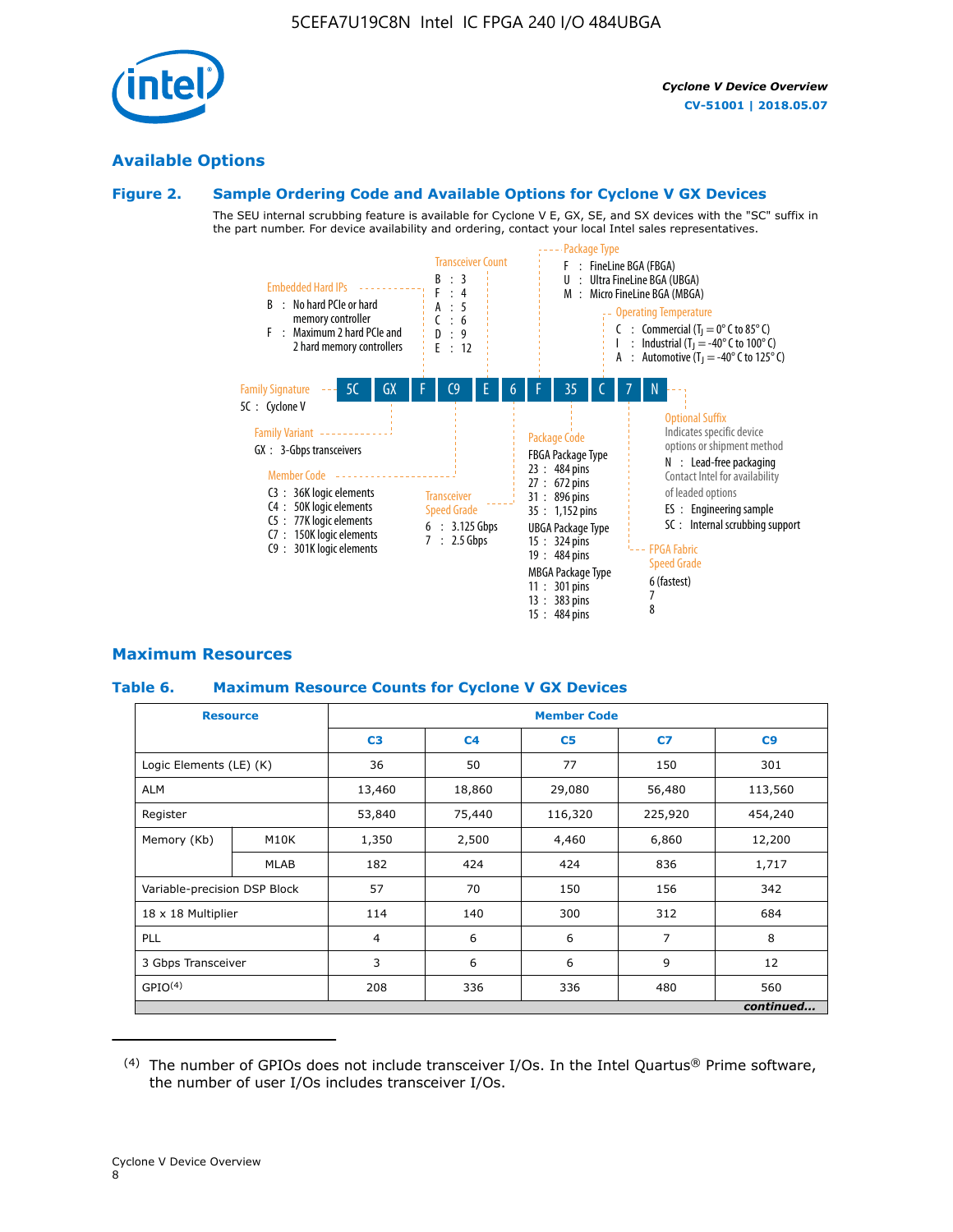

| <b>Resource</b>        |             | <b>Member Code</b> |                |                |     |                |  |  |
|------------------------|-------------|--------------------|----------------|----------------|-----|----------------|--|--|
|                        |             | C <sub>3</sub>     | C <sub>4</sub> | C <sub>5</sub> | C7  | C <sub>9</sub> |  |  |
| <b>LVDS</b>            | Transmitter | 52                 | 84             | 84             | 120 | 140            |  |  |
|                        | Receiver    | 52                 | 84             | 84             | 120 | 140            |  |  |
| PCIe Hard IP Block     |             |                    |                |                |     |                |  |  |
| Hard Memory Controller |             |                    |                |                |     |                |  |  |

#### **Related Information**

[True LVDS Buffers in Devices, I/O Features in Cyclone V Devices](https://www.altera.com/documentation/sam1403481100977.html#sam1403480885395) Provides the number of LVDS channels in each device package.

#### **Package Plan**

#### **Table 7. Package Plan for Cyclone V GX Devices**

| <b>Member</b><br><b>Code</b> | <b>M301</b><br>$(11$ mm) |                | <b>M383</b><br>$(13 \text{ mm})$ |             | M484        | $(15 \text{ mm})$ | <b>U324</b><br>$(15 \text{ mm})$ |             | <b>U484</b><br>$(19$ mm) |             |
|------------------------------|--------------------------|----------------|----------------------------------|-------------|-------------|-------------------|----------------------------------|-------------|--------------------------|-------------|
|                              | <b>GPIO</b>              | <b>XCVR</b>    | <b>GPIO</b>                      | <b>XCVR</b> | <b>GPIO</b> | <b>XCVR</b>       | <b>GPIO</b>                      | <b>XCVR</b> | <b>GPIO</b>              | <b>XCVR</b> |
| C <sub>3</sub>               |                          |                |                                  |             |             |                   | 144                              | 3           | 208                      | 3           |
| C <sub>4</sub>               | 129                      | $\overline{4}$ | 175                              | 6           |             |                   | –                                |             | 224                      | 6           |
| C5                           | 129                      | 4              | 175                              | 6           |             |                   |                                  |             | 224                      | 6           |
| C7                           | _                        |                |                                  |             | 240         | 3                 |                                  |             | 240                      | 6           |
| C9                           |                          |                |                                  |             |             |                   |                                  |             | 240                      | 5           |

| <b>Member</b><br><b>Code</b> | <b>F484</b> | $(23$ mm)   | <b>F672</b> | $(27$ mm $)$ | <b>F896</b><br>$(31 \text{ mm})$ |             | F1152<br>$(35 \text{ mm})$ |             |
|------------------------------|-------------|-------------|-------------|--------------|----------------------------------|-------------|----------------------------|-------------|
|                              | <b>GPIO</b> | <b>XCVR</b> | <b>GPIO</b> | <b>XCVR</b>  | <b>GPIO</b>                      | <b>XCVR</b> | <b>GPIO</b>                | <b>XCVR</b> |
| C <sub>3</sub>               | 208         | 3           |             |              |                                  |             |                            |             |
| C4                           | 240         | 6           | 336         | 6            |                                  |             |                            |             |
| C <sub>5</sub>               | 240         | 6           | 336         | 6            |                                  |             |                            |             |
| C <sub>7</sub>               | 240         | 6           | 336         | 9            | 480                              | 9           |                            |             |
| C9                           | 224         | 6           | 336         | 9            | 480                              | 12          | 560                        | 12          |

## **Cyclone V GT**

This section provides the available options, maximum resource counts, and package plan for the Cyclone V GT devices.

The information in this section is correct at the time of publication. For the latest information and to get more details, refer to the *Product Selector Guide*.

#### **Related Information**

#### [Product Selector Guide](https://www.altera.com/products/product-selector-guide.html)

Provides the latest information about Intel products.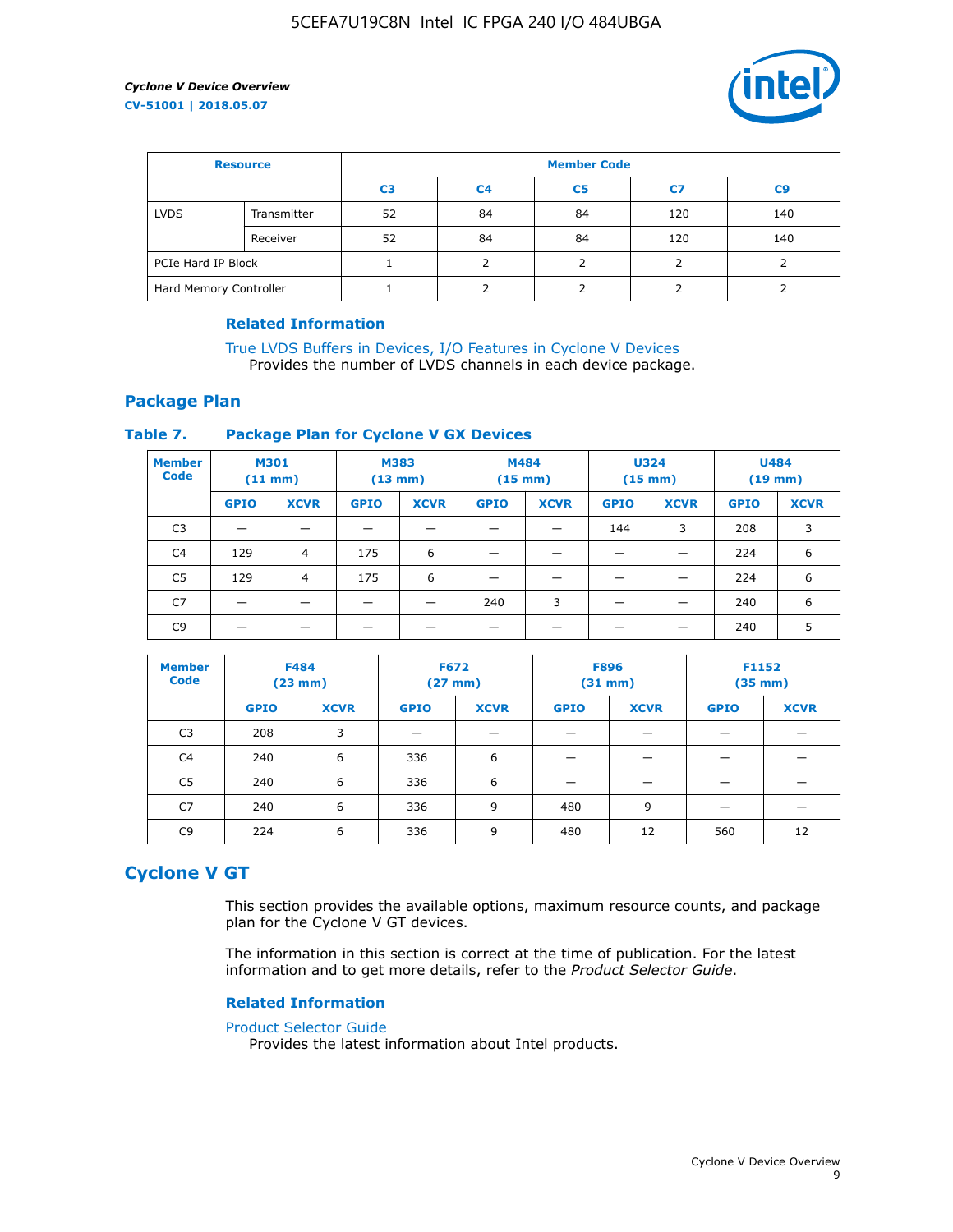

### **Available Options**

#### **Figure 3. Sample Ordering Code and Available Options for Cyclone V GT Devices**



#### **Maximum Resources**

#### **Table 8. Maximum Resource Counts for Cyclone V GT Devices**

|                              | <b>Resource</b> | <b>Member Code</b> |         |                |  |  |  |
|------------------------------|-----------------|--------------------|---------|----------------|--|--|--|
|                              |                 | D <sub>5</sub>     | D7      | D <sub>9</sub> |  |  |  |
| Logic Elements (LE) (K)      |                 | 77                 | 150     | 301            |  |  |  |
| <b>ALM</b>                   |                 | 29,080             | 56,480  | 113,560        |  |  |  |
| Register                     |                 | 116,320            | 225,920 | 454,240        |  |  |  |
| Memory (Kb)                  | M10K            | 4,460              | 6,860   | 12,200         |  |  |  |
|                              | <b>MLAB</b>     | 424                | 836     | 1,717          |  |  |  |
| Variable-precision DSP Block |                 | 150                | 156     | 342            |  |  |  |
| 18 x 18 Multiplier           |                 | 300                | 312     | 684            |  |  |  |
| PLL                          |                 |                    | 7       | 8              |  |  |  |
| 6 Gbps Transceiver           |                 | 6                  | 9       | 12             |  |  |  |
| GPIO <sup>(5)</sup>          |                 | 336                | 480     |                |  |  |  |
| <b>LVDS</b>                  | Transmitter     | 84                 | 120     | 140            |  |  |  |
|                              |                 |                    |         | continued      |  |  |  |

<sup>(5)</sup> The number of GPIOs does not include transceiver I/Os. In the Intel Quartus Prime software, the number of user I/Os includes transceiver I/Os.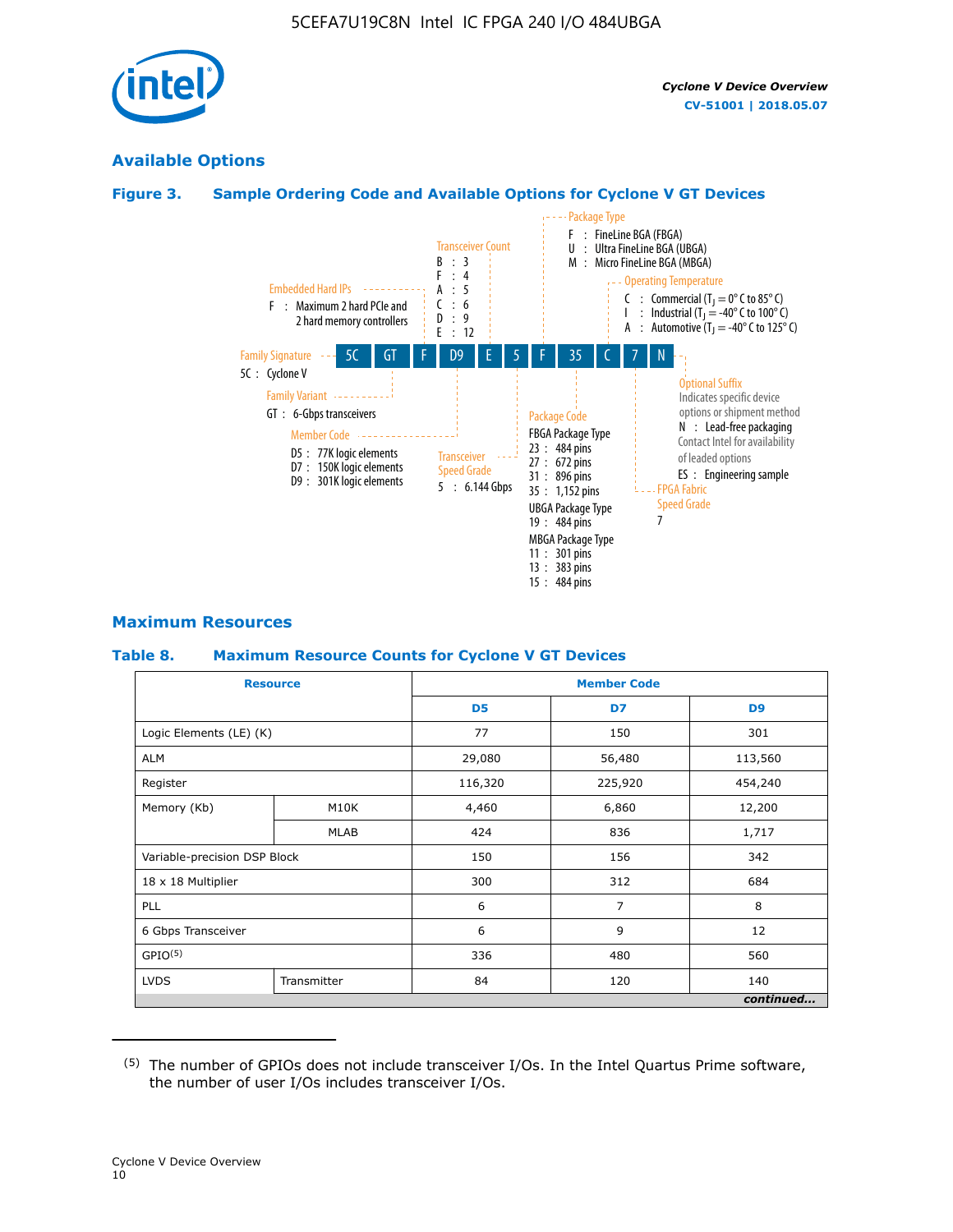

| <b>Resource</b>        |          | <b>Member Code</b> |     |     |  |  |
|------------------------|----------|--------------------|-----|-----|--|--|
|                        |          | D5                 | D7  | D9  |  |  |
|                        | Receiver | 84                 | 120 | 140 |  |  |
| PCIe Hard IP Block     |          |                    |     |     |  |  |
| Hard Memory Controller |          |                    |     |     |  |  |

#### **Related Information**

[True LVDS Buffers in Devices, I/O Features in Cyclone V Devices](https://www.altera.com/documentation/sam1403481100977.html#sam1403480885395) Provides the number of LVDS channels in each device package.

## **Package Plan**

#### **Table 9. Package Plan for Cyclone V GT Devices**

Transceiver counts shown are for transceiver ≤5 Gbps . 6 Gbps transceiver channel count support depends on the package and channel usage. For more information about the 6 Gbps transceiver channel count, refer to the *Cyclone V Device Handbook Volume 2: Transceivers*.

| <b>Member</b><br><b>Code</b> | <b>M301</b><br>$(11$ mm) |             | M383<br>$(13 \text{ mm})$ |             | M484<br>(15 mm)          |                          | <b>U484</b><br>$(19$ mm) |             |
|------------------------------|--------------------------|-------------|---------------------------|-------------|--------------------------|--------------------------|--------------------------|-------------|
|                              | <b>GPIO</b>              | <b>XCVR</b> | <b>GPIO</b>               | <b>XCVR</b> | <b>GPIO</b>              | <b>XCVR</b>              | <b>GPIO</b>              | <b>XCVR</b> |
| D <sub>5</sub>               | 129                      | 4           | 175                       | 6           | $\overline{\phantom{0}}$ | $\overline{\phantom{0}}$ | 224                      | 6           |
| D7                           | -                        |             |                           | _           | 240                      | 3                        | 240                      | 6           |
| D <sub>9</sub>               | –                        |             |                           | _           | _                        | –                        | 240                      | 5           |

| <b>Member</b><br><b>Code</b> | <b>F484</b><br>$(23 \text{ mm})$ |             | <b>F672</b><br>$(27 \text{ mm})$ |             | <b>F896</b><br>$(31$ mm $)$ |             | F1152<br>$(35$ mm $)$ |             |
|------------------------------|----------------------------------|-------------|----------------------------------|-------------|-----------------------------|-------------|-----------------------|-------------|
|                              | <b>GPIO</b>                      | <b>XCVR</b> | <b>GPIO</b>                      | <b>XCVR</b> | <b>GPIO</b>                 | <b>XCVR</b> | <b>GPIO</b>           | <b>XCVR</b> |
| D <sub>5</sub>               | 240                              | 6           | 336                              | 6           | -                           |             |                       |             |
| D7                           | 240                              | 6           | 336                              | q(6)        | 480                         | q(6)        | -                     | _           |
| D <sub>9</sub>               | 224                              | 6           | 336                              | q(6)        | 480                         | 12(7)       | 560                   | 12(7)       |

#### **Related Information**

[6.144-Gbps Support Capability in Cyclone V GT Devices, Cyclone V Device Handbook](https://www.altera.com/documentation/nik1409855456781.html#nik1409855410757) [Volume 2: Transceivers](https://www.altera.com/documentation/nik1409855456781.html#nik1409855410757)

Provides more information about 6 Gbps transceiver channel count.

<sup>(6)</sup> If you require CPRI (at 6.144 Gbps) and PCIe Gen2 transmit jitter compliance, Intel recommends that you use only up to three full-duplex transceiver channels for CPRI, and up to six full-duplex channels for PCIe Gen2. The CMU channels are not considered full-duplex channels.

 $(7)$  If you require CPRI (at 6.144 Gbps) and PCIe Gen2 transmit jitter compliance, Intel recommends that you use only up to three full-duplex transceiver channels for CPRI, and up to eight full-duplex channels for PCIe Gen2. The CMU channels are not considered full-duplex channels.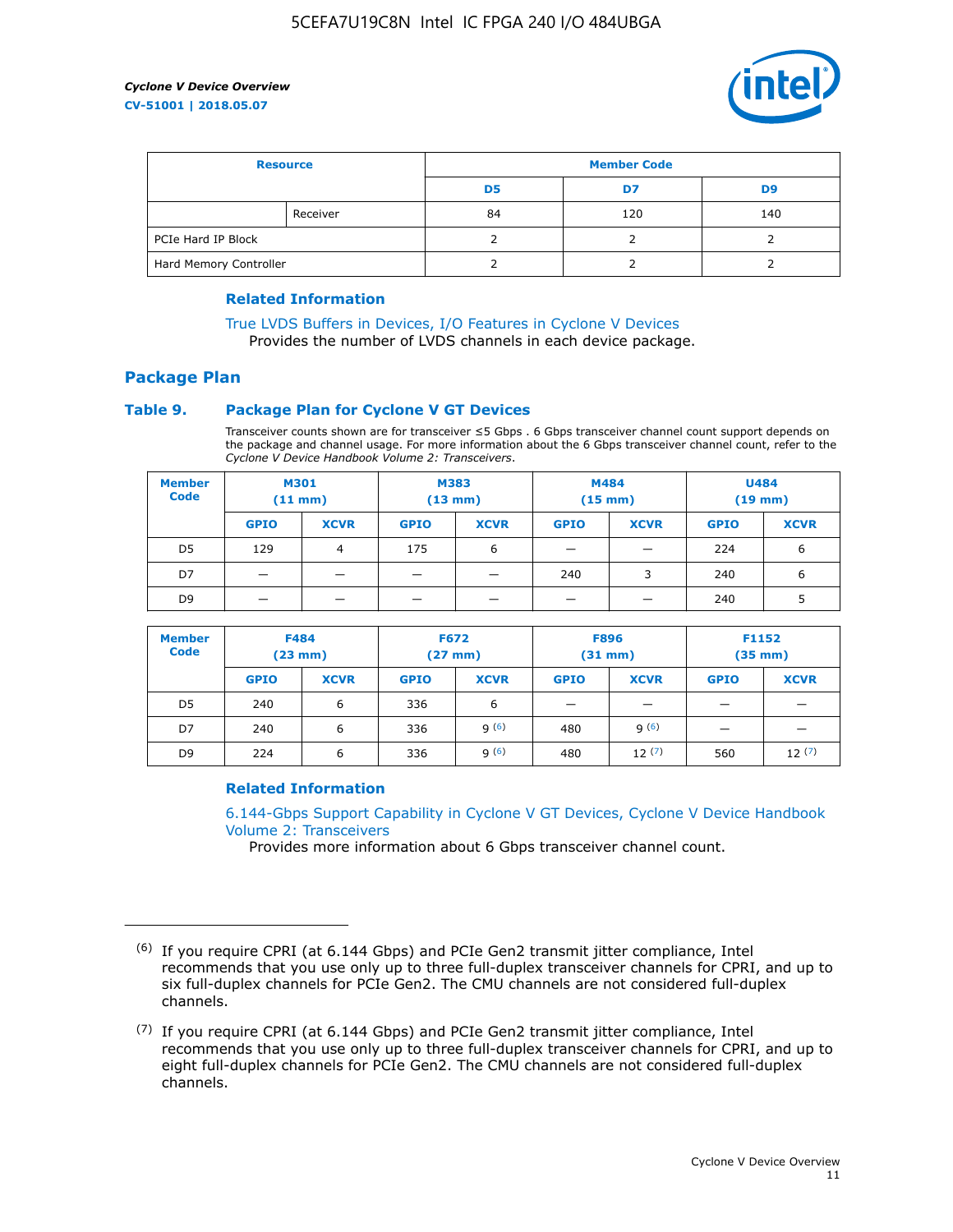

## **Cyclone V SE**

This section provides the available options, maximum resource counts, and package plan for the Cyclone V SE devices.

The information in this section is correct at the time of publication. For the latest information and to get more details, refer to the *Product Selector Guide*.

#### **Related Information**

#### [Product Selector Guide](https://www.altera.com/products/product-selector-guide.html)

Provides the latest information about Intel products.

#### **Available Options**

#### **Figure 4. Sample Ordering Code and Available Options for Cyclone V SE Devices**

The SEU internal scrubbing feature is available for Cyclone V E, GX, SE, and SX devices with the "SC" suffix in the part number. For device availability and ordering, contact your local Intel sales representatives.

Cyclone V SE and SX low-power devices (L power option) offer 30% static power reduction for devices with 25K LE and 40K LE, and 20% static power reduction for devices with 85K LE and 110K LE.

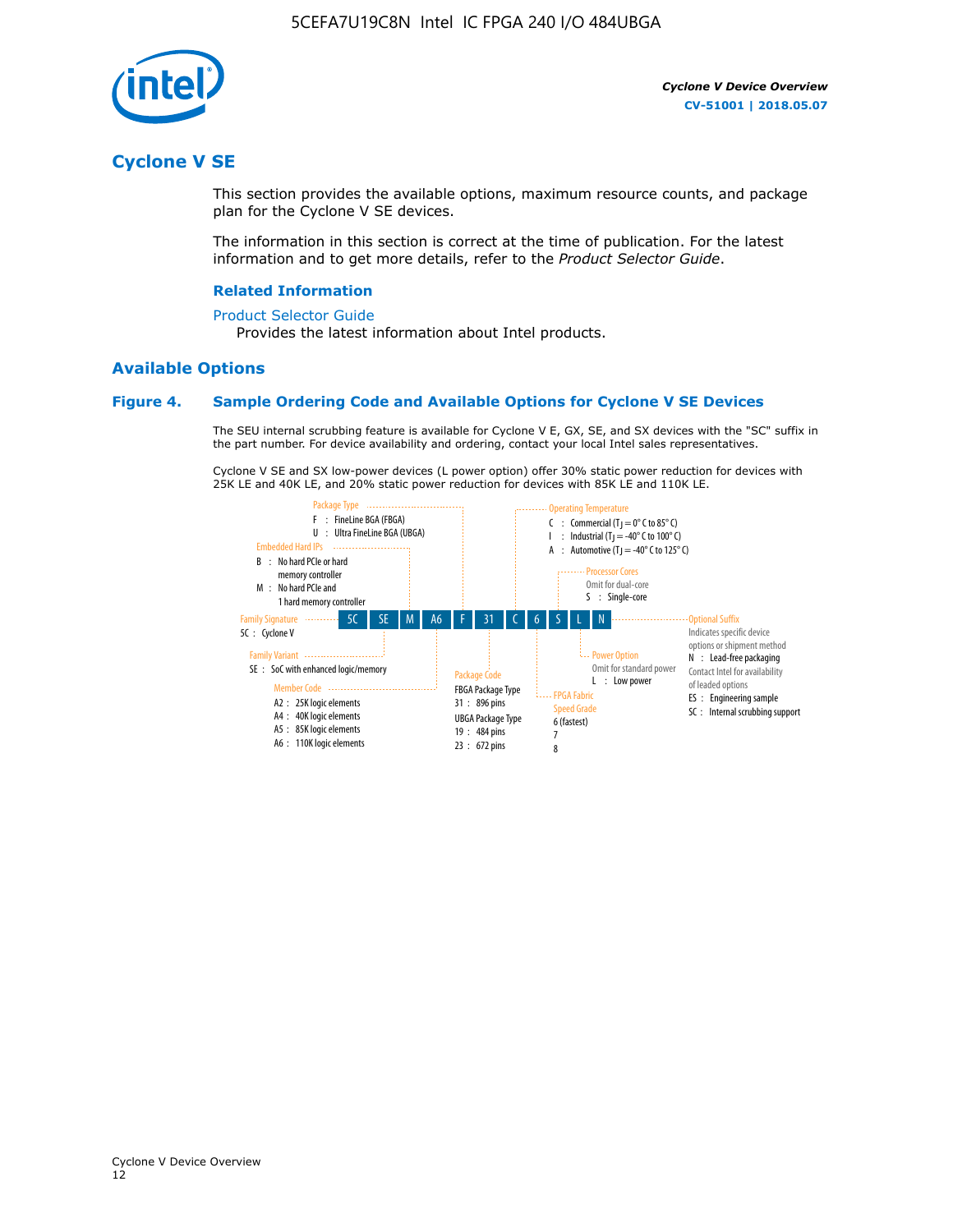

#### **Maximum Resources**

#### **Table 10. Maximum Resource Counts for Cyclone V SE Devices**

|                                | <b>Resource</b>              | <b>Member Code</b>       |                          |                      |                      |  |
|--------------------------------|------------------------------|--------------------------|--------------------------|----------------------|----------------------|--|
|                                |                              | A2                       | A4                       | <b>A5</b>            | A6                   |  |
| Logic Elements (LE) (K)        |                              | 25                       | 40                       | 85                   | 110                  |  |
| <b>ALM</b>                     |                              | 9,430                    | 15,880                   | 32,070               | 41,910               |  |
| Register                       |                              | 37,736                   | 60,376                   | 128,300              | 166,036              |  |
| Memory (Kb)                    | M10K                         | 1,400                    | 2,700                    | 3,970                | 5,570                |  |
|                                | <b>MLAB</b>                  | 138                      | 231                      | 480                  | 621                  |  |
|                                | Variable-precision DSP Block |                          | 84                       | 87                   | 112                  |  |
| 18 x 18 Multiplier             |                              | 72                       | 168                      | 174                  | 224                  |  |
| <b>FPGA PLL</b>                |                              | 5                        | 5                        | 6                    | 6                    |  |
| <b>HPS PLL</b>                 |                              | 3                        | 3                        | 3                    | 3                    |  |
| <b>FPGA GPIO</b>               |                              | 145                      | 145                      | 288                  | 288                  |  |
| HPS I/O                        |                              | 181                      | 181                      | 181                  | 181                  |  |
| <b>LVDS</b>                    | Transmitter                  | 32                       | 32                       | 72                   | 72                   |  |
|                                | Receiver                     | 37                       | 37                       | 72                   | 72                   |  |
| FPGA Hard Memory Controller    |                              | 1                        | $\mathbf{1}$             | $\mathbf{1}$         | $\mathbf{1}$         |  |
| HPS Hard Memory Controller     |                              | $\mathbf{1}$             | $\mathbf{1}$             | $\mathbf{1}$         | $\mathbf{1}$         |  |
| Arm Cortex-A9 MPCore Processor |                              | Single- or dual-<br>core | Single- or dual-<br>core | Single- or dual-core | Single- or dual-core |  |

#### **Related Information**

[True LVDS Buffers in Devices, I/O Features in Cyclone V Devices](https://www.altera.com/documentation/sam1403481100977.html#sam1403480885395) Provides the number of LVDS channels in each device package.

#### **Package Plan**

#### **Table 11. Package Plan for Cyclone V SE Devices**

The HPS I/O counts are the number of I/Os in the HPS and does not correlate with the number of HPS-specific I/O pins in the FPGA. Each HPS-specific pin in the FPGA may be mapped to several HPS I/Os.

| <b>Member Code</b> | <b>U484</b><br>$(19$ mm) |           | <b>U672</b><br>(23 mm) |           | <b>F896</b><br>$(31$ mm $)$ |           |
|--------------------|--------------------------|-----------|------------------------|-----------|-----------------------------|-----------|
|                    | <b>FPGA GPIO</b>         | HPS $I/O$ | <b>FPGA GPIO</b>       | HPS $I/O$ | <b>FPGA GPIO</b>            | HPS $I/O$ |
| A <sub>2</sub>     | 66                       | 151       | 145                    | 181       |                             |           |
| A4                 | 66                       | 151       | 145                    | 181       |                             |           |
| A <sub>5</sub>     | 66                       | 151       | 145                    | 181       | 288                         | 181       |
| A6                 | 66                       | 151       | 145                    | 181       | 288                         | 181       |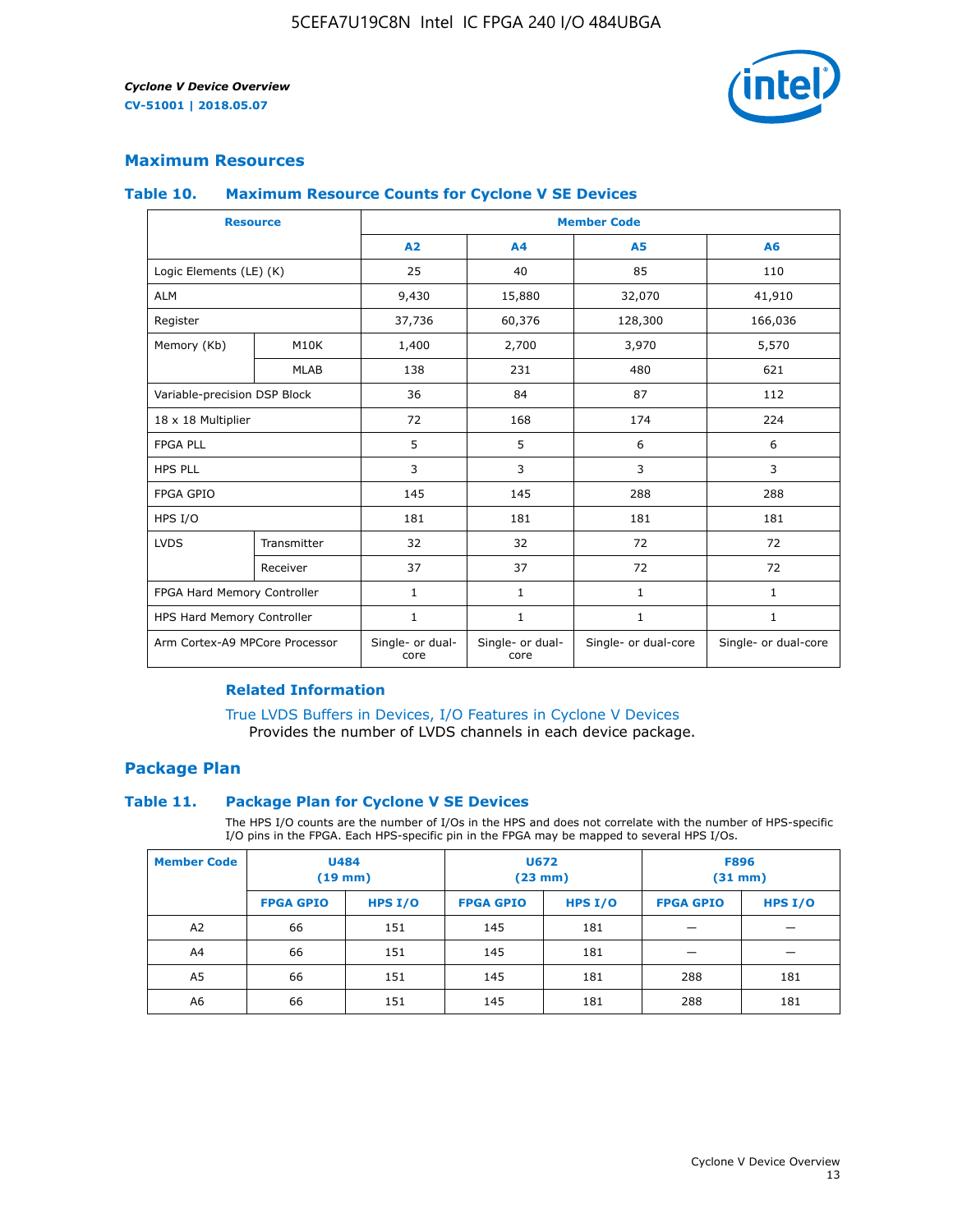

## **Cyclone V SX**

This section provides the available options, maximum resource counts, and package plan for the Cyclone V SX devices.

The information in this section is correct at the time of publication. For the latest information and to get more details, refer to the *Product Selector Guide*.

#### **Related Information**

#### [Product Selector Guide](https://www.altera.com/products/product-selector-guide.html)

Provides the latest information about Intel products.

#### **Available Options**

#### **Figure 5. Sample Ordering Code and Available Options for Cyclone V SX Devices**

The SEU internal scrubbing feature is available for Cyclone V E, GX, SE, and SX devices with the "SC" suffix in the part number. For device availability and ordering, contact your local Intel sales representatives.

Cyclone V SE and SX low-power devices (L power option) offer 30% static power reduction for devices with 25K LE and 40K LE, and 20% static power reduction for devices with 85K LE and 110K LE.



#### **Maximum Resources**

#### **Table 12. Maximum Resource Counts for Cyclone V SX Devices**

|                              | <b>Resource</b> | <b>Member Code</b> |                |                |           |  |
|------------------------------|-----------------|--------------------|----------------|----------------|-----------|--|
|                              |                 | C <sub>2</sub>     | C <sub>4</sub> | C <sub>5</sub> | C6        |  |
| Logic Elements (LE) (K)      |                 | 25                 | 40             | 85             | 110       |  |
| <b>ALM</b>                   |                 |                    | 15,880         | 32,070         | 41,910    |  |
| Register                     |                 | 37,736             | 60,376         | 128,300        | 166,036   |  |
| Memory (Kb)                  | M10K            | 1,400              | 2,700          | 3,970          | 5,570     |  |
|                              | <b>MLAB</b>     | 138                | 231            | 480            | 621       |  |
| Variable-precision DSP Block |                 | 36                 | 84             | 87             | 112       |  |
| 18 x 18 Multiplier           |                 | 72                 | 168            | 174            | 224       |  |
| <b>FPGA PLL</b>              |                 | 5                  | 5              | 6              | 6         |  |
|                              |                 |                    |                |                | continued |  |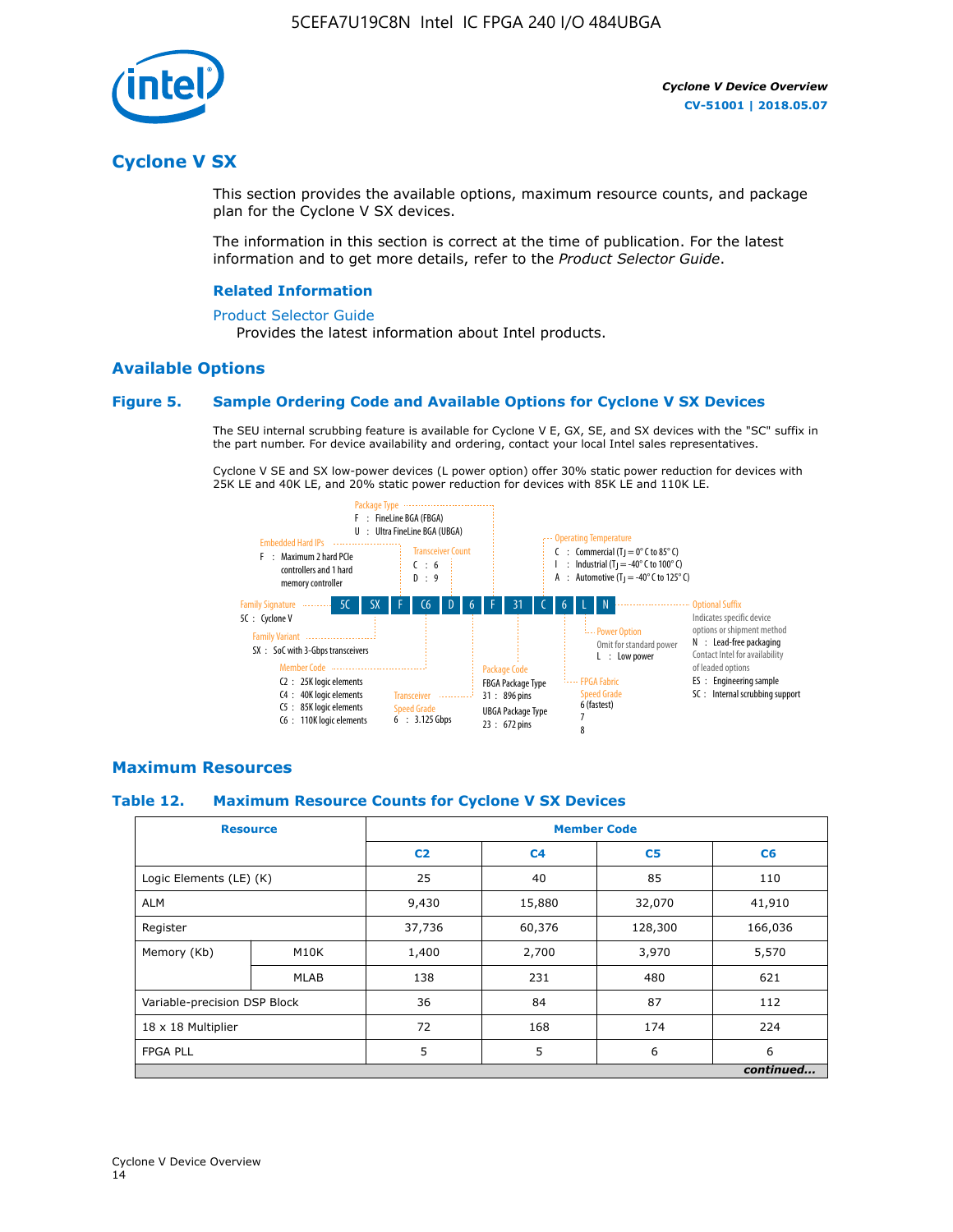

| <b>Resource</b>                |             | <b>Member Code</b> |                |                |           |  |  |
|--------------------------------|-------------|--------------------|----------------|----------------|-----------|--|--|
|                                |             | C <sub>2</sub>     | C <sub>4</sub> | C <sub>5</sub> | C6        |  |  |
| <b>HPS PLL</b>                 |             | 3                  | 3              | 3              | 3         |  |  |
| 3 Gbps Transceiver             |             | 6                  | 6              | 9              | 9         |  |  |
| FPGA GPIO <sup>(8)</sup>       |             | 145                | 145            | 288            | 288       |  |  |
| HPS I/O                        |             | 181                | 181            | 181            | 181       |  |  |
| <b>LVDS</b>                    | Transmitter | 32                 | 32             | 72             | 72        |  |  |
|                                | Receiver    | 37                 | 37             | 72             | 72        |  |  |
| PCIe Hard IP Block             |             | $\overline{2}$     | $\overline{2}$ | 2(9)           | 2(9)      |  |  |
| FPGA Hard Memory Controller    |             | $\mathbf{1}$       | 1              | 1              | 1         |  |  |
| HPS Hard Memory Controller     |             | 1                  | 1              | 1              | 1         |  |  |
| Arm Cortex-A9 MPCore Processor |             | Dual-core          | Dual-core      | Dual-core      | Dual-core |  |  |

#### **Related Information**

[True LVDS Buffers in Devices, I/O Features in Cyclone V Devices](https://www.altera.com/documentation/sam1403481100977.html#sam1403480885395) Provides the number of LVDS channels in each device package.

#### **Package Plan**

#### **Table 13. Package Plan for Cyclone V SX Devices**

The HPS I/O counts are the number of I/Os in the HPS and does not correlate with the number of HPS-specific I/O pins in the FPGA. Each HPS-specific pin in the FPGA may be mapped to several HPS I/Os.

| <b>Member Code</b> | U672<br>(23 mm)  |           | <b>F896</b><br>$(31$ mm $)$ |                  |         |             |
|--------------------|------------------|-----------|-----------------------------|------------------|---------|-------------|
|                    | <b>FPGA GPIO</b> | HPS $I/O$ | <b>XCVR</b>                 | <b>FPGA GPIO</b> | HPS I/O | <b>XCVR</b> |
| C <sub>2</sub>     | 145              | 181       | 6                           |                  |         |             |
| C4                 | 145              | 181       | 6                           |                  |         |             |
| C <sub>5</sub>     | 145              | 181       | 6                           | 288              | 181     | 9           |
| C6                 | 145              | 181       | 6                           | 288              | 181     | 9           |

## **Cyclone V ST**

This section provides the available options, maximum resource counts, and package plan for the Cyclone V ST devices.

The information in this section is correct at the time of publication. For the latest information and to get more details, refer to the *Product Selector Guide*.

 $(8)$  The number of GPIOs does not include transceiver I/Os. In the Intel Quartus Prime software, the number of user I/Os includes transceiver I/Os.

<sup>(9)</sup> 1 PCIe Hard IP Block in U672 package.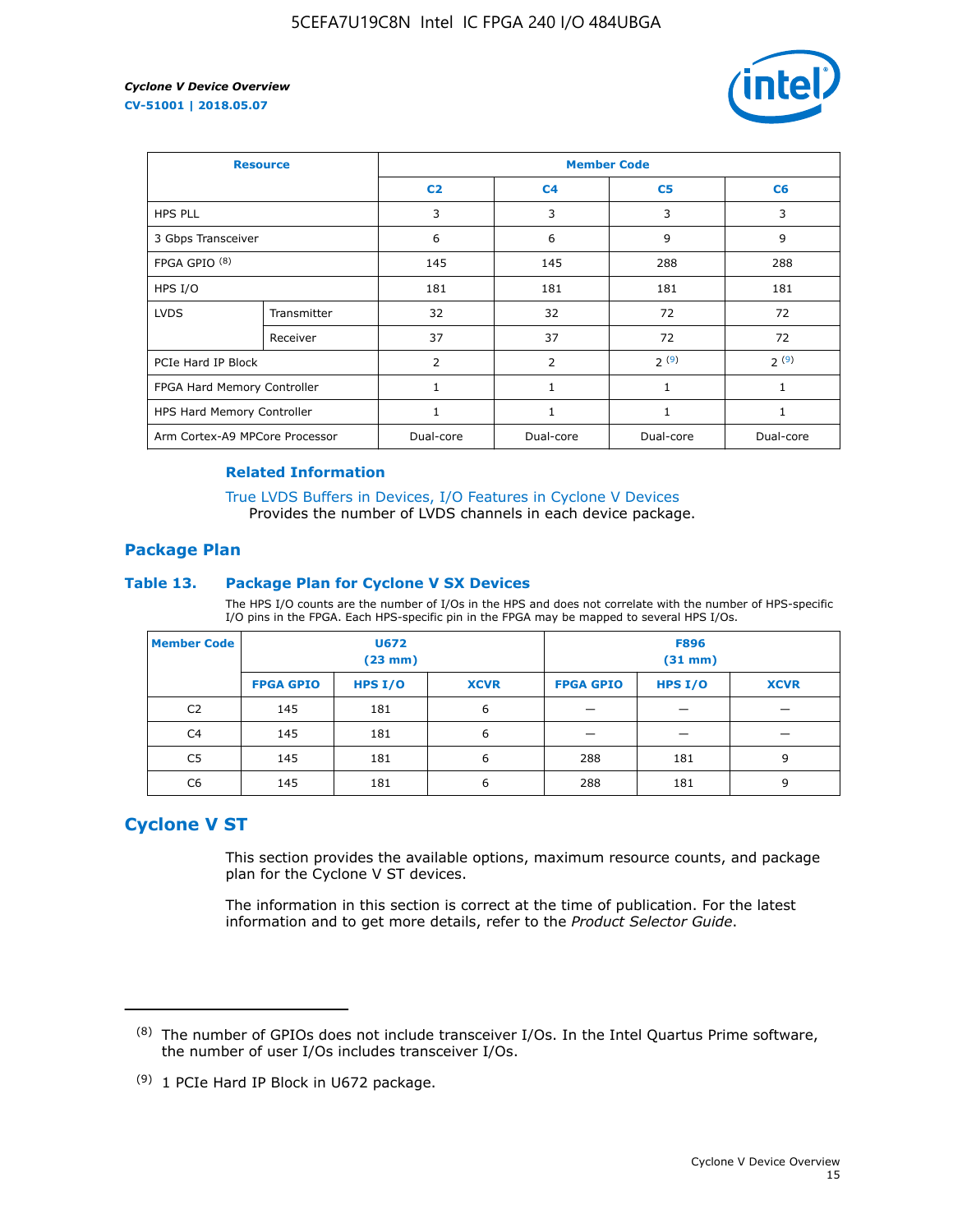

#### **Related Information**

[Product Selector Guide](https://www.altera.com/products/product-selector-guide.html) Provides the latest information about Intel products.

#### **Available Options**

#### **Figure 6. Sample Ordering Code and Available Options for Cyclone V ST Devices**



#### **Maximum Resources**

#### **Table 14. Maximum Resource Counts for Cyclone V ST Devices**

| <b>Resource</b>              |             |                | <b>Member Code</b> |
|------------------------------|-------------|----------------|--------------------|
|                              |             | D <sub>5</sub> | D <sub>6</sub>     |
| Logic Elements (LE) (K)      |             | 85             | 110                |
| <b>ALM</b>                   |             | 32,070         | 41,910             |
| Register                     |             | 128,300        | 166,036            |
| Memory (Kb)                  | M10K        | 3,970          | 5,570              |
|                              | <b>MLAB</b> | 480            | 621                |
| Variable-precision DSP Block |             | 87             | 112                |
| 18 x 18 Multiplier           |             | 174            | 224                |
| <b>FPGA PLL</b>              |             | 6              | 6                  |
| <b>HPS PLL</b>               |             | 3              | 3                  |
| 6.144 Gbps Transceiver       |             | 9              | 9                  |
| FPGA GPIO(10)                |             | 288            | 288                |
| HPS I/O                      |             | 181            | 181                |
| <b>LVDS</b>                  | Transmitter | 72             | 72                 |
|                              |             |                | continued          |

<sup>(10)</sup> The number of GPIOs does not include transceiver I/Os. In the Intel Quartus Prime software, the number of user I/Os includes transceiver I/Os.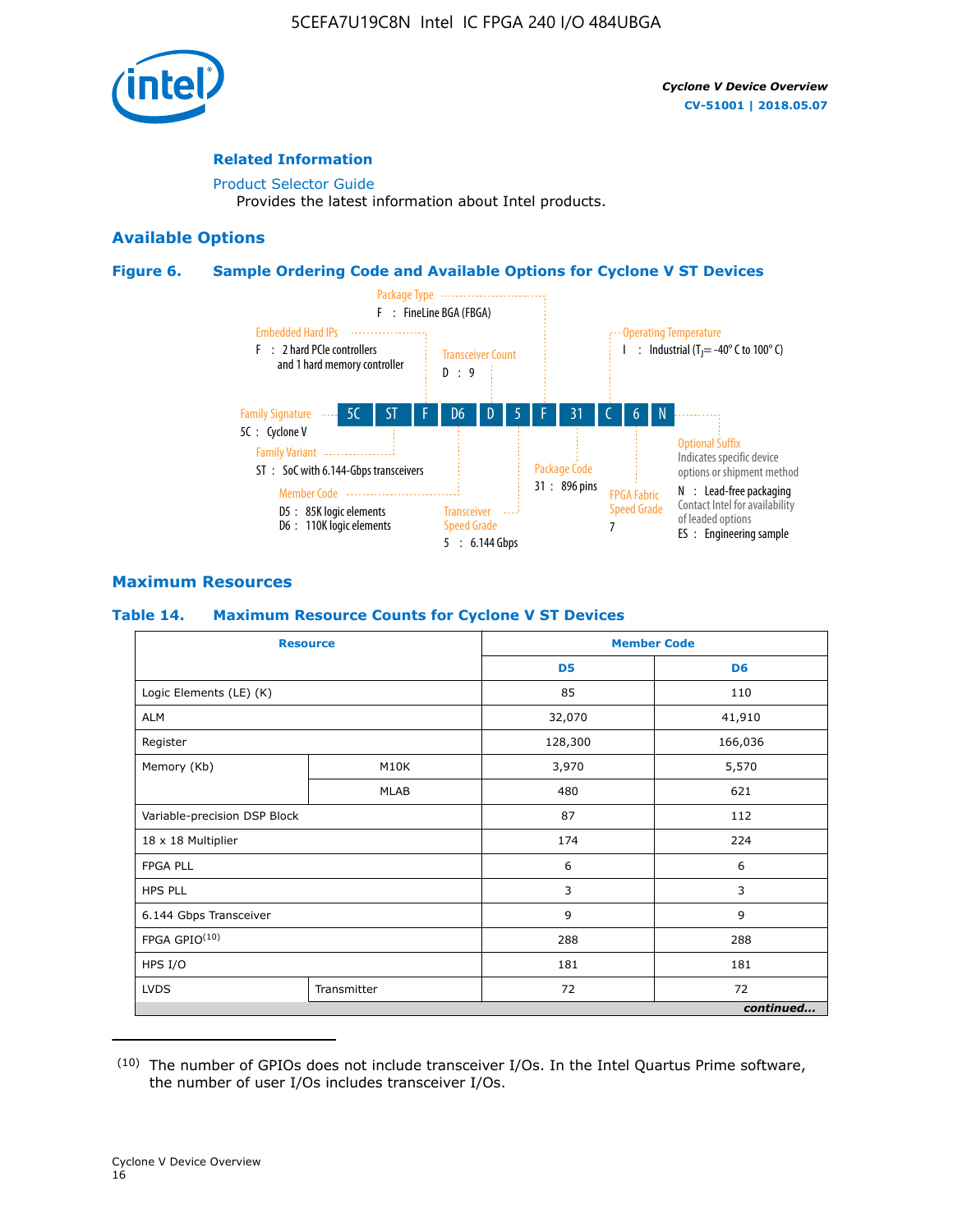

| <b>Resource</b>                |          | <b>Member Code</b> |                |  |
|--------------------------------|----------|--------------------|----------------|--|
|                                |          | D <sub>5</sub>     | D <sub>6</sub> |  |
|                                | Receiver | 72                 | 72             |  |
| PCIe Hard IP Block             |          |                    |                |  |
| FPGA Hard Memory Controller    |          |                    |                |  |
| HPS Hard Memory Controller     |          |                    |                |  |
| Arm Cortex-A9 MPCore Processor |          | Dual-core          | Dual-core      |  |

#### **Related Information**

## [True LVDS Buffers in Devices, I/O Features in Cyclone V Devices](https://www.altera.com/documentation/sam1403481100977.html#sam1403480885395)

Provides the number of LVDS channels in each device package.

#### **Package Plan**

#### **Table 15. Package Plan for Cyclone V ST Devices**

- The HPS I/O counts are the number of I/Os in the HPS and does not correlate with the number of HPSspecific I/O pins in the FPGA. Each HPS-specific pin in the FPGA may be mapped to several HPS I/Os.
- Transceiver counts shown are for transceiver ≤5 Gbps . 6 Gbps transceiver channel count support depends on the package and channel usage. For more information about the 6 Gbps transceiver channel count, refer to the *Cyclone V Device Handbook Volume 2: Transceivers*.

| <b>Member Code</b> | <b>F896</b><br>$(31$ mm $)$ |           |             |  |  |
|--------------------|-----------------------------|-----------|-------------|--|--|
|                    | <b>FPGA GPIO</b>            | HPS $I/O$ | <b>XCVR</b> |  |  |
| D <sub>5</sub>     | 288                         | 181       | 9(11)       |  |  |
| D <sub>6</sub>     | 288                         | 181       | q(11)       |  |  |

#### **Related Information**

[6.144-Gbps Support Capability in Cyclone V GT Devices, Cyclone V Device Handbook](https://www.altera.com/documentation/nik1409855456781.html#nik1409855410757) [Volume 2: Transceivers](https://www.altera.com/documentation/nik1409855456781.html#nik1409855410757)

Provides more information about 6 Gbps transceiver channel count.

<sup>(11)</sup> If you require CPRI (at 4.9152 Gbps) and PCIe Gen2 transmit jitter compliance, Intel recommends that you use only up to seven full-duplex transceiver channels for CPRI, and up to six full-duplex channels for PCIe Gen2. The CMU channels are not considered full-duplex channels.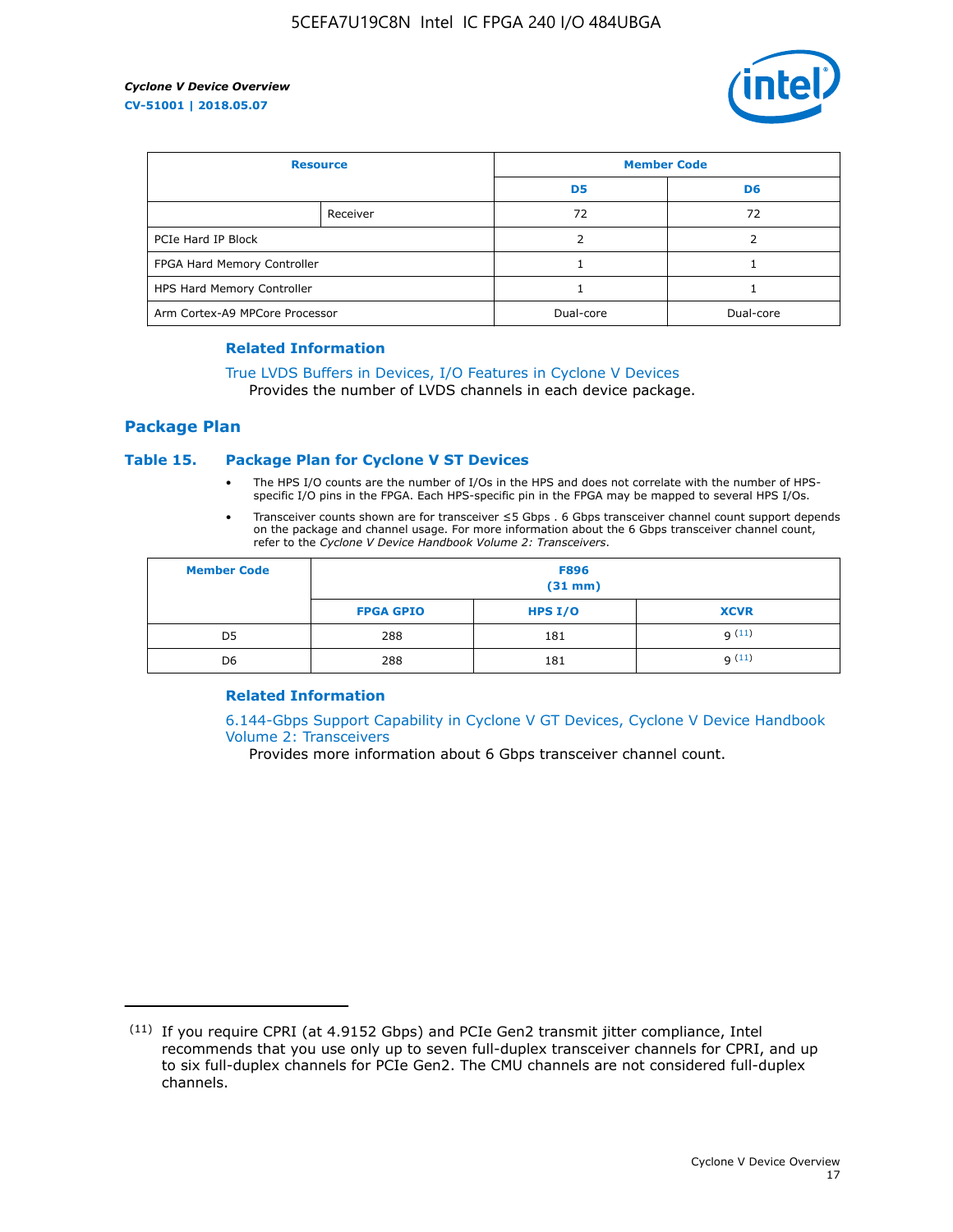

## **I/O Vertical Migration for Cyclone V Devices**

#### **Figure 7. Vertical Migration Capability Across Cyclone V Device Packages and Densities**

The arrows indicate the vertical migration paths. The devices included in each vertical migration path are shaded. You can also migrate your design across device densities in the same package option if the devices have the same dedicated pins, configuration pins, and power pins.



You can achieve the vertical migration shaded in red if you use only up to 175 GPIOs for the M383 package, and 138 GPIOs for the U672 package. These migration paths are not shown in the Intel Quartus Prime software Pin Migration View.

*Note:* To verify the pin migration compatibility, use the Pin Migration View window in the Intel Quartus Prime software Pin Planner.

## **Adaptive Logic Module**

Cyclone V devices use a 28 nm ALM as the basic building block of the logic fabric.

The ALM, as shown in following figure, uses an 8-input fracturable look-up table (LUT) with four dedicated registers to help improve timing closure in register-rich designs and achieve an even higher design packing capability than previous generations.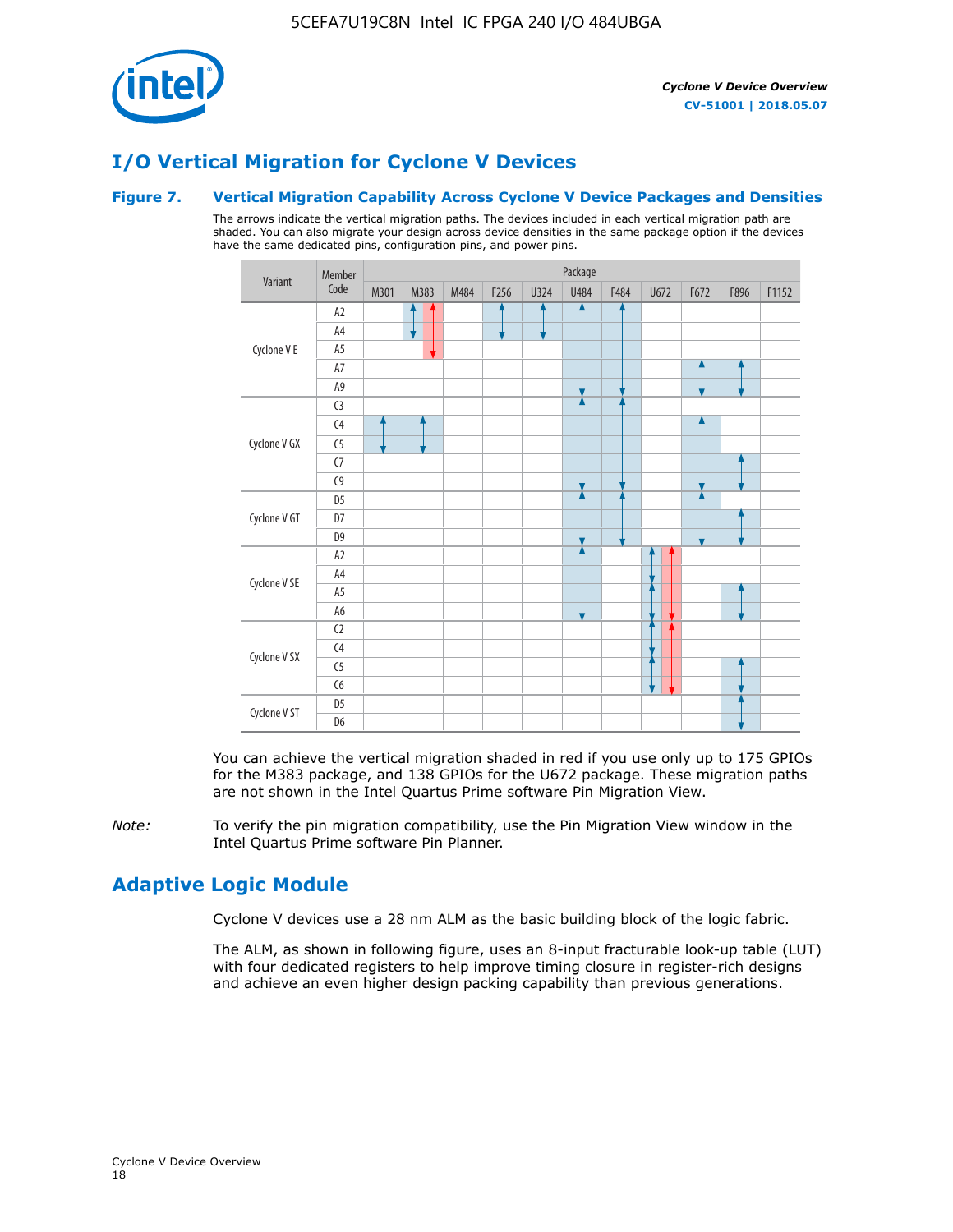

#### **Figure 8. ALM for Cyclone V Devices**



You can configure up to 25% of the ALMs in the Cyclone V devices as distributed memory using MLABs.

#### **Related Information**

Embedded Memory Capacity in Cyclone V Devices on page 21 Lists the embedded memory capacity for each device.

## **Variable-Precision DSP Block**

Cyclone V devices feature a variable-precision DSP block that supports these features:

- Configurable to support signal processing precisions ranging from  $9 \times 9$ ,  $18 \times 18$ and 27 x 27 bits natively
- A 64-bit accumulator
- A hard preadder that is available in both 18- and 27-bit modes
- Cascaded output adders for efficient systolic finite impulse response (FIR) filters
- Internal coefficient register banks, 8 deep, for each multiplier in 18- or 27-bit mode
- Fully independent multiplier operation
- A second accumulator feedback register to accommodate complex multiplyaccumulate functions
- Fully independent Efficient support for single-precision floating point arithmetic
- The inferability of all modes by the Intel Quartus Prime design software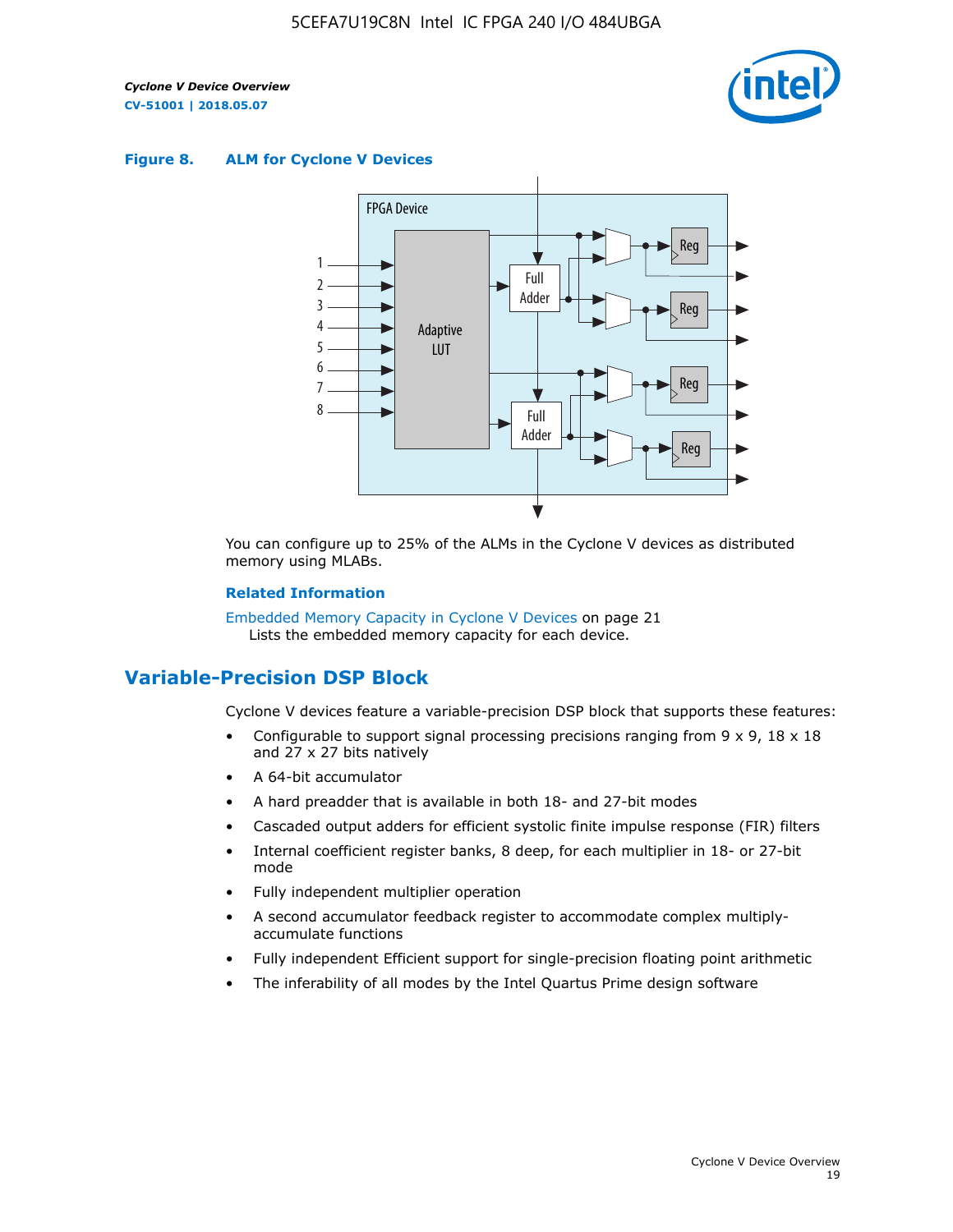

#### **Table 16. Variable-Precision DSP Block Configurations for Cyclone V Devices**

| <b>Usage Example</b>                                       | <b>Multiplier Size (Bit)</b> | <b>DSP Block Resource</b> |
|------------------------------------------------------------|------------------------------|---------------------------|
| Low precision fixed point for video<br>applications        | Three $9 \times 9$           |                           |
| Medium precision fixed point in FIR<br>filters             | Two 18 x 18                  |                           |
| FIR filters and general DSP usage                          | Two 18 x 18 with accumulate  |                           |
| High precision fixed- or floating-point<br>implementations | One 27 x 27 with accumulate  |                           |

You can configure each DSP block during compilation as independent three  $9 \times 9$ , two 18 x 18, or one 27 x 27 multipliers. With a dedicated 64 bit cascade bus, you can cascade multiple variable-precision DSP blocks to implement even higher precision DSP functions efficiently.

#### **Table 17. Number of Multipliers in Cyclone V Devices**

The table lists the variable-precision DSP resources by bit precision for each Cyclone V device.

| <b>Variant</b>         | <b>Member</b><br><b>Code</b> | <b>Variable-</b><br>precision |                                   | <b>Independent Input and Output</b><br><b>Multiplications Operator</b> | $18 \times 18$<br><b>Multiplier</b> | $18 \times 18$<br><b>Multiplier</b> |                                                              |
|------------------------|------------------------------|-------------------------------|-----------------------------------|------------------------------------------------------------------------|-------------------------------------|-------------------------------------|--------------------------------------------------------------|
|                        |                              | <b>DSP Block</b>              | $9 \times 9$<br><b>Multiplier</b> | $18 \times 18$<br><b>Multiplier</b>                                    | $27 \times 27$<br><b>Multiplier</b> | <b>Adder Mode</b>                   | <b>Adder</b><br><b>Summed</b><br>with 36 bit<br><b>Input</b> |
| Cyclone V E            | A2                           | 25                            | 75                                | 50                                                                     | 25                                  | 25                                  | 25                                                           |
|                        | A4                           | 66                            | 198                               | 132                                                                    | 66                                  | 66                                  | 66                                                           |
|                        | A5                           | 150                           | 450                               | 300                                                                    | 150                                 | 150                                 | 150                                                          |
|                        | A7                           | 156                           | 468                               | 312                                                                    | 156                                 | 156                                 | 156                                                          |
|                        | A9                           | 342                           | 1,026                             | 684                                                                    | 342                                 | 342                                 | 342                                                          |
| Cyclone V<br><b>GX</b> | C <sub>3</sub>               | 57                            | 171                               | 114                                                                    | 57                                  | 57                                  | 57                                                           |
|                        | C <sub>4</sub>               | 70                            | 210                               | 140                                                                    | 70                                  | 70                                  | 70                                                           |
|                        | C <sub>5</sub>               | 150                           | 450                               | 300                                                                    | 150                                 | 150                                 | 150                                                          |
|                        | C <sub>7</sub>               | 156                           | 468                               | 312                                                                    | 156                                 | 156                                 | 156                                                          |
|                        | C <sub>9</sub>               | 342                           | 1,026                             | 684                                                                    | 342                                 | 342                                 | 342                                                          |
| Cyclone V GT           | D <sub>5</sub>               | 150                           | 450                               | 300                                                                    | 150                                 | 150                                 | 150                                                          |
|                        | D7                           | 156                           | 468                               | 312                                                                    | 156                                 | 156                                 | 156                                                          |
|                        | D <sub>9</sub>               | 342                           | 1,026                             | 684                                                                    | 342                                 | 342                                 | 342                                                          |
| Cyclone V SE           | A <sub>2</sub>               | 36                            | 108                               | 72                                                                     | 36                                  | 36                                  | 36                                                           |
|                        | A4                           | 84                            | 252                               | 168                                                                    | 84                                  | 84                                  | 84                                                           |
|                        | A5                           | 87                            | 261                               | 174                                                                    | 87                                  | 87                                  | 87                                                           |
|                        | A <sub>6</sub>               | 112                           | 336                               | 224                                                                    | 112                                 | 112                                 | 112                                                          |
| Cyclone V SX           | C <sub>2</sub>               | 36                            | 108                               | 72                                                                     | 36                                  | 36                                  | 36                                                           |
|                        | C <sub>4</sub>               | 84                            | 252                               | 168                                                                    | 84                                  | 84                                  | 84                                                           |
|                        | C <sub>5</sub>               | 87                            | 261                               | 174                                                                    | 87                                  | 87                                  | 87                                                           |
|                        |                              |                               |                                   |                                                                        |                                     |                                     | continued                                                    |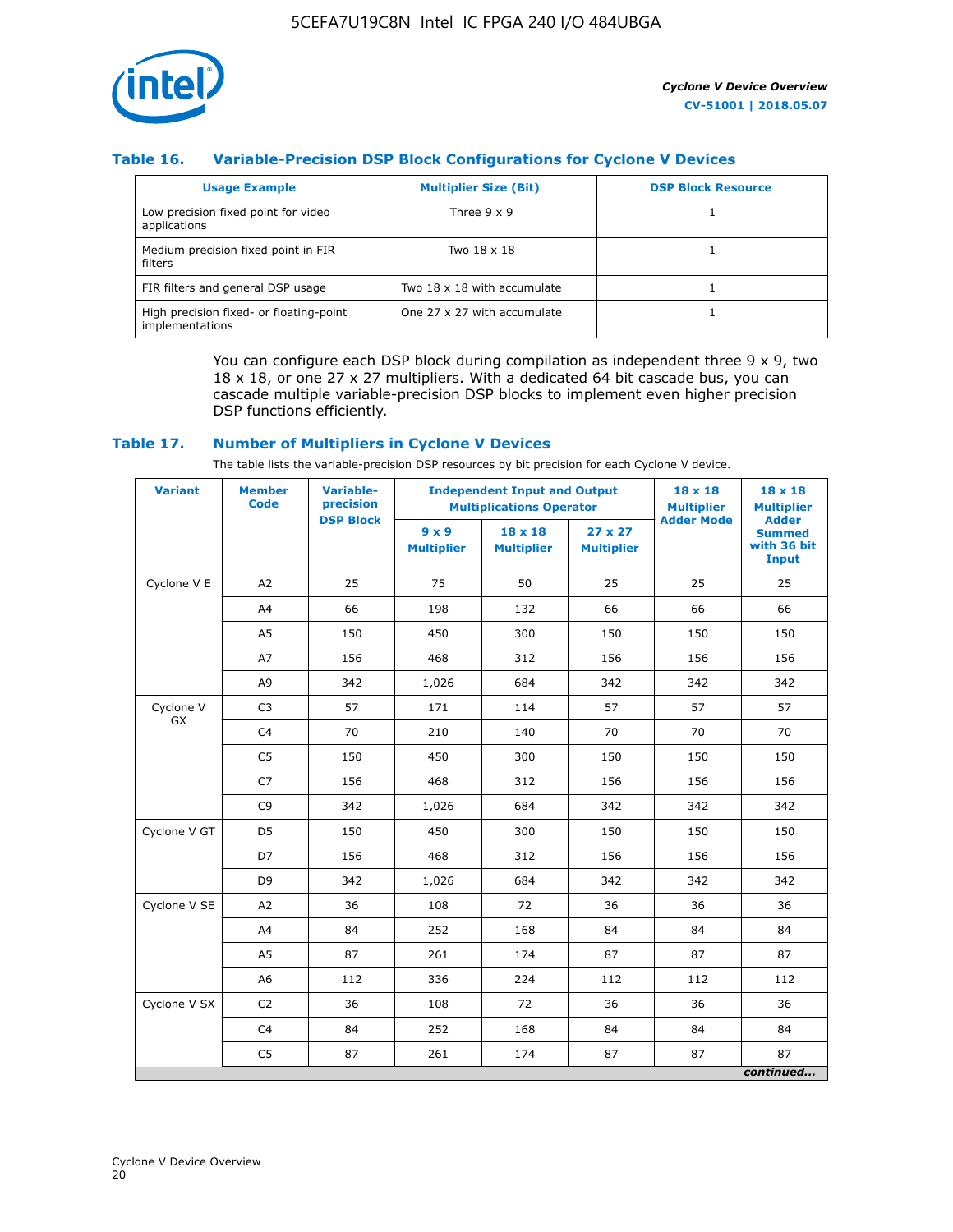

| <b>Variant</b> | <b>Variable-</b><br><b>Member</b><br>precision<br><b>Code</b> |                  | <b>Independent Input and Output</b><br><b>Multiplications Operator</b> | $18 \times 18$<br><b>Multiplier</b> | $18 \times 18$<br><b>Multiplier</b><br><b>Adder</b> |                   |                                       |
|----------------|---------------------------------------------------------------|------------------|------------------------------------------------------------------------|-------------------------------------|-----------------------------------------------------|-------------------|---------------------------------------|
|                |                                                               | <b>DSP Block</b> | $9 \times 9$<br><b>Multiplier</b>                                      | $18 \times 18$<br><b>Multiplier</b> | $27 \times 27$<br><b>Multiplier</b>                 | <b>Adder Mode</b> | <b>Summed</b><br>with 36 bit<br>Input |
|                | C6                                                            | 112              | 336                                                                    | 224                                 | 112                                                 | 112               | 112                                   |
| Cyclone V ST   | D <sub>5</sub>                                                | 87               | 261                                                                    | 174                                 | 87                                                  | 87                | 87                                    |
|                | D <sub>6</sub>                                                | 112              | 336                                                                    | 224                                 | 112                                                 | 112               | 112                                   |

## **Embedded Memory Blocks**

The embedded memory blocks in the devices are flexible and designed to provide an optimal amount of small- and large-sized memory arrays to fit your design requirements.

## **Types of Embedded Memory**

The Cyclone V devices contain two types of memory blocks:

- 10 Kb M10K blocks—blocks of dedicated memory resources. The M10K blocks are ideal for larger memory arrays while still providing a large number of independent ports.
- 640 bit memory logic array blocks (MLABs)—enhanced memory blocks that are configured from dual-purpose logic array blocks (LABs). The MLABs are ideal for wide and shallow memory arrays. The MLABs are optimized for implementation of shift registers for digital signal processing (DSP) applications, wide shallow FIFO buffers, and filter delay lines. Each MLAB is made up of ten adaptive logic modules (ALMs). In the Cyclone V devices, you can configure these ALMs as ten 32 x 2 blocks, giving you one 32 x 20 simple dual-port SRAM block per MLAB.

## **Embedded Memory Capacity in Cyclone V Devices**

#### **Table 18. Embedded Memory Capacity and Distribution in Cyclone V Devices**

|                | <b>Member</b>  | <b>M10K</b>                         |        | <b>MLAB</b>  | <b>Total RAM Bit</b> |        |  |  |  |
|----------------|----------------|-------------------------------------|--------|--------------|----------------------|--------|--|--|--|
| <b>Variant</b> | <b>Code</b>    | <b>Block</b><br><b>RAM Bit (Kb)</b> |        | <b>Block</b> | <b>RAM Bit (Kb)</b>  | (Kb)   |  |  |  |
| Cyclone V E    | A2             | 176                                 | 1,760  | 314          | 196                  | 1,956  |  |  |  |
|                | A4             | 308                                 | 3,080  | 485          | 303                  | 3,383  |  |  |  |
|                | A5             | 446                                 | 4,460  | 679          | 424                  | 4,884  |  |  |  |
|                | A7             | 686                                 | 6,860  | 1338         | 836                  | 7,696  |  |  |  |
|                | A9             | 1,220                               | 12,200 | 2748         | 1,717                | 13,917 |  |  |  |
| Cyclone V GX   | C <sub>3</sub> | 135                                 | 1,350  | 291          | 182                  | 1,532  |  |  |  |
|                | C4             | 250                                 | 2,500  | 678          | 424                  | 2,924  |  |  |  |
|                | C5             | 446                                 | 4,460  | 678          | 424                  | 4,884  |  |  |  |
|                | C7             | 686                                 | 6,860  | 1338         | 836                  | 7,696  |  |  |  |
|                | C <sub>9</sub> | 1,220                               | 12,200 | 2748         | 1,717                | 13,917 |  |  |  |
|                | continued      |                                     |        |              |                      |        |  |  |  |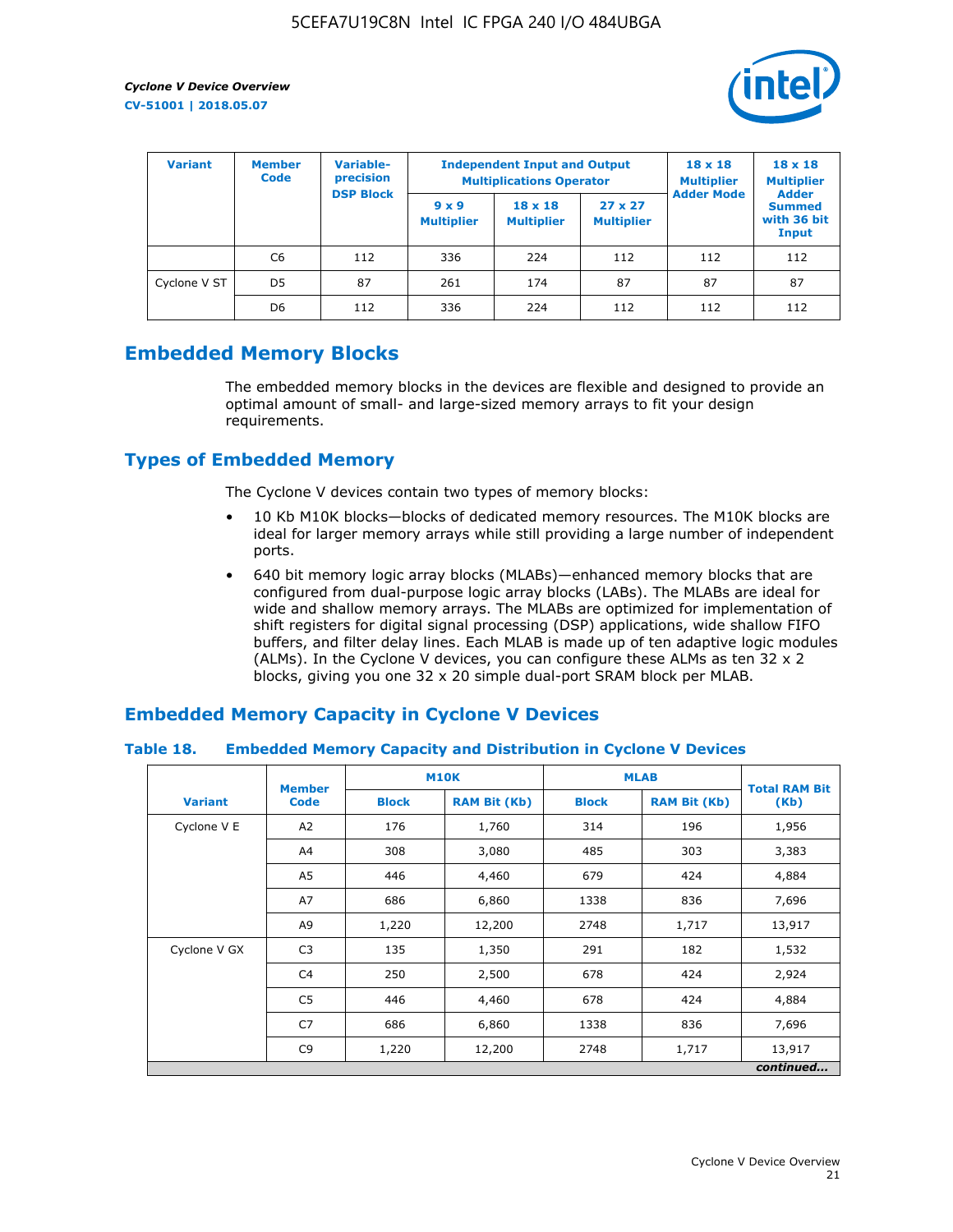

|                | <b>Member</b>  |              | <b>M10K</b>         | <b>MLAB</b>  | <b>Total RAM Bit</b> |        |
|----------------|----------------|--------------|---------------------|--------------|----------------------|--------|
| <b>Variant</b> | <b>Code</b>    | <b>Block</b> | <b>RAM Bit (Kb)</b> | <b>Block</b> | <b>RAM Bit (Kb)</b>  | (Kb)   |
| Cyclone V GT   | D <sub>5</sub> | 446          | 4,460               | 679          | 424                  | 4,884  |
|                | D7             | 686          | 6,860               | 1338         | 836                  | 7,696  |
|                | D <sub>9</sub> | 1,220        | 12,200              | 2748         | 1,717                | 13,917 |
| Cyclone V SE   | A2             | 140          | 1,400               | 221          | 138                  | 1,538  |
|                | A4             | 270          | 2,700               | 370          | 231                  | 2,460  |
|                | A5             | 397          | 3,970               | 768          | 480                  | 4,450  |
|                | A6             | 553          | 5,530               | 994          | 621                  | 6,151  |
| Cyclone V SX   | C <sub>2</sub> | 140          | 1,400               | 221          | 138                  | 1,538  |
|                | C <sub>4</sub> | 270          | 2,700               | 370          | 231                  | 2,460  |
|                | C <sub>5</sub> | 397          | 3,970               | 768          | 480                  | 4,450  |
|                | C <sub>6</sub> | 553          | 5,530               | 994          | 621                  | 6,151  |
| Cyclone V ST   | D <sub>5</sub> | 397          | 3,970               | 768          | 480                  | 4,450  |
|                | D <sub>6</sub> | 553          | 5,530               | 994          | 621                  | 6,151  |

## **Embedded Memory Configurations**

#### **Table 19. Supported Embedded Memory Block Configurations for Cyclone V Devices**

This table lists the maximum configurations supported for the embedded memory blocks. The information is applicable only to the single-port RAM and ROM modes.

| <b>Memory Block</b> | Depth (bits) | <b>Programmable Width</b> |  |  |
|---------------------|--------------|---------------------------|--|--|
| MLAB                | 32           | x16, x18, or x20          |  |  |
| M10K                | 256          | x40 or x32                |  |  |
|                     | 512          | x20 or x16                |  |  |
|                     | 1K           | $x10$ or $x8$             |  |  |
|                     | 2K           | $x5$ or $x4$              |  |  |
|                     | 4K           | x2                        |  |  |
|                     | 8K           | x1                        |  |  |

## **Clock Networks and PLL Clock Sources**

550 MHz Cyclone V devices have 16 global clock networks capable of up to operation. The clock network architecture is based on Intel's global, quadrant, and peripheral clock structure. This clock structure is supported by dedicated clock input pins and fractional PLLs.

*Note:* To reduce power consumption, the Intel Quartus Prime software identifies all unused sections of the clock network and powers them down.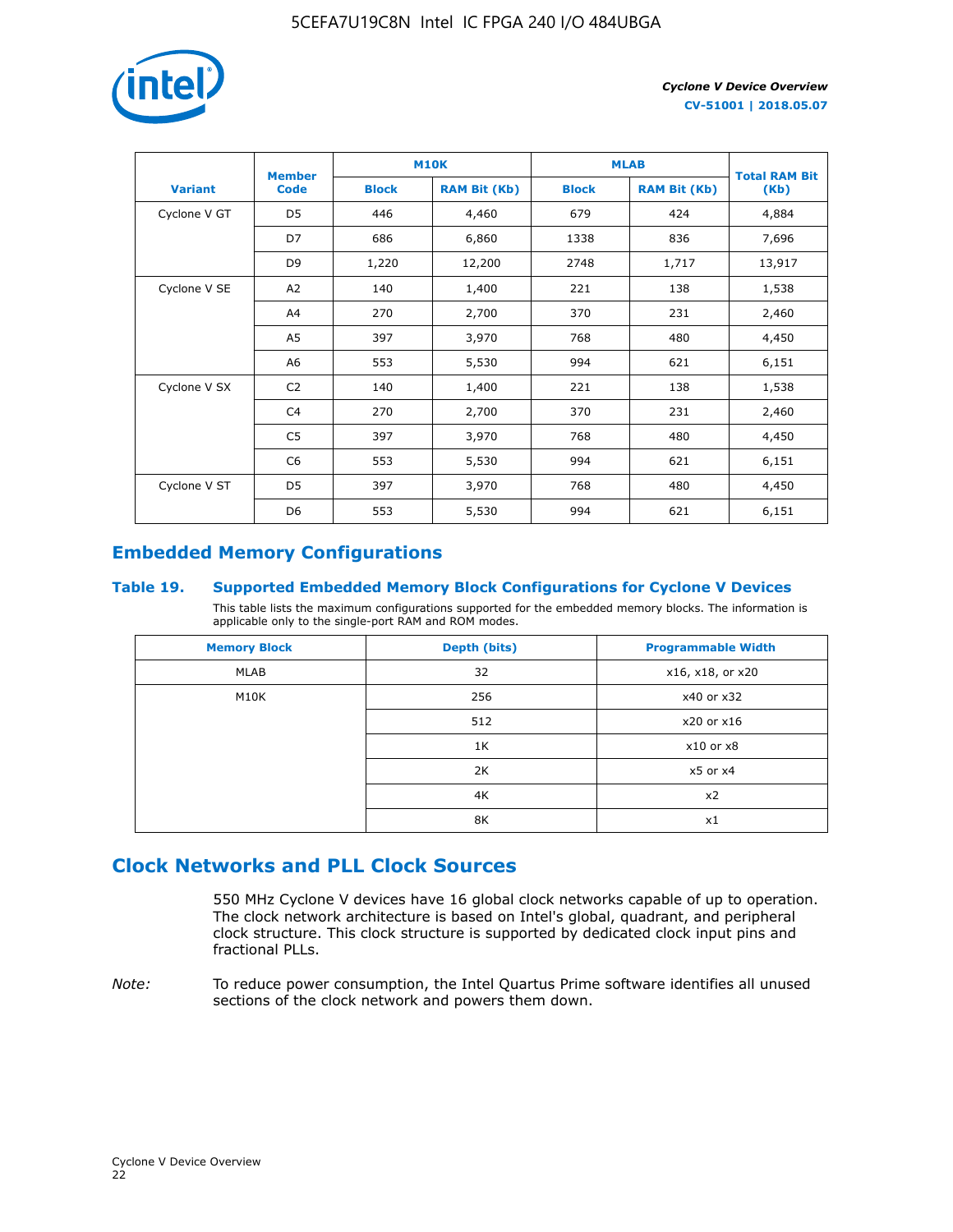5CEFA7U19C8N Intel IC FPGA 240 I/O 484UBGA



#### **PLL Features**

The PLLs in the Cyclone V devices support the following features:

- Frequency synthesis
- On-chip clock deskew
- Jitter attenuation
- Programmable output clock duty cycles
- PLL cascading
- Reference clock switchover
- Programmable bandwidth
- User-mode reconfiguration of PLLs
- Low power mode for each fractional PLL
- Dynamic phase shift
- Direct, source synchronous, zero delay buffer, external feedback, and LVDS compensation modes

#### **Fractional PLL**

In addition to integer PLLs, the Cyclone V devices use a fractional PLL architecture. The devices have up to eight PLLs, each with nine output counters. You can use the output counters to reduce PLL usage in two ways:

- Reduce the number of oscillators that are required on your board by using fractional PLLs
- Reduce the number of clock pins that are used in the device by synthesizing multiple clock frequencies from a single reference clock source

If you use the fractional PLL mode, you can use the PLLs for precision fractional-N frequency synthesis—removing the need for off-chip reference clock sources in your design.

The transceiver fractional PLLs that are not used by the transceiver I/Os can be used as general purpose fractional PLLs by the FPGA fabric.

## **FPGA General Purpose I/O**

Cyclone V devices offer highly configurable GPIOs. The following list describes the features of the GPIOs:

- Programmable bus hold and weak pull-up
- LVDS output buffer with programmable differential output voltage ( $V_{OD}$ ) and programmable pre-emphasis
- On-chip parallel termination ( $R<sub>T</sub>$  OCT) for all I/O banks with OCT calibration to limit the termination impedance variation
- On-chip dynamic termination that has the ability to swap between series and parallel termination, depending on whether there is read or write on a common bus for signal integrity
- Easy timing closure support using the hard read FIFO in the input register path, and delay-locked loop (DLL) delay chain with fine and coarse architecture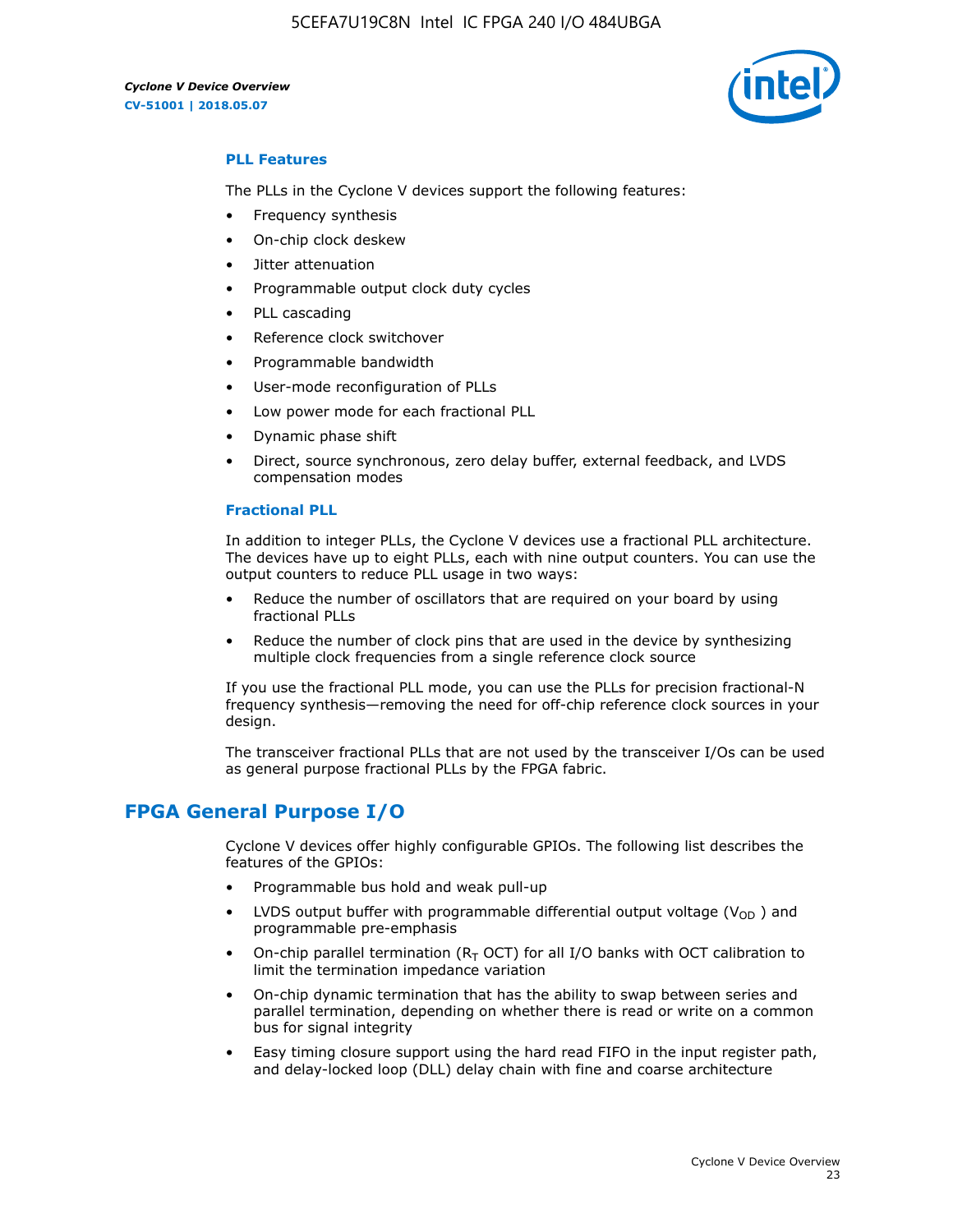

## **PCIe Gen1 and Gen2 Hard IP**

Cyclone V GX, GT, SX, and ST devices contain PCIe hard IP that is designed for performance and ease-of-use. The PCIe hard IP consists of the MAC, data link, and transaction layers.

The PCIe hard IP supports PCIe Gen2 and Gen1 end point and root port for up to x4 lane configuration. The PCIe Gen2 x4 support is PCIe-compatible.

The PCIe endpoint support includes multifunction support for up to eight functions, as shown in the following figure. The integrated multifunction support reduces the FPGA logic requirements by up to 20,000 LEs for PCIe designs that require multiple peripherals.

#### **Figure 9. PCIe Multifunction for Cyclone V Devices**



The Cyclone V PCIe hard IP operates independently from the core logic. This independent operation allows the PCIe link to wake up and complete link training in less than 100 ms while the Cyclone V device completes loading the programming file for the rest of the device.

In addition, the PCIe hard IP in the Cyclone V device provides improved end-to-end datapath protection using ECC.

## **External Memory Interface**

This section provides an overview of the external memory interface in Cyclone V devices.

#### **Hard and Soft Memory Controllers**

Cyclone V devices support up to two hard memory controllers for DDR3, DDR2, and LPDDR2 SDRAM devices. Each controller supports 8 to 32 bit components of up to 4 gigabits (Gb) in density with two chip selects and optional ECC. For the Cyclone V SoC devices, an additional hard memory controller in the HPS supports DDR3, DDR2, and LPDDR2 SDRAM devices.

All Cyclone V devices support soft memory controllers for DDR3, DDR2, and LPDDR2 SDRAM devices for maximum flexibility.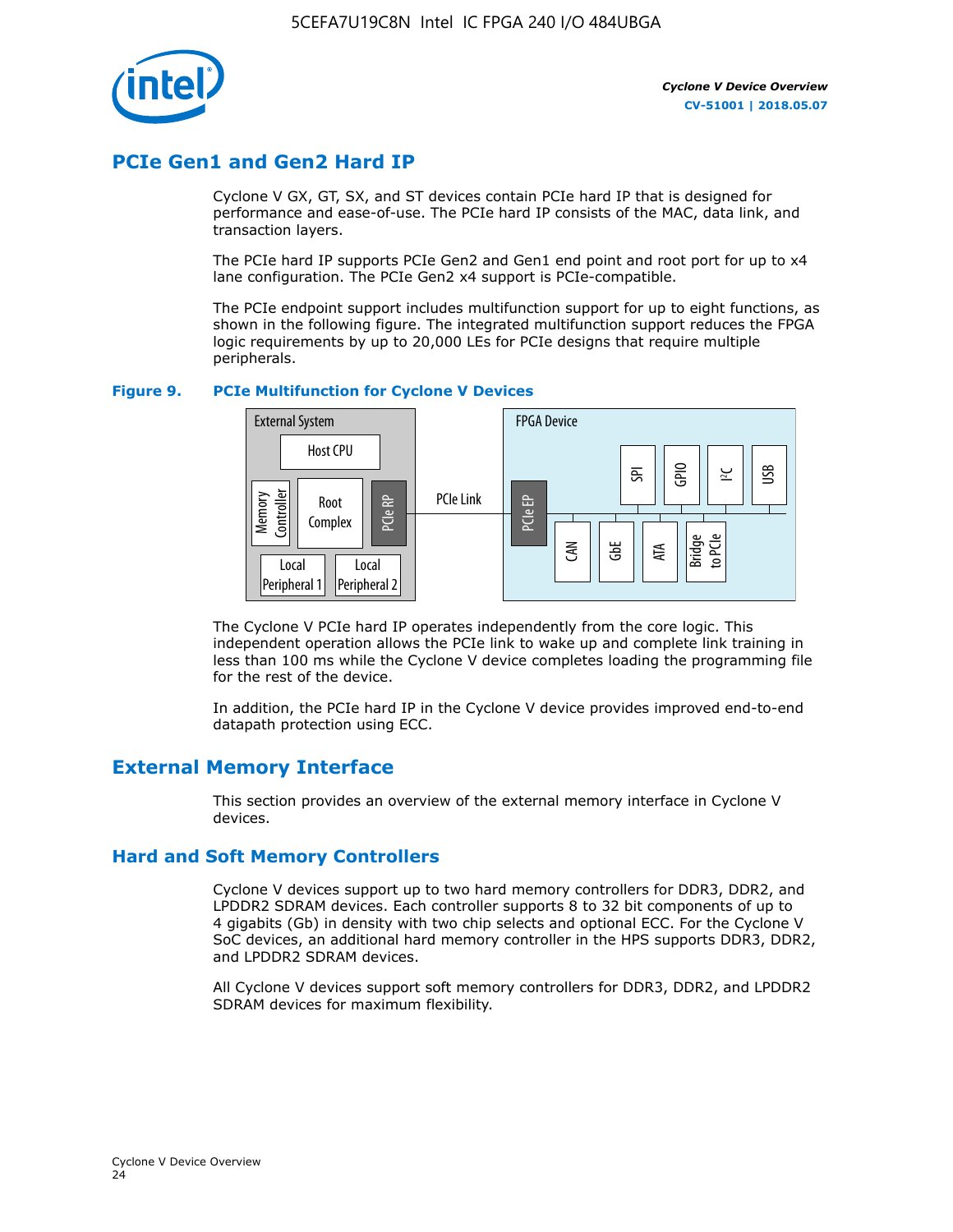

#### **External Memory Performance**

#### **Table 20. External Memory Interface Performance in Cyclone V Devices**

The maximum and minimum operating frequencies depend on the memory interface standards and the supported delay-locked loop (DLL) frequency listed in the device datasheet.

| <b>Voltage</b><br><b>Interface</b> |                | <b>Maximum Frequency (MHz)</b> | <b>Minimum Frequency</b> |       |  |
|------------------------------------|----------------|--------------------------------|--------------------------|-------|--|
|                                    | $(\mathsf{V})$ | <b>Hard Controller</b>         | <b>Soft Controller</b>   | (MHz) |  |
| <b>DDR3 SDRAM</b>                  | 1.5            | 400                            | 303                      | 303   |  |
|                                    | 1.35           | 400                            | 303                      | 303   |  |
| <b>DDR2 SDRAM</b>                  | 1.8            | 400                            | 300                      | 167   |  |
| LPDDR2 SDRAM                       | 1.2            | 333                            | 300                      | 167   |  |

#### **Related Information**

[External Memory Interface Spec Estimator](https://www.altera.com/solutions/technology/external-memory/spec-estimator.html)

For the latest information and to estimate the external memory system performance specification, use Intel's External Memory Interface Spec Estimator tool.

#### **HPS External Memory Performance**

#### **Table 21. HPS External Memory Interface Performance**

The hard processor system (HPS) is available in Cyclone V SoC devices only.

| <b>Interface</b>  | Voltage (V) | <b>HPS Hard Controller (MHz)</b> |
|-------------------|-------------|----------------------------------|
| DDR3 SDRAM        | 1.5         | 400                              |
|                   | 1.35        | 400                              |
| <b>DDR2 SDRAM</b> | 1.8         | 400                              |
| LPDDR2 SDRAM      | 1.2         | 333                              |

#### **Related Information**

#### [External Memory Interface Spec Estimator](https://www.altera.com/solutions/technology/external-memory/spec-estimator.html)

For the latest information and to estimate the external memory system performance specification, use Intel's External Memory Interface Spec Estimator tool.

## **Low-Power Serial Transceivers**

Cyclone V devices deliver the industry's lowest power 6.144 Gbps transceivers at an estimated 88 mW maximum power consumption per channel. Cyclone V transceivers are designed to be compliant with a wide range of protocols and data rates.

#### **Transceiver Channels**

The transceivers are positioned on the left outer edge of the device. The transceiver channels consist of the physical medium attachment (PMA), physical coding sublayer (PCS), and clock networks.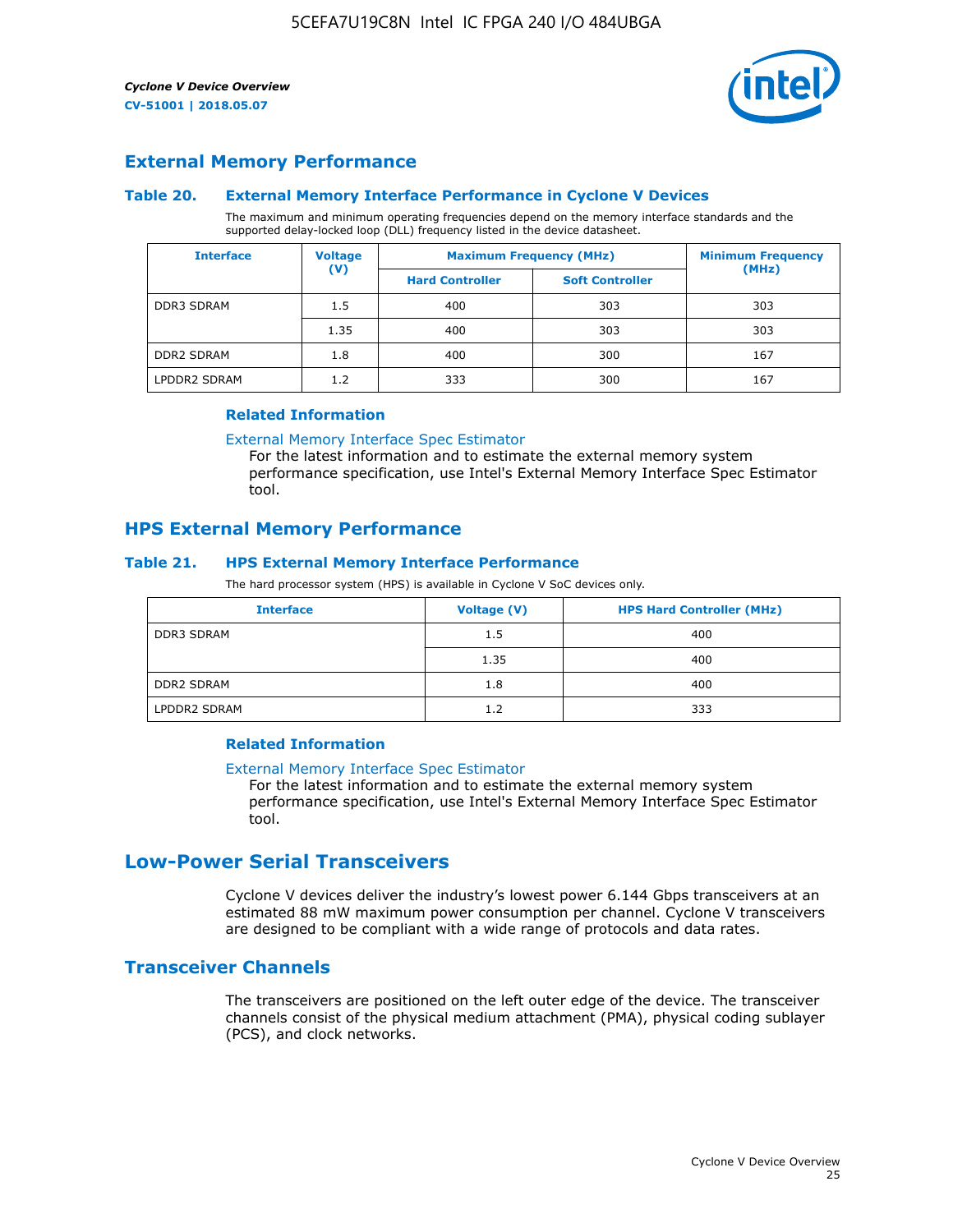

#### **Figure 10. Device Chip Overview for Cyclone V GX and GT Devices**

The figure shows a Cyclone V FPGA with transceivers. Different Cyclone V devices may have a different floorplans than the one shown here.



#### **PMA Features**

To prevent core and I/O noise from coupling into the transceivers, the PMA block is isolated from the rest of the chip—ensuring optimal signal integrity. For the transceivers, you can use the channel PLL of an unused receiver PMA as an additional transmit PLL.

#### **Table 22. PMA Features of the Transceivers in Cyclone V Devices**

| <b>Features</b>                                    | <b>Capability</b>                                                                                       |
|----------------------------------------------------|---------------------------------------------------------------------------------------------------------|
| Backplane support                                  | Driving capability up to 6.144 Gbps                                                                     |
| PLL-based clock recovery                           | Superior jitter tolerance                                                                               |
| Programmable deserialization and word<br>alignment | Flexible deserialization width and configurable word alignment pattern                                  |
| Equalization and pre-emphasis                      | Up to 14.37 dB of pre-emphasis and up to 4.7 dB of equalization<br>No decision feedback equalizer (DFE) |
| Ring oscillator transmit PLLs                      | 614 Mbps to 6.144 Gbps                                                                                  |
| Input reference clock range                        | 20 MHz to 400 MHz                                                                                       |
| Transceiver dynamic reconfiguration                | Allows the reconfiguration of a single channel without affecting the operation of<br>other channels     |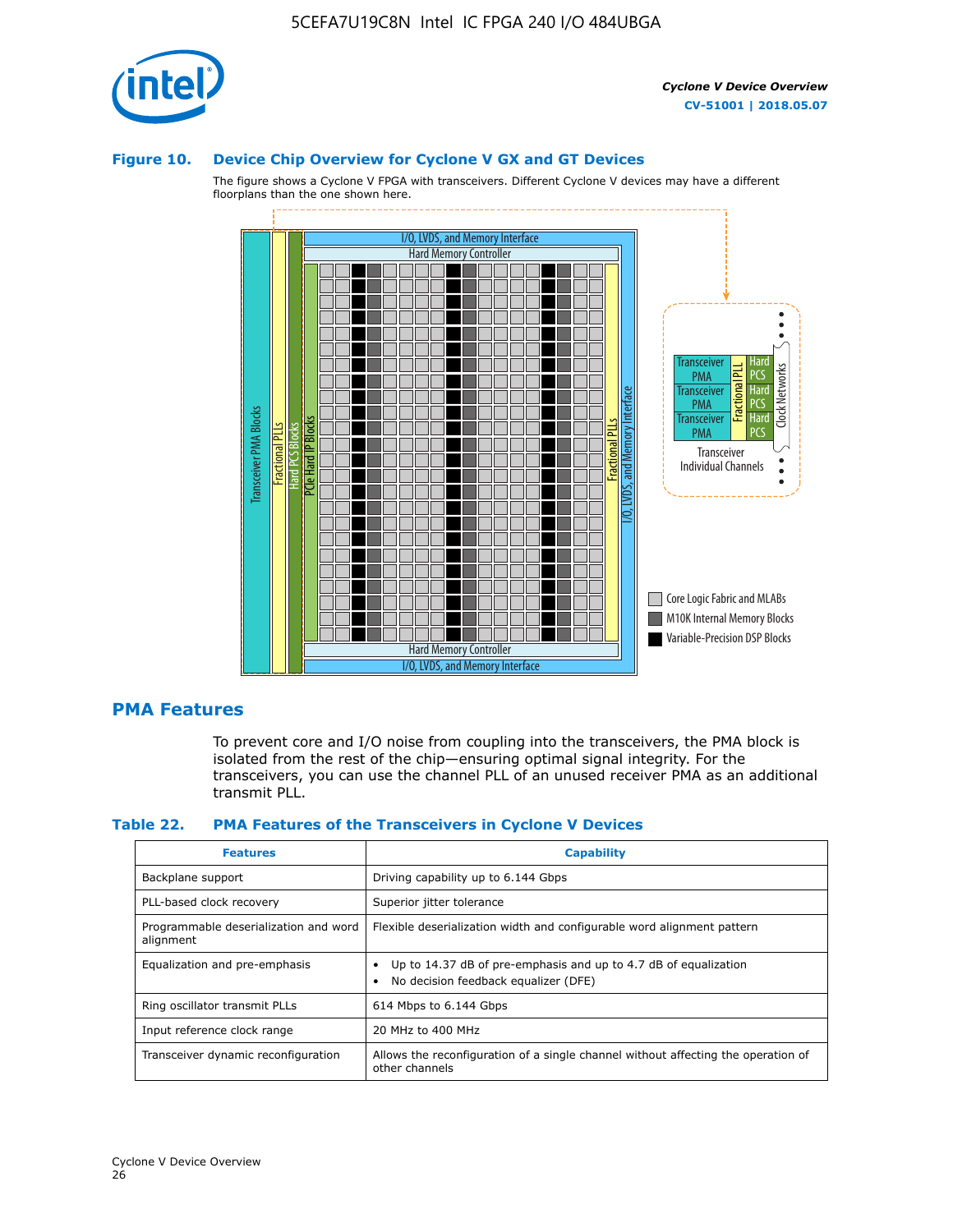

## **PCS Features**

The Cyclone V core logic connects to the PCS through an 8, 10, 16, 20, 32, or 40 bit interface, depending on the transceiver data rate and protocol. Cyclone V devices contain PCS hard IP to support PCIe Gen1 and Gen2, Gbps Ethernet (GbE), Serial RapidIO® (SRIO), and Common Public Radio Interface (CPRI).

Most of the standard and proprietary protocols from 614 Mbps to 6.144 Gbps are supported.

| Table 23. | <b>Transceiver PCS Features for Cyclone V Devices</b> |  |  |
|-----------|-------------------------------------------------------|--|--|
|           |                                                       |  |  |

| <b>PCS Support</b>                 | <b>Data Rates</b><br>(Gbps)        | <b>Transmitter Data Path Feature</b>                                                                           | <b>Receiver Data Path Feature</b>                                                                                                                                                                                                  |  |  |
|------------------------------------|------------------------------------|----------------------------------------------------------------------------------------------------------------|------------------------------------------------------------------------------------------------------------------------------------------------------------------------------------------------------------------------------------|--|--|
| 3-Gbps and 6-Gbps Basic            | 0.614 to 6.144                     | Phase compensation FIFO<br>$\bullet$<br>Byte serializer<br>8B/10B encoder<br>Transmitter bit-slip<br>$\bullet$ | Word aligner<br>$\bullet$<br>Deskew FIFO<br>$\bullet$<br>Rate-match FIFO<br>$\bullet$<br>8B/10B decoder<br>$\bullet$<br>Byte deserializer<br>$\bullet$<br>Byte ordering<br>$\bullet$<br>Receiver phase compensation<br><b>FIFO</b> |  |  |
| PCIe Gen1<br>(x1, x2, x4)          | $2.5$ and $5.0$                    | Dedicated PCIe PHY IP core<br>PIPE 2.0 interface to the core<br>$\bullet$<br>logic                             | Dedicated PCIe PHY IP core<br>$\bullet$<br>PIPE 2.0 interface to the core<br>$\bullet$<br>logic                                                                                                                                    |  |  |
| PCIe Gen2<br>$(x1, x2, x4)^{(12)}$ |                                    |                                                                                                                |                                                                                                                                                                                                                                    |  |  |
| GbE                                | 1.25                               | • Custom PHY IP core with preset<br>feature<br>GbE transmitter synchronization<br>$\bullet$<br>state machine   | Custom PHY IP core with preset<br>feature<br>GbE receiver synchronization<br>state machine                                                                                                                                         |  |  |
| $XAlJI$ $(13)$                     | 3.125                              | Dedicated XAUI PHY IP core<br>$\bullet$                                                                        | Dedicated XAUI PHY IP core<br>$\bullet$                                                                                                                                                                                            |  |  |
| <b>HiGig</b>                       | 3.75                               | XAUI synchronization state<br>$\bullet$<br>machine for bonding four<br>channels                                | XAUI synchronization state<br>$\bullet$<br>machine for realigning four<br>channels                                                                                                                                                 |  |  |
| SRIO 1.3 and 2.1                   | 1.25 to 3.125                      | • Custom PHY IP core with preset<br>feature<br>• SRIO version 2.1-compliant x2<br>and x4 channel bonding       | • Custom PHY IP core with preset<br>feature<br>• SRIO version 2.1-compliant x2<br>and x4 deskew state machine                                                                                                                      |  |  |
| SDI, SD/HD, and 3G-SDI             | $0.27^{(14)}$ , 1.485,<br>and 2.97 | Custom PHY IP core with preset<br>feature                                                                      | Custom PHY IP core with preset<br>feature                                                                                                                                                                                          |  |  |
| JESD204A                           | $0.3125^{(15)}$ to<br>3.125        |                                                                                                                |                                                                                                                                                                                                                                    |  |  |
| continued                          |                                    |                                                                                                                |                                                                                                                                                                                                                                    |  |  |

<sup>(12)</sup> PCIe Gen2 is supported for Cyclone V GT and ST devices. The PCIe Gen2 x4 support is PCIe-compatible.

<sup>(13)</sup> XAUI is supported through the soft PCS.

<sup>(14)</sup> The 0.27-Gbps data rate is supported using oversampling user logic that you must implement in the FPGA fabric.

<sup>(15)</sup> The 0.3125-Gbps data rate is supported using oversampling user logic that you must implement in the FPGA fabric.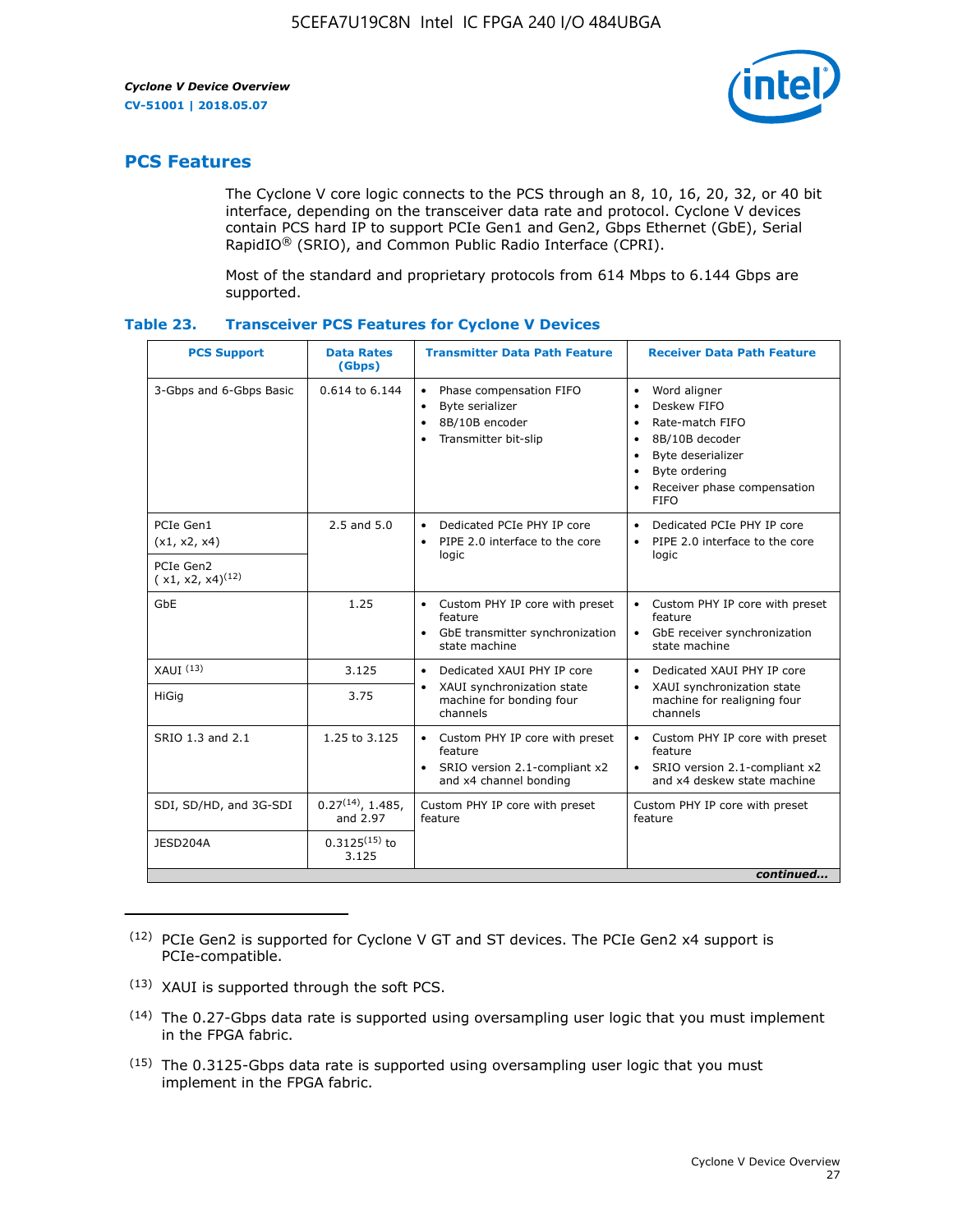

| <b>PCS Support</b>       | <b>Data Rates</b><br>(Gbps) | <b>Transmitter Data Path Feature</b>                         | <b>Receiver Data Path Feature</b>                                                                  |
|--------------------------|-----------------------------|--------------------------------------------------------------|----------------------------------------------------------------------------------------------------|
| Serial ATA Gen1 and Gen2 | $1.5$ and $3.0$             | Custom PHY IP core with preset<br>feature<br>Electrical idle | Custom PHY IP core with preset<br>feature<br>Signal detect<br>Wider spread of asynchronous<br>SSC. |
| CPRI 4.1 $(16)$          | 0.6144 to 6.144             | Dedicated deterministic latency<br>٠<br>PHY IP core          | Dedicated deterministic latency<br>PHY IP core                                                     |
| OBSAI RP3                | 0.768 to 3.072              | Transmitter (TX) manual bit-slip<br>mode                     | Receiver (RX) deterministic<br>latency state machine                                               |
| V-by-One HS              | Up to 3.75                  | Custom PHY IP core                                           | Custom PHY IP core                                                                                 |
| DisplayPort $1.2^{(17)}$ | 1.62 and $2.7$              |                                                              | Wider spread of asynchronous<br><b>SSC</b>                                                         |

## **SoC with HPS**

Each SoC combines an FPGA fabric and an HPS in a single device. This combination delivers the flexibility of programmable logic with the power and cost savings of hard IP in these ways:

- Reduces board space, system power, and bill of materials cost by eliminating a discrete embedded processor
- Allows you to differentiate the end product in both hardware and software, and to support virtually any interface standard
- Extends the product life and revenue through in-field hardware and software updates

## **HPS Features**

The HPS consists of a dual-core Arm Cortex-A9 MPCore processor, a rich set of peripherals, and a shared multiport SDRAM memory controller, as shown in the following figure.

<sup>(16)</sup> High-voltage output mode (1000-BASE-CX) is not supported.

<sup>(17)</sup> Pending characterization.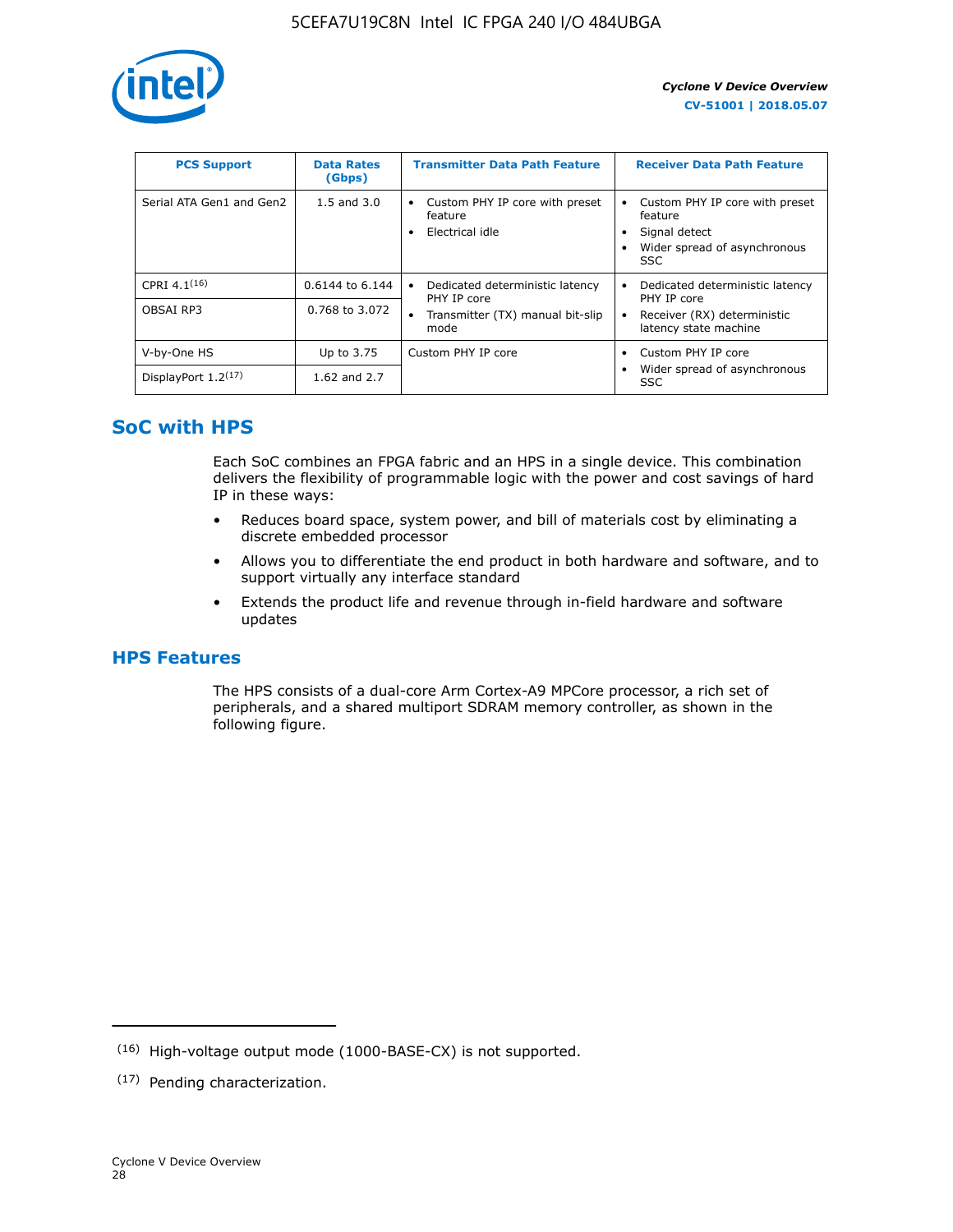



#### **Figure 11. HPS with Dual-Core Arm Cortex-A9 MPCore Processor**

#### **System Peripherals and Debug Access Port**

Each Ethernet MAC, USB OTG, NAND flash controller, and SD/MMC controller module has an integrated DMA controller. For modules without an integrated DMA controller, an additional DMA controller module provides up to eight channels of high-bandwidth data transfers. Peripherals that communicate off-chip are multiplexed with other peripherals at the HPS pin level. This allows you to choose which peripherals to interface with other devices on your PCB.

The debug access port provides interfaces to industry standard JTAG debug probes and supports Arm CoreSight debug and core traces to facilitate software development.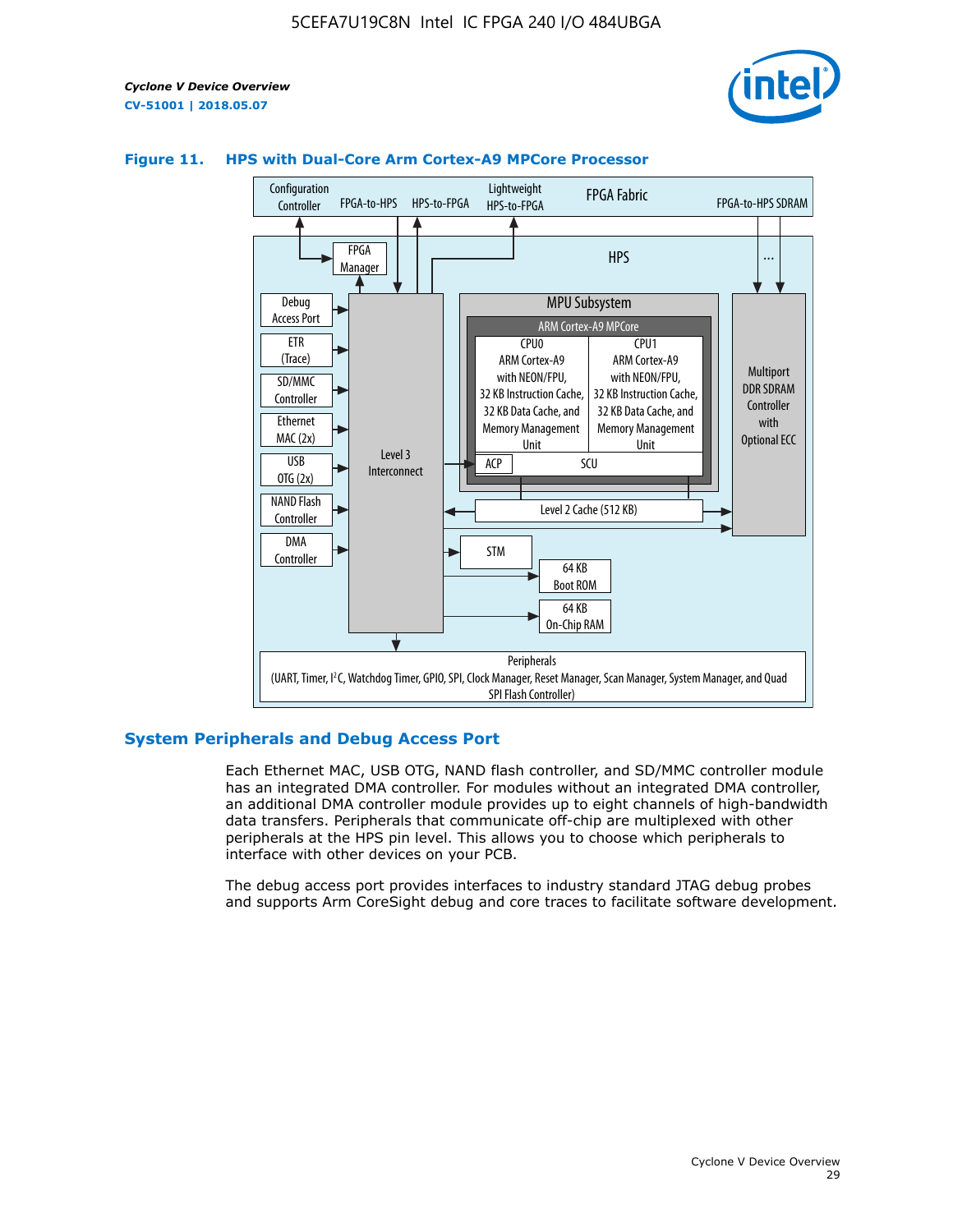

#### **HPS–FPGA AXI Bridges**

The HPS–FPGA bridges, which support the Advanced Microcontroller Bus Architecture (AMBA<sup>®</sup>) Advanced eXtensible Interface (AXI<sup>™</sup>) specifications, consist of the following bridges:

- FPGA-to-HPS AXI bridge—a high-performance bus supporting 32, 64, and 128 bit data widths that allows the FPGA fabric to issue transactions to slaves in the HPS.
- HPS-to-FPGA AXI bridge—a high-performance bus supporting 32, 64, and 128 bit data widths that allows the HPS to issue transactions to slaves in the FPGA fabric.
- Lightweight HPS-to-FPGA AXI bridge—a lower latency 32 bit width bus that allows the HPS to issue transactions to slaves in the FPGA fabric. This bridge is primarily used for control and status register (CSR) accesses to peripherals in the FPGA fabric.

The HPS–FPGA AXI bridges allow masters in the FPGA fabric to communicate with slaves in the HPS logic, and vice versa. For example, the HPS-to-FPGA AXI bridge allows you to share memories instantiated in the FPGA fabric with one or both microprocessors in the HPS, while the FPGA-to-HPS AXI bridge allows logic in the FPGA fabric to access the memory and peripherals in the HPS.

Each HPS–FPGA bridge also provides asynchronous clock crossing for data transferred between the FPGA fabric and the HPS.

#### **HPS SDRAM Controller Subsystem**

The HPS SDRAM controller subsystem contains a multiport SDRAM controller and DDR PHY that are shared between the FPGA fabric (through the FPGA-to-HPS SDRAM interface), the level 2 (L2) cache, and the level 3 (L3) system interconnect. The FPGA-to-HPS SDRAM interface supports AMBA AXI and Avalon® Memory-Mapped (Avalon-MM) interface standards, and provides up to six individual ports for access by masters implemented in the FPGA fabric.

To maximize memory performance, the SDRAM controller subsystem supports command and data reordering, deficit round-robin arbitration with aging, and high-priority bypass features. The SDRAM controller subsystem supports DDR2, DDR3, or LPDDR2 devices up to 4 Gb in density operating at up to 400 MHz (800 Mbps data rate).

#### **FPGA Configuration and Processor Booting**

The FPGA fabric and HPS in the SoC are powered independently. You can reduce the clock frequencies or gate the clocks to reduce dynamic power, or shut down the entire FPGA fabric to reduce total system power.

You can configure the FPGA fabric and boot the HPS independently, in any order, providing you with more design flexibility:

- You can boot the HPS independently. After the HPS is running, the HPS can fully or partially reconfigure the FPGA fabric at any time under software control. The HPS can also configure other FPGAs on the board through the FPGA configuration controller.
- You can power up both the HPS and the FPGA fabric together, configure the FPGA fabric first, and then boot the HPS from memory accessible to the FPGA fabric.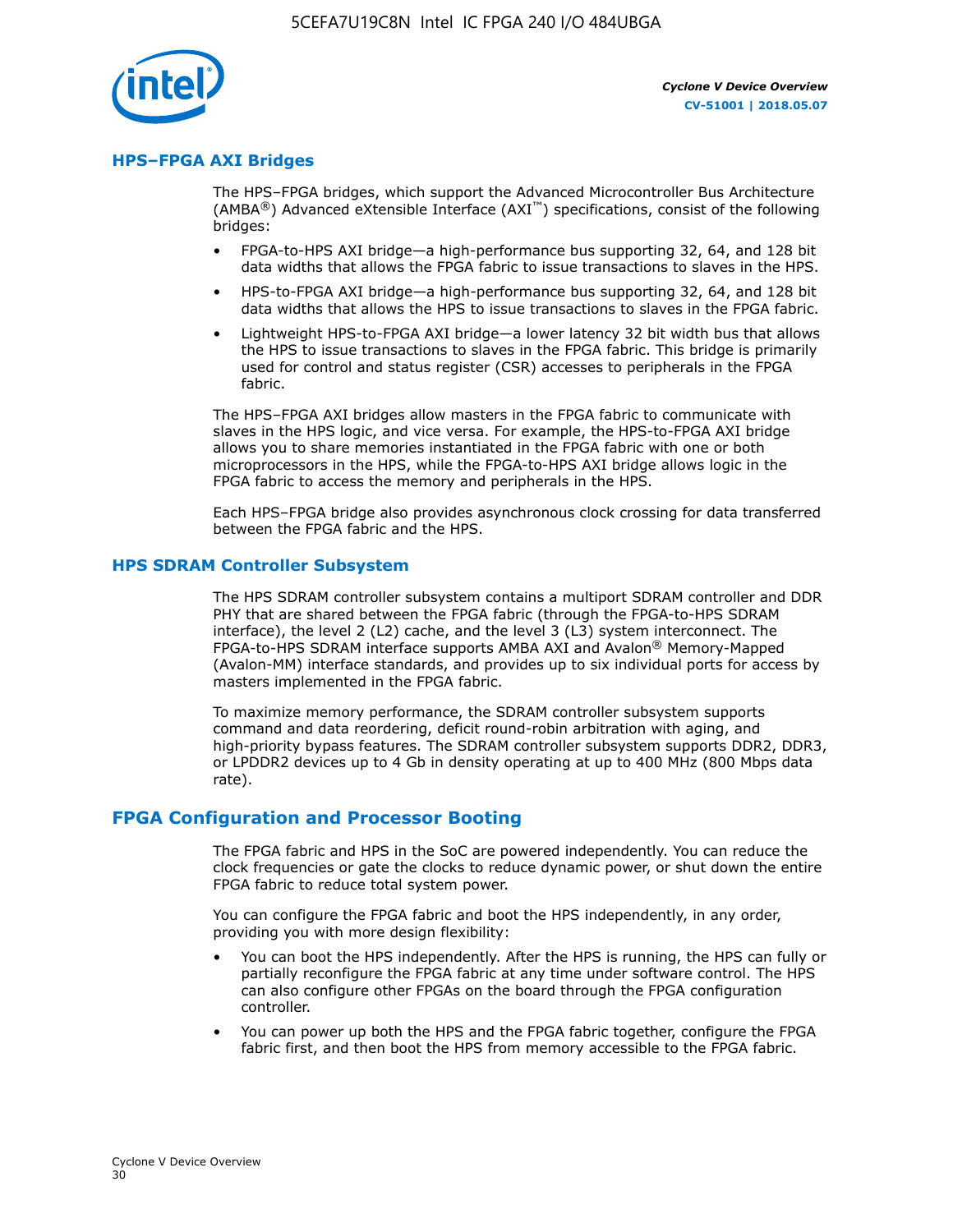

*Note:* Although the FPGA fabric and HPS are on separate power domains, the HPS must remain powered up during operation while the FPGA fabric can be powered up or down as required.

#### **Related Information**

[Cyclone V Device Family Pin Connection Guidelines](https://www.altera.com/content/dam/altera-www/global/en_US/pdfs/literature/dp/cyclone-v/pcg-01014.pdf)

Provides detailed information about power supply pin connection guidelines and power regulator sharing.

#### **Hardware and Software Development**

For hardware development, you can configure the HPS and connect your soft logic in the FPGA fabric to the HPS interfaces using the Platform Designer (Standard) system integration tool in the Intel Quartus Prime software.

For software development, the Arm-based SoC devices inherit the rich software development ecosystem available for the Arm Cortex-A9 MPCore processor. The software development process for Intel SoCs follows the same steps as those for other SoC devices from other manufacturers. Support for Linux, VxWorks®, and other operating systems is available for the SoCs. For more information on the operating systems support availability, contact the Intel sales team.

You can begin device-specific firmware and software development on the Intel SoC Virtual Target. The Virtual Target is a fast PC-based functional simulation of a target development system—a model of a complete development board that runs on a PC. The Virtual Target enables the development of device-specific production software that can run unmodified on actual hardware.

#### **Related Information**

[International Altera Sales Support Offices](https://www.altera.com/about/contact/contact/international-altera-sales-offices.html)

## **Dynamic and Partial Reconfiguration**

The Cyclone V devices support dynamic reconfiguration and partial reconfiguration.

#### **Dynamic Reconfiguration**

The dynamic reconfiguration feature allows you to dynamically change the transceiver data rates, PMA settings, or protocols of a channel, without affecting data transfer on adjacent channels. This feature is ideal for applications that require on-the-fly multiprotocol or multirate support. You can reconfigure the PMA and PCS blocks with dynamic reconfiguration.

## **Partial Reconfiguration**

*Note:* The partial reconfiguration feature is available for Cyclone V E, GX, SE, and SX devices with the "SC" suffix in the part number. For device availability and ordering, contact your local Intel sales representatives.

> Partial reconfiguration allows you to reconfigure part of the device while other sections of the device remain operational. This capability is important in systems with critical uptime requirements because it allows you to make updates or adjust functionality without disrupting services.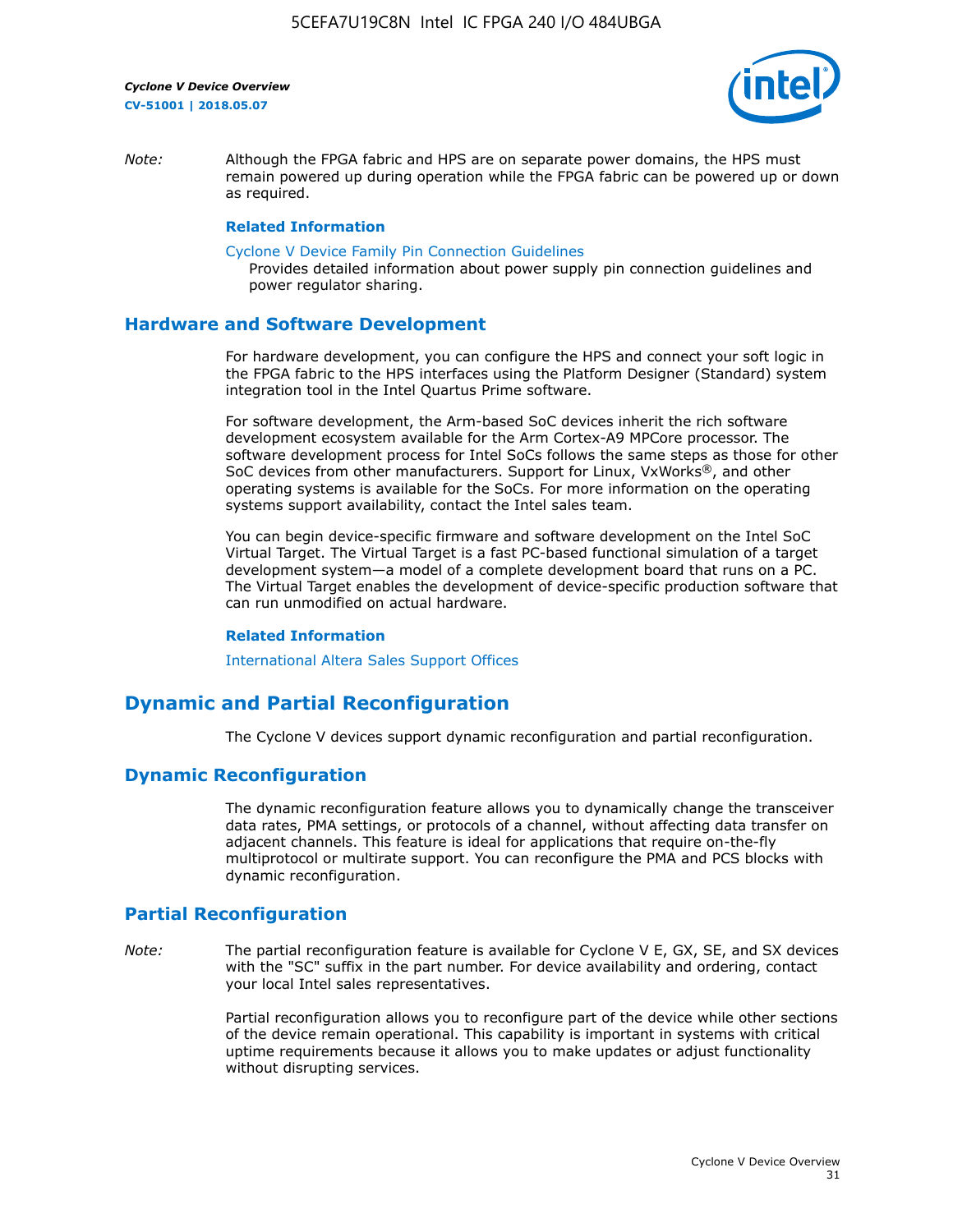

Apart from lowering cost and power consumption, partial reconfiguration increases the effective logic density of the device because placing device functions that do not operate simultaneously is not necessary. Instead, you can store these functions in external memory and load them whenever the functions are required. This capability reduces the size of the device because it allows multiple applications on a single device—saving the board space and reducing the power consumption.

Intel simplifies the time-intensive task of partial reconfiguration by building this capability on top of the proven incremental compile and design flow in the Intel Quartus Prime design software. With the Intel solution, you do not need to know all the intricate device architecture details to perform a partial reconfiguration.

Partial reconfiguration is supported through the FPP x16 configuration interface. You can seamlessly use partial reconfiguration in tandem with dynamic reconfiguration to enable simultaneous partial reconfiguration of both the device core and transceivers.

## **Enhanced Configuration and Configuration via Protocol**

Cyclone V devices support 1.8 V, 2.5 V, 3.0 V, and 3.3 V programming voltages and several configuration schemes.

| <b>Mode</b>                                                    | <b>Data</b><br>Width         | Max Clock  <br>Rate<br>(MHz) | <b>Max Data</b><br>Rate<br>(Mbps) | <b>Decompressi</b><br>on | <b>Design</b><br><b>Security</b> | <b>Partial</b><br><b>Reconfigurat</b><br>ion <sup>(18)</sup> | <b>Remote</b><br><b>System</b><br><b>Update</b> |
|----------------------------------------------------------------|------------------------------|------------------------------|-----------------------------------|--------------------------|----------------------------------|--------------------------------------------------------------|-------------------------------------------------|
| AS through the EPCS<br>and EPCQ serial<br>configuration device | 1 bit, 4<br>bits             | 100                          |                                   | Yes                      | <b>Yes</b>                       |                                                              | Yes                                             |
| PS through CPLD or<br>external<br>microcontroller              | 1 bit                        | 125                          | 125                               | Yes                      | <b>Yes</b>                       |                                                              |                                                 |
| <b>FPP</b>                                                     | 8 bits                       | 125                          |                                   | Yes                      | <b>Yes</b>                       |                                                              | Parallel flash<br>loader                        |
|                                                                | 16 bits                      | 125                          |                                   | Yes                      | <b>Yes</b>                       | Yes                                                          |                                                 |
| CvP (PCIe)                                                     | x1, x2,<br>and $x4$<br>lanes |                              |                                   | Yes                      | <b>Yes</b>                       | Yes                                                          |                                                 |
| <b>JTAG</b>                                                    | 1 bit                        | 33                           | 33                                |                          |                                  |                                                              |                                                 |

**Table 24. Configuration Schemes and Features Supported by Cyclone V Devices**

Instead of using an external flash or ROM, you can configure the Cyclone V devices through PCIe using CvP. The CvP mode offers the fastest configuration rate and flexibility with the easy-to-use PCIe hard IP block interface. The Cyclone V CvP implementation conforms to the PCIe 100 ms power-up-to-active time requirement.

#### **Related Information**

[Configuration via Protocol \(CvP\) Implementation in Intel FPGAs User Guide](https://www.altera.com/documentation/nik1412546950394.html#nik1412546833714) Provides more information about CvP.

 $(18)$  The partial reconfiguration feature is available for Cyclone V E, GX, SE, and SX devices with the "SC" suffix in the part number. For device availability and ordering, contact your local Intel sales representatives.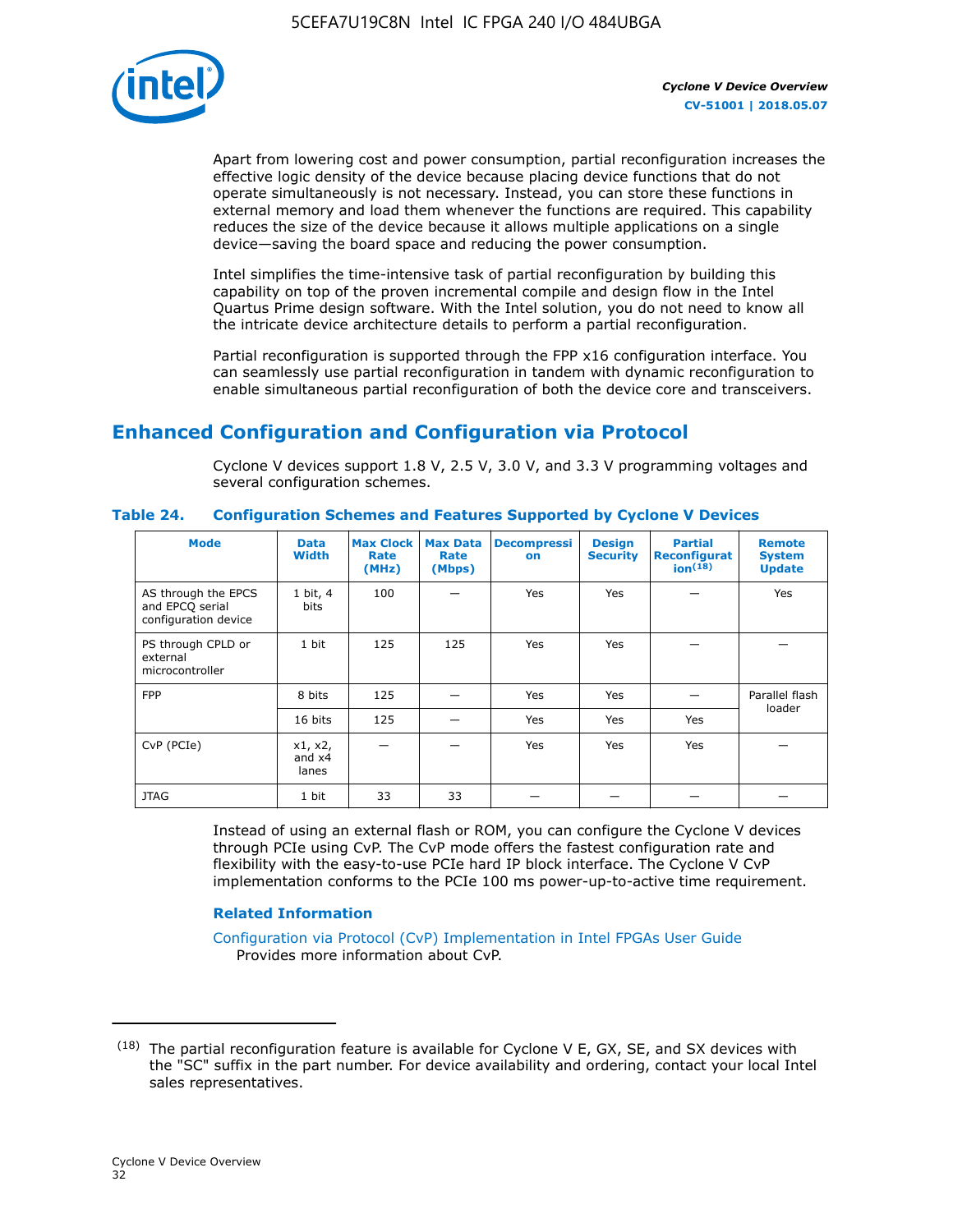

## **Power Management**

Leveraging the FPGA architectural features, process technology advancements, and transceivers that are designed for power efficiency, the Cyclone V devices consume less power than previous generation Cyclone FPGAs:

- Total device core power consumption—less by up to 40%.
- Transceiver channel power consumption—less by up to 50%.

Additionally, Cyclone V devices contain several hard IP blocks that reduce logic resources and deliver substantial power savings of up to 25% less power than equivalent soft implementations.

## **Document Revision History for Cyclone V Device Overview**

| <b>Document</b><br><b>Version</b> | <b>Changes</b>                                                                                                                                                          |
|-----------------------------------|-------------------------------------------------------------------------------------------------------------------------------------------------------------------------|
| 2018.05.07                        | Added the low power option ("L" suffix) for Cyclone V SE and Cyclone V SX devices in the Sample<br>Ordering Code and Available Options diagrams.<br>Rebranded as Intel. |

| <b>Date</b>   | <b>Version</b> | <b>Changes</b>                                                                                                                                                                                                                                                                                                                                                                                                                                                                                                                                                                                                                                                                                                                                                                                                                                                                                                  |
|---------------|----------------|-----------------------------------------------------------------------------------------------------------------------------------------------------------------------------------------------------------------------------------------------------------------------------------------------------------------------------------------------------------------------------------------------------------------------------------------------------------------------------------------------------------------------------------------------------------------------------------------------------------------------------------------------------------------------------------------------------------------------------------------------------------------------------------------------------------------------------------------------------------------------------------------------------------------|
| December 2017 | 2017.12.18     | Updated ALM resources for Cyclone V E, Cyclone V SE, Cyclone V SX, and<br>Cyclone V ST devices.                                                                                                                                                                                                                                                                                                                                                                                                                                                                                                                                                                                                                                                                                                                                                                                                                 |
| June 2016     | 2016.06.10     | Updated Cyclone V GT speed grade to -7 in Sample Ordering Code and<br>Available Options for Cyclone V GT Devices diagram.                                                                                                                                                                                                                                                                                                                                                                                                                                                                                                                                                                                                                                                                                                                                                                                       |
| December 2015 | 2015.12.21     | Added descriptions to package plan tables for Cyclone V GT and ST<br>devices.<br>Changed instances of Quartus II to Quartus Prime.                                                                                                                                                                                                                                                                                                                                                                                                                                                                                                                                                                                                                                                                                                                                                                              |
| June 2015     | 2015.06.12     | Replaced a note to partial reconfiguration feature. Note: The partial<br>reconfiguration feature is available for Cyclone V E, GX, SE, and SX<br>devices with the "SC" suffix in the part number. For device availability and<br>ordering, contact your local Altera sales representatives.<br>Updated logic elements (LE) (K) for the following devices:<br>$\bullet$<br>- Cyclone V E A7: Updated from 149.5 to 150<br>- Cyclone V GX C3: Updated from 35.5 to 36<br>- Cyclone V GX C7: Updated from 149.7 to 150<br>- Cyclone V GT D7: Updated from 149.5 to 150<br>Updated MLAB (Kb) in Maximum Resource Counts for Cyclone V GX<br>Devices table as follows:<br>- Cyclone V GX C3: Updated from 291 to 182<br>- Cyclone V GX C4: Updated from 678 to 424<br>- Cyclone V GX C5: Updated from 678 to 424<br>- Cyclone V GX C7: Updated from 1,338 to 836<br>$-$ Cyclone V GX C9: Updated from 2,748 to 1,717 |
|               |                | continued                                                                                                                                                                                                                                                                                                                                                                                                                                                                                                                                                                                                                                                                                                                                                                                                                                                                                                       |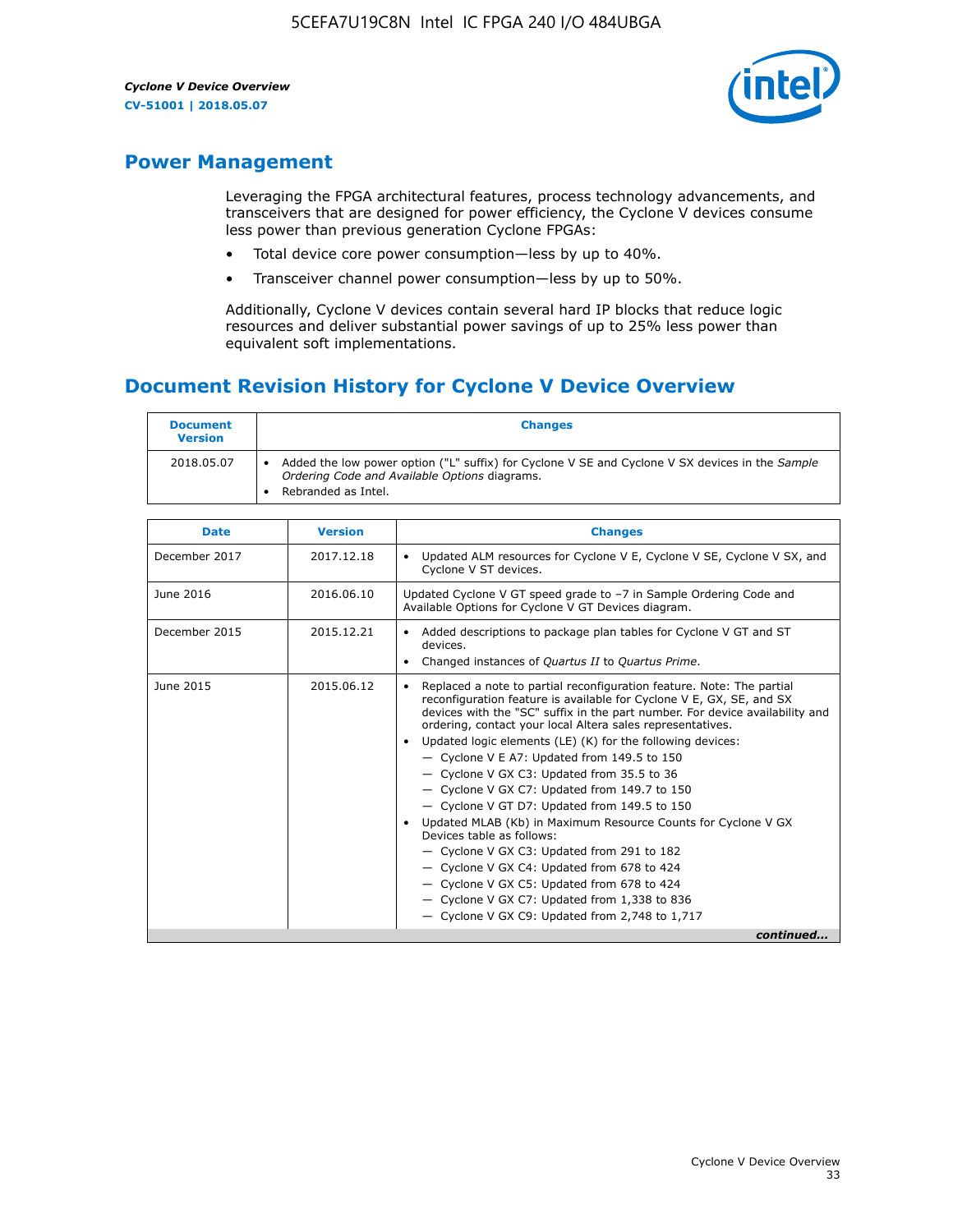

| Date         | <b>Version</b> | <b>Changes</b>                                                                                                                                                                                                                                                                                                                                                                                                                                                                                                                                                                                                                                                                                                                                                                                                                                                                                                                                                                                                                                                                                                                                                                                                                                                                                                                                                                                                                                                                                                                                                                                                                                                                                                  |
|--------------|----------------|-----------------------------------------------------------------------------------------------------------------------------------------------------------------------------------------------------------------------------------------------------------------------------------------------------------------------------------------------------------------------------------------------------------------------------------------------------------------------------------------------------------------------------------------------------------------------------------------------------------------------------------------------------------------------------------------------------------------------------------------------------------------------------------------------------------------------------------------------------------------------------------------------------------------------------------------------------------------------------------------------------------------------------------------------------------------------------------------------------------------------------------------------------------------------------------------------------------------------------------------------------------------------------------------------------------------------------------------------------------------------------------------------------------------------------------------------------------------------------------------------------------------------------------------------------------------------------------------------------------------------------------------------------------------------------------------------------------------|
|              |                | Updated MLAB RAM Bit (Kb) in Embedded Memory Capacity and<br>Distribution in Cyclone V Devices table as follows:<br>- Cyclone V GX C3: Updated from 181 to 182<br>- Cyclone V GX C4: Updated from 295 to 424<br>Updated Total RAM Bit (Kb) in Embedded Memory Capacity and<br>Distribution in Cyclone V Devices table as follows:<br>$-$ Cyclone V GX C3: Updated from 1,531 to 1,532<br>- Cyclone V GX C4: Updated from 2,795 to 2,924<br>Updated MLAB Block count in Embedded Memory Capacity and<br>Distribution in Cyclone V Devices table as follows:<br>- Cyclone V GX C4: Updated from 472 to 678<br>- Cyclone V GX C5: Updated from 679 to 678                                                                                                                                                                                                                                                                                                                                                                                                                                                                                                                                                                                                                                                                                                                                                                                                                                                                                                                                                                                                                                                          |
| March 2015   | 2015.03.31     | Added internal scrubbing feature under configuration in Summary of<br>Features for Cyclone V Devices table.<br>Added optional suffix "SC: Internal scrubbing support" to the following<br>diagrams:<br>- Sample Ordering Code and Available Options for Cyclone V E Devices<br>- Sample Ordering Code and Available Options for Cyclone V GX Devices<br>- Sample Ordering Code and Available Options for Cyclone V SE Devices<br>- Sample Ordering Code and Available Options for Cyclone V SX Devices                                                                                                                                                                                                                                                                                                                                                                                                                                                                                                                                                                                                                                                                                                                                                                                                                                                                                                                                                                                                                                                                                                                                                                                                          |
| January 2015 | 2015.01.23     | Updated Sample Ordering Code and Available Options for Cyclone V ST<br>Devices figure because Cyclone V ST devices are only available in I<br>temperature grade and -7 speed grade.<br>- Operating Temperature: Removed C and A temperature grades<br>- FPGA Fabric Speed Grade: Removed -6 and -8 speed grades<br>Updated the transceiver specification for Cyclone V ST from 5 Gbps to<br>6.144 Gbps:<br>- Device Variants for the Cyclone V Device Family table<br>- Sample Ordering Code and Available Options for Cyclone V ST Devices<br>figure<br>- Maximum Resource Counts for Cyclone V ST Devices<br>• Updated Maximum Resource Counts for Cyclone V GX Devices table for<br>Cyclone V GX G3 devices.<br>$-$ Logic elements (LE) (K): Updated from 35.7 to 35.5<br>- Variable-precision DSP block: Updated from 51 to 57<br>$-18 \times 18$ multiplier: Updated from 102 to 114<br>Updated Number of Multipliers in Cyclone V Devices table for Cyclone V<br>GX G3 devices.<br>- Variableprecision DSP Block: Updated from 51 to 57<br>$-9x9$ Multiplier: Updated from 153 to 171<br>$-18 \times 18$ Multiplier: Updated from 102 to 114<br>- 27 x 27 Multiplier: Updated from 51 to 57<br>- 18 x 18 Multiplier Adder Mode: Updated from 51 to 57<br>$-18 \times 18$ Multiplier Adder Summed with 36 bit Input: Updated from 51<br>to 57<br>Updated Embedded Memory Capacity and Distribution in Cyclone V<br>Devices table for Cyclone V GX G3 devices.<br>- M10K block: Updated from 119 to 135<br>- M10K RAM bit (Kb): Updated from 1,190 to 1,350<br>- MLAB block: Updated from 255 to 291<br>- MLAB RAM bit (Kb): Updated from 159 to 181<br>$-$ Total RAM bit (Kb): Updated from 1,349 to 1,531 |
| October 2014 | 2014.10.06     | Added a footnote to the "Transceiver PCS Features for Cyclone V Devices"<br>table to show that PCIe Gen2 is supported for Cyclone V GT and ST devices.                                                                                                                                                                                                                                                                                                                                                                                                                                                                                                                                                                                                                                                                                                                                                                                                                                                                                                                                                                                                                                                                                                                                                                                                                                                                                                                                                                                                                                                                                                                                                          |
|              |                | continued                                                                                                                                                                                                                                                                                                                                                                                                                                                                                                                                                                                                                                                                                                                                                                                                                                                                                                                                                                                                                                                                                                                                                                                                                                                                                                                                                                                                                                                                                                                                                                                                                                                                                                       |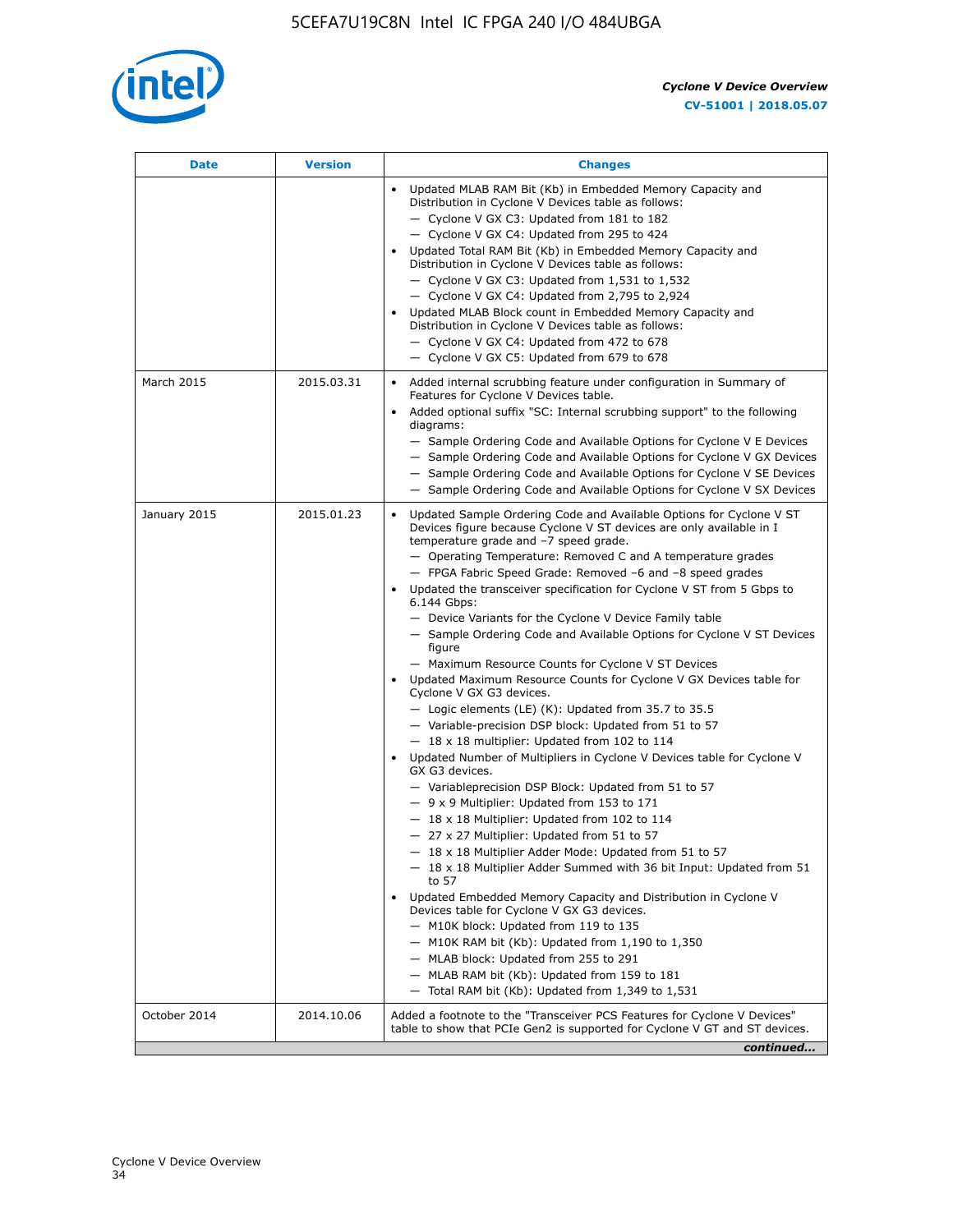r



| July 2014<br>December 2013 | 2014.07.07<br>2013.12.26 | Updated the I/O vertical migration figure to clarify the migration capability of<br>Cyclone V SE and SX devices.                                                                                                                                                                                                                                                                                                                                                                                                                                                                                                                                                                                                                                                                                                                                                                                                                                                                                                                                                                                                                                                                                                                         |
|----------------------------|--------------------------|------------------------------------------------------------------------------------------------------------------------------------------------------------------------------------------------------------------------------------------------------------------------------------------------------------------------------------------------------------------------------------------------------------------------------------------------------------------------------------------------------------------------------------------------------------------------------------------------------------------------------------------------------------------------------------------------------------------------------------------------------------------------------------------------------------------------------------------------------------------------------------------------------------------------------------------------------------------------------------------------------------------------------------------------------------------------------------------------------------------------------------------------------------------------------------------------------------------------------------------|
|                            |                          |                                                                                                                                                                                                                                                                                                                                                                                                                                                                                                                                                                                                                                                                                                                                                                                                                                                                                                                                                                                                                                                                                                                                                                                                                                          |
|                            |                          | Corrected single or dual-core ARM Cortex-A9 MPCore processor-up to 925<br>MHz from 800 MHz.<br>Removed "Preliminary" texts from Ordering Code figures, Maximum<br>Resources, Package Plan and I/O Vertical Migration tables.<br>Removed the note "The number of GPIOs does not include transceiver<br>I/Os. In the Quartus II software, the number of user I/Os includes<br>transceiver I/Os." for GPIOs in the Maximum Resource Counts table for<br>Cyclone V E and SE.<br>Added link to Altera Product Selector for each device variant.<br>Updated Embedded Hard IPs for Cyclone V GT devices to indicate<br>Maximum 2 hard PCIe and 2 hard memory controllers.<br>• Added leaded package options.<br>Removed the note "The number of PLLs includes general-purpose<br>fractional PLLs and transceiver fractional PLLs." for all PLLs in the<br>Maximum Resource Counts table.<br>• Corrected max LVDS counts for transmitter and receiver for Cyclone V E                                                                                                                                                                                                                                                                            |
|                            |                          | A5 device from 84 to 60.<br>• Corrected max LVDS counts for transmitter and receiver for Cyclone V E<br>A9 device from 140 to 120.<br>Corrected variable-precision DSP block, 27 x 27 multiplier, 18 x 18<br>multiplier adder mode and 18 x 18 multiplier adder summed with 36 bit<br>input for Cyclone V SE devices from 58 to 84.<br>Corrected 18 x 18 multiplier for Cyclone V SE devices from 116 to 168.<br>Corrected 9 x 9 multiplier for Cyclone V SE devices from 174 to 252.<br>Corrected LVDS transmitter for Cyclone V SE A2 and A4 as well as SX C2<br>and C4 devices from 31 to 32.<br>Corrected LVDS receiver for Cyclone V SE A2 and A4 as well as SX C2 and<br>C4 devices from 35 to 37.<br>Corrected transceiver speed grade for Cyclone V ST devices ordering code<br>from 4 to 5.<br>• Updated the DDR3 SDRAM for the maximum frequency's soft controller<br>and the minimum frequency from 300 to 303 for voltage 1.35V.<br>Added links to Altera's External Memory Spec Estimator tool to the topics<br>listing the external memory interface performance.<br>Corrected XAUI is supported through the soft PCS in the PCS features for<br>Cyclone V.<br>Added decompression support for the CvP configuration mode. |
| May 2013                   | 2013.05.06               | Added link to the known document issues in the Knowledge Base.<br>$\bullet$<br>Moved all links to the Related Information section of respective topics for<br>easy reference.<br>Corrected the title to the PCIe hard IP topic. Cyclone V devices support<br>only PCIe Gen1 and Gen2.<br>Updated Supporting Feature in Table 1 of Increased bandwidth capacity to<br>'6.144 Gbps'.<br>Updated Description in Table 2 of Low-power high-speed serial interface to<br>'6.144 Gbps'.<br>Updated Description in Table 3 of Cyclone V GT to '6.144 Gbps'.<br>Updated the M386 package to M383 for Figure 1, Figure 2 and Figure 3.<br>$\bullet$<br>Updated Figure 2 and Figure 3 for Transceiver Count by adding 'F : 4'.<br>$\bullet$<br>Updated LVDS in the Maximum Resource Counts tables to include<br>Transmitter and Receiver values.<br>Updated the package plan with M383 for the Cyclone V E device.<br>Removed the M301 and M383 packages from the Cyclone V GX C4 device.<br>Updated the GPIO count to '129' for the M301 package of the Cyclone V<br>٠<br>GX C5 device.<br>Updated 5 Gbps to '6.144 Gbps' forCyclone V GT device.<br>continued                                                                                    |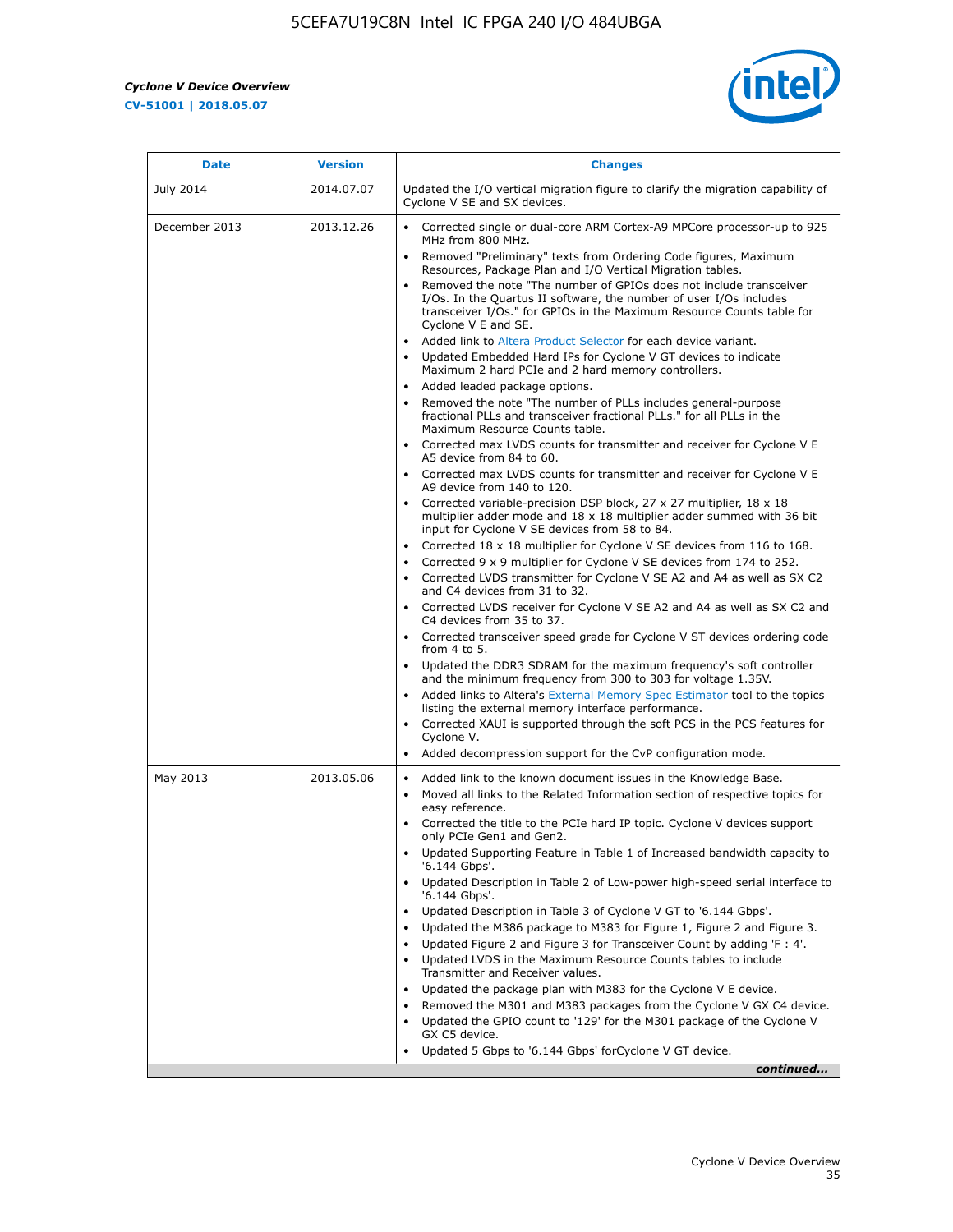

| Date          | <b>Version</b> | <b>Changes</b>                                                                                                                                                                                                                                                                                                                                                                                                                                                                                                                                                                                                                                                                                                                                                                                                                                                                                                                                                                                                                                                                                                                                                                                                                 |
|---------------|----------------|--------------------------------------------------------------------------------------------------------------------------------------------------------------------------------------------------------------------------------------------------------------------------------------------------------------------------------------------------------------------------------------------------------------------------------------------------------------------------------------------------------------------------------------------------------------------------------------------------------------------------------------------------------------------------------------------------------------------------------------------------------------------------------------------------------------------------------------------------------------------------------------------------------------------------------------------------------------------------------------------------------------------------------------------------------------------------------------------------------------------------------------------------------------------------------------------------------------------------------|
|               |                | • Updated HPS I/O for U484 (19 mm) in Table 11 with '151' for A2, A4, A5<br>and A6.                                                                                                                                                                                                                                                                                                                                                                                                                                                                                                                                                                                                                                                                                                                                                                                                                                                                                                                                                                                                                                                                                                                                            |
|               |                | • Updated Memory (Kb) for Maximum Resource Counts for Cyclone V SE A4<br>and A6, SX C4 and C6, ST D6 devices.                                                                                                                                                                                                                                                                                                                                                                                                                                                                                                                                                                                                                                                                                                                                                                                                                                                                                                                                                                                                                                                                                                                  |
|               |                | Updated FPGA PLL for Maximum Resource Counts for Cyclone V SE A2, SX<br>C2, devices.                                                                                                                                                                                                                                                                                                                                                                                                                                                                                                                                                                                                                                                                                                                                                                                                                                                                                                                                                                                                                                                                                                                                           |
|               |                | • Removed '36 x 36' from the Variable-Precision DSP Block.<br>Updated Variable-precision DSP Blocks and 18 x 18 Multiplier for<br>Maximum Resource Counts for Cyclone V SX C4 device.<br>Updated the HPS I/O counts for Cyclone V SE, SX, and ST devices.<br>Updated Figure 7 which shows the I/O vertical migration table.<br>Updated Table 17 for Cyclone V SX C4 device.<br>$\bullet$<br>• Updated Embedded Memory Capacity and Distribution table for Cyclone V<br>SE A4 and A6, SX C4 and C6, ST D6 devices.<br>• Removed 'Counter reconfiguration' from the PLL Features.<br>Updated Low-Power Serial Transceivers by replacing 5 Gbps with<br>6.144 Gbps.<br>• Removed 'Distributed Memory' symbol.<br>Updated the Capability in Table 22 of Backplane support to '6.144 Gbps'.<br>Updated Capability in Table 22 of Ring oscillator transmit PLLs with<br>$\bullet$<br>6.144 Gbps.<br>Updated the PCS Support in Table 23 from 5 Gbps to '6 Gbps'.<br>Updated the Data Rates (Gbps) in Table 23 of 3 Gbps and 6 Gbps Basic to<br>$\bullet$<br>'6.144 Gbps'.<br>Updated the Data Rates (Gbps) in Table 23 of CPRI 4.1 to '6.144 Gbps'.<br>Clarified that partial reconfiguration is an advanced feature. Contact Altera |
| December 2012 | 2012.12.28     | for support of the feature.<br>Updated the pin counts for the MBGA packages.<br>$\bullet$                                                                                                                                                                                                                                                                                                                                                                                                                                                                                                                                                                                                                                                                                                                                                                                                                                                                                                                                                                                                                                                                                                                                      |
|               |                | Updated the GPIO and transceiver counts for the MBGA packages.<br>$\bullet$<br>Updated the GPIO counts for the U484 package of the Cyclone V E A9, GX<br>C9, and GT D9 devices.<br>• Updated the vertical migration table for vertical migration of the U484<br>packages.<br>Updated the MLAB supported programmable widths at 32 bits depth.                                                                                                                                                                                                                                                                                                                                                                                                                                                                                                                                                                                                                                                                                                                                                                                                                                                                                  |
| November 2012 | 2012.11.19     | • Added new MBGA packages and additional U484 packages for Cyclone V E,<br>GX, and GT.<br>• Added ordering code for five-transceiver devices for Cyclone V GT and ST.<br>Updated the vertical migration table to add MBGA packages.<br>$\bullet$<br>Added performance information for HPS memory controller.<br>$\bullet$<br>Removed DDR3U support.<br>$\bullet$<br>Updated Cyclone V ST speed grade information.<br>Added information on maximum transceiver channel usage restrictions for<br>PCI Gen2 and CPRI at 4.9152 Gbps transmit jitter compliance.<br>Added note on the differences between GPIO reported in Overview with<br>٠<br>User I/O numbers shown in the Quartus II software.<br>Updated template.                                                                                                                                                                                                                                                                                                                                                                                                                                                                                                           |
| July 2012     | 2.1            | Added support for PCIe Gen2 x4 lane configuration (PCIe-compatible)                                                                                                                                                                                                                                                                                                                                                                                                                                                                                                                                                                                                                                                                                                                                                                                                                                                                                                                                                                                                                                                                                                                                                            |
| June 2012     | 2.0            | Restructured the document.<br>٠<br>Added the "Embedded Memory Capacity" and "Embedded Memory<br>Configurations" sections.<br>Added Table 1, Table 3, Table 16, Table 19, and Table 20.<br>Updated Table 2, Table 4, Table 5, Table 6, Table 7, Table 8, Table 9, Table<br>10, Table 11, Table 12, Table 13, Table 14, Table 17, and Table 18.<br>continued                                                                                                                                                                                                                                                                                                                                                                                                                                                                                                                                                                                                                                                                                                                                                                                                                                                                     |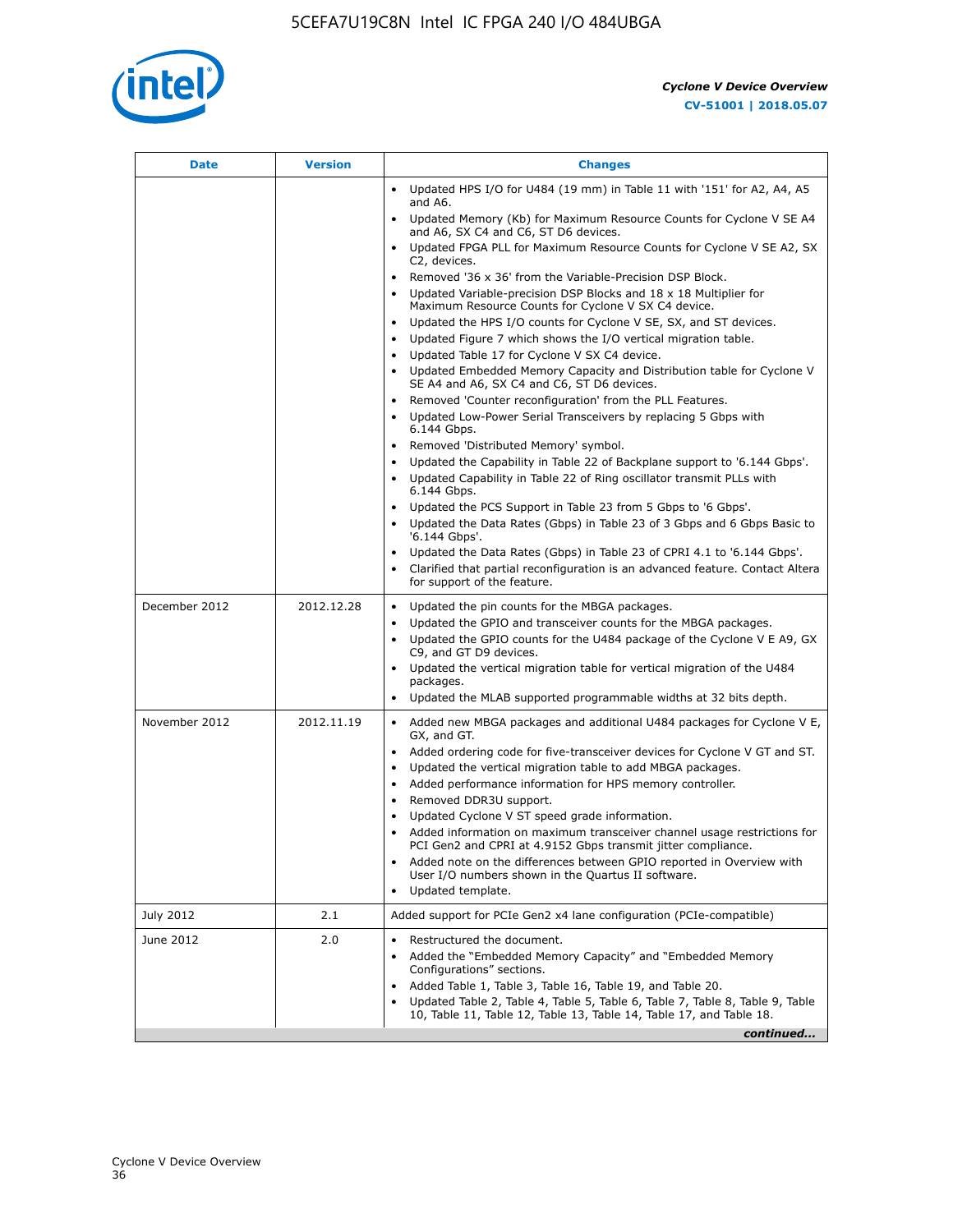

| <b>Date</b>   | <b>Version</b> | <b>Changes</b>                                                                                                                                                                                                                                                                                                                                                                                                                                                             |
|---------------|----------------|----------------------------------------------------------------------------------------------------------------------------------------------------------------------------------------------------------------------------------------------------------------------------------------------------------------------------------------------------------------------------------------------------------------------------------------------------------------------------|
|               |                | Updated Figure 1, Figure 2, Figure 3, Figure 4, Figure 5, Figure 6, and<br>Figure 10.<br>Updated the "FPGA Configuration and Processor Booting" and "Hardware<br>and Software Development" sections.<br>Text edits throughout the document.                                                                                                                                                                                                                                |
| February 2012 | 1.2            | Updated Table $1-2$ , Table $1-3$ , and Table $1-6$ .<br>Updated "Cyclone V Family Plan" on page 1-4 and "Clock Networks and<br>$\bullet$<br>PLL Clock Sources" on page 1-15.<br>Updated Figure 1-1 and Figure 1-6.                                                                                                                                                                                                                                                        |
| November 2011 | 1.1            | Updated Table $1-1$ , Table $1-2$ , Table $1-3$ , Table $1-4$ , Table $1-5$ , and Table<br>$1 - 6.$<br>Updated Figure 1-4, Figure 1-5, Figure 1-6, Figure 1-7, and Figure 1-8.<br>Updated "System Peripherals" on page 1-18, "HPS-FPGA AXI Bridges" on<br>page 1-19, "HPS SDRAM Controller Subsystem" on page 1-19, "FPGA<br>Configuration and Processor Booting" on page 1-19, and "Hardware and<br>Software Development" on page 1-20.<br>Minor text edits.<br>$\bullet$ |
| October 2011  | 1.0            | Initial release.                                                                                                                                                                                                                                                                                                                                                                                                                                                           |